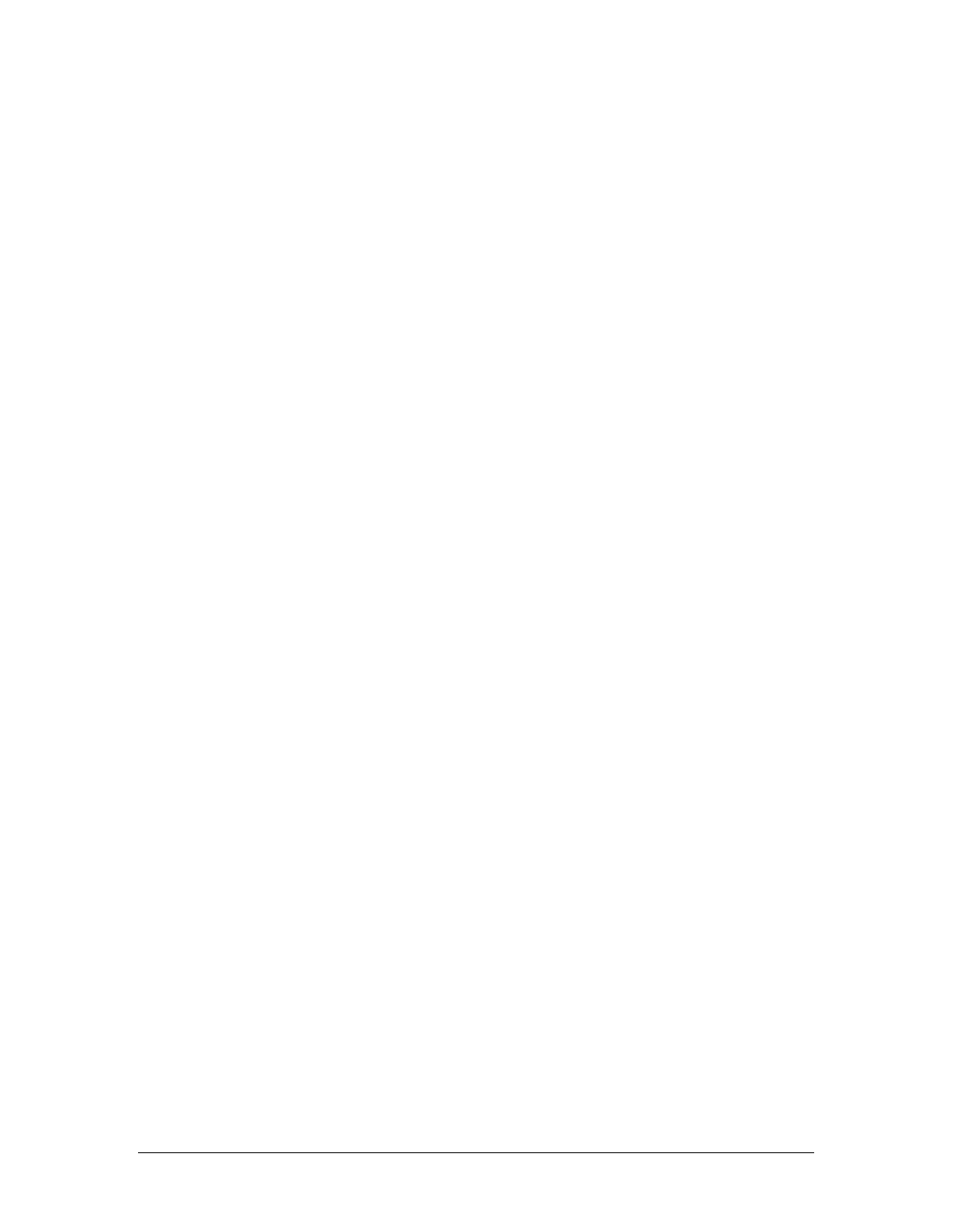#### *Table of Contents*

|                                                                                                                                                        | Page |
|--------------------------------------------------------------------------------------------------------------------------------------------------------|------|
| <b>Introduction</b>                                                                                                                                    | 1    |
|                                                                                                                                                        | 3    |
| <b>Figure 1 - Aerial Photo</b>                                                                                                                         |      |
| <b>Natural and Social History</b>                                                                                                                      |      |
| <b>Parks' Acquisition and Future Development</b>                                                                                                       |      |
| <b>Existing Vegetation Inventory and Evaluation</b>                                                                                                    | 6    |
| Figure 2 - Existing Vegetation Areas Plan                                                                                                              |      |
| Table 1 - Area Descriptions                                                                                                                            |      |
| Summary of Goals for the Hitt's Hill Park Natural Area                                                                                                 | 8    |
| Figure 3 - Illustrative Concept Plan                                                                                                                   |      |
|                                                                                                                                                        | 9    |
| Figure 4 - Proposed Vegetation Management Zones Plan                                                                                                   |      |
| <b>Descriptions of the Vegetation Management Zones</b>                                                                                                 |      |
| Table 2 - Plant Communities for Vegetation Management Zones                                                                                            |      |
| Figure 5 - Plant palette templates                                                                                                                     |      |
|                                                                                                                                                        | 17   |
| <b>Overall and "By Area" Recommendations</b><br>(including role of Parks, volunteers, or outside contractors)                                          |      |
| <b>Appendices:</b>                                                                                                                                     |      |
| Scott D. Baker Consulting Arborists' "Vegetation Management Plan"                                                                                      |      |
| Leina Johannsen's "Hitt's Hill Plant Inventory"                                                                                                        |      |
| "Planting Guidelines" and Invasive Plant "Management Guidelines"<br>excerpts from Leschi Natural Area Native Restoration and<br><b>Management Plan</b> |      |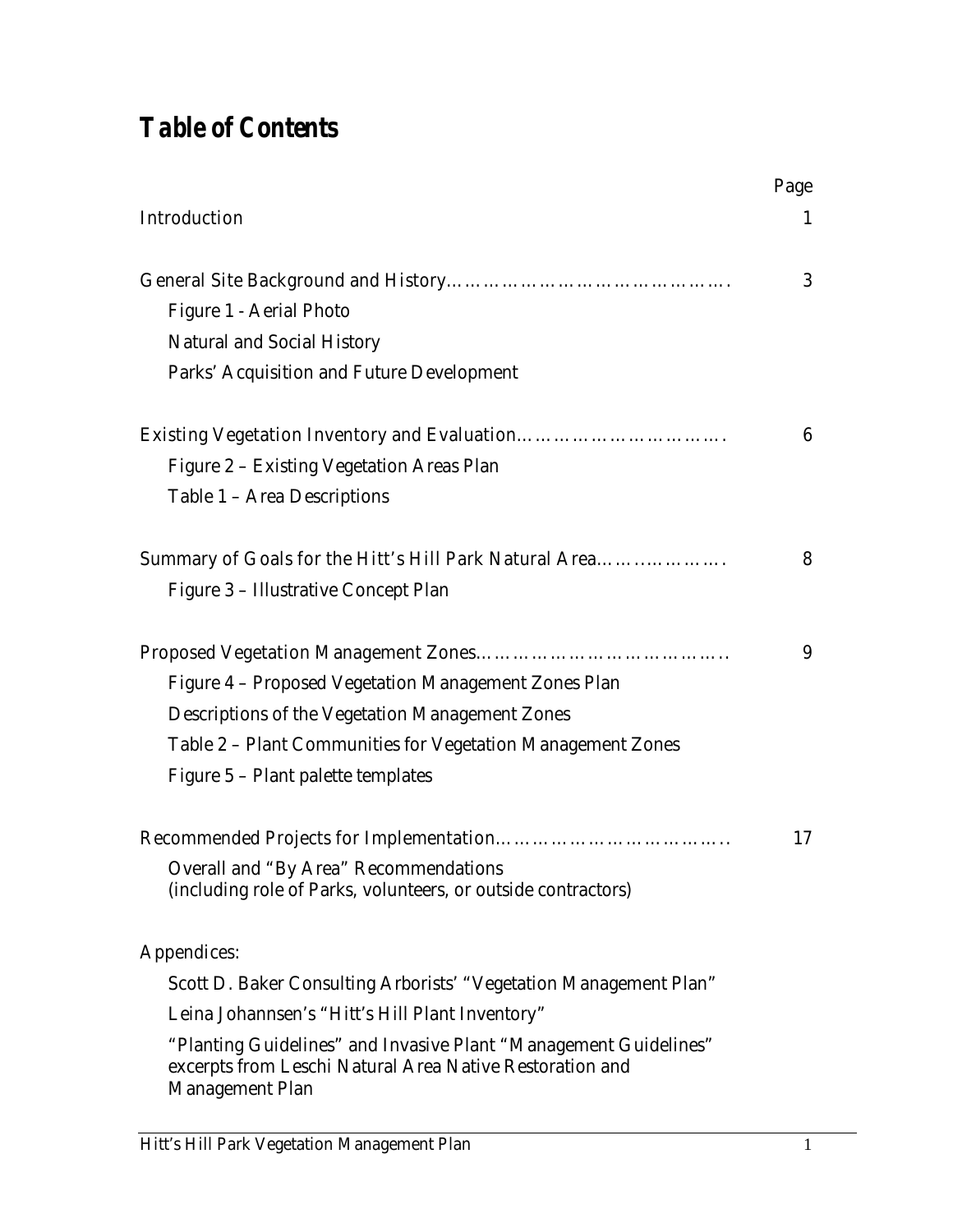#### *Introduction to the Vegetation Management Plan*

The purpose of the Vegetation Management Plan (VMP) is to provide a document that guides future vegetation restoration projects and vegetation maintenance activity at this limited development natural area in the Seattle Parks system. Existing site conditions have been well documented by previous reports that are included in the appendix. The VMP seeks to identify, integrate, and prioritize projects that will direct the long term vegetation composition, and contribute to the return and rejuvenation of this site to a healthy ecology. The VMP will identify vegetation management zones and recommend plant communities appropriate to this setting. The report will also provide relevant information on invasive plant removal, and provide a list of further helpful resources.

Hitt's Hill Park is a 3.15-acre site uniquely situated at the highest point in the Columbia City neighborhood of the Rainier Valley. Formerly the site of the Hitt's Fireworks Factory, Hitt's Hill has been vacant since 1976. When acquired in 2001 by the City of Seattle Department of Parks and Recreation (Parks), the site had grown into a difficult to access, densely vegetated area with early successional trees and a good dose of invasive plant species. Hitt's Hill Park is located in a residential neighborhood, a few blocks from an historic urban center. The park serves important functions as valuable breathing space for neighborhood residents, wildlife habitat for urban and migrating wildlife, and protection of sensitive areas.

The role of Hitt's Hill Park in the community is to provide open space – a place of unexpected urban respite, a place to breathe fresh air and enjoy a piece of nature. Hitt's Hill Park is intended to provide passive recreation activities such as walking, enjoying near and distant views, and observing plants and urban wildlife, especially birds. The overall site will be developed to allow access for these kinds of activities. The open and airy canopy of the mostly deciduous forest is unusual for the region, and will be highly valued by park users who enjoy the seasonal contrast it brings.

#### Vegetation Management Plan Goal

The goal of the Vegetative Management Plan is to enhance this natural area for passive recreation and to encourage the gradual development of a self-sustaining, invasive-free urban woodland for plant and wildlife habitat by the following actions:

- 1. Inventory and evaluate existing conditions on the site
- 2. Analyze where the existing resources are not achieving the intended purpose
- 3. Recommend strategies to correct problems or direct future vegetative patterns
- 4. Set priorities for implementation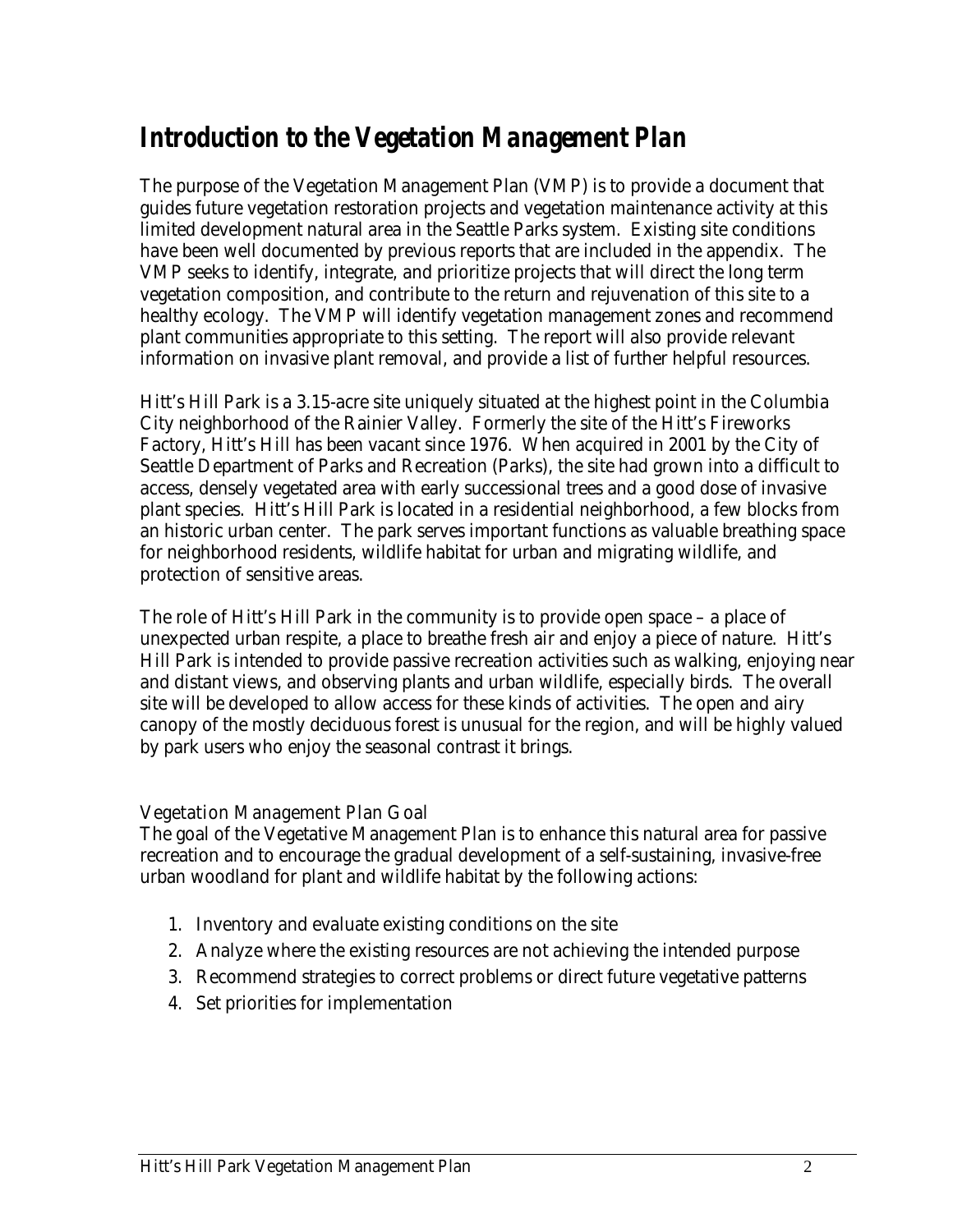#### *General Site Background and History*



#### Figure 1 - Vicinity Map and Aerial Photo

Hitt's Hill Park is located between Renton and Rainier Avenues South and between South Brandon Street and 39<sup>th</sup> Avenue South. From the top of the hill, it is possible to view Lake Washington, downtown Seattle and the Rainier Valley.

#### *Natural History*

Thousands of years of mountain upheaval, glacial scouring, wind and water have shaped the Puget Sound region. Located in the Rainier Valley and part of the Puget Sound lowlands, the Hitt's Hill Park site is the result of thousands of years of changing conditions. Hitt's Hill, a medium hill in a valley area, remains higher than the surrounding area, likely due to distinct subsoil conditions. The soil conditions allowed the hill to evolve differently than the surrounding landscape. The elevation of the property ranges from 175 to 235 feet above sea level.

"Soil borings in the area indicate sandstone (bedrock). Also, the surface geology map from 1960 maps the area as sandstone. These bedrock outcroppings are not that uncommon south of the I-90 corridor. This is roughly where the Seattle fault zone runs east to west. You'll notice when you are driving north on I-5 you can see exposed bedrock along the east edge of the highway prior to reaching I-90. However, north of I-90, the bedrock is thousands of feet deep. This is because the Seattle fault is a thrust fault that has created a large vertical offset of the bedrock. To the north the bedrock has been covered with thousands of years of soil deposits" (Fowler, personal communication 2/2003).

From the center of the site, the site slopes gently both east and west, with the highest point approximately mid-way between  $37<sup>th</sup>$  Ave S and  $39<sup>th</sup>$  Ave South. There are mapped steep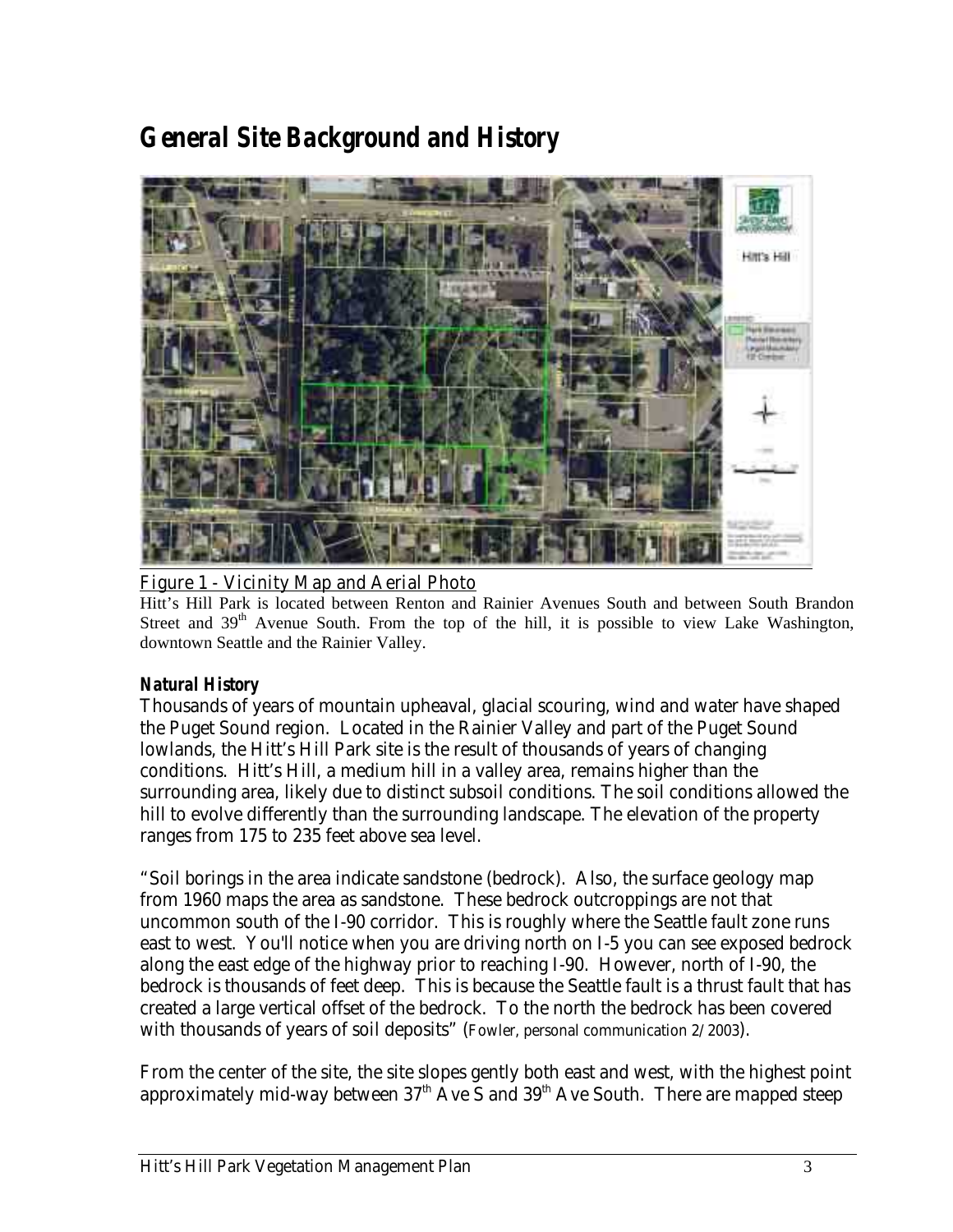slopes areas both on the east and west sides of the site, with the northeast corner having the most significant change in elevation. The site does not appear to contain any surface water features or particularly damp areas, though there is an intermittent flow of groundwater emerging along the eastern edge and running out to the storm drainage systems along  $39<sup>th</sup>$  Ave S. Soil borings indicate the site holds a silty sand soil, which generally allows suitable drainage, consistent with what has been observed on site.

Upland portions of the site are generally well covered by vegetation, with evidence of clearing for soil remediation work in 2001. The included reports on existing site vegetation, Scott D. Baker Consulting Arborists' "Vegetation Management Plan" (prepared Feb. 2003) and Leina Johannsen's "Hitt's Hill Plant Inventory" (prepared October 2001) both describe the site vegetation as generally consisting of immature forest canopy and a broad range of understory plants. Both native and invasive plant species are present.

#### *Social History*

While there are no recorded archeological sites close to Hitt's Hill Park, utilitarian, medicinal, and food plants including cedar, edible roots, nuts and berries would have been available to the forest gathering tribes that traveled throughout the Puget Sound area including the Duwamish and Muckleshoot people. Prior to modern development, this site would have supported a Douglas Fir-Hemlock forest typical of the region.

Columbia City Historic District, just to the north of the site, was placed on the National Register of Historic Places in 1980. Columbia City was settled in the 1850s and 1860s. Its pioneers cleared the forests and used the timber for house construction. Columbia City grew from a small mill settlement to a large commercial and residential area that was annexed by Seattle in 1907. Based on the forest canopy conditions, Hitt's Hill Park was most likely logged early in the settlement of the Columbia City.

English chemist Thomas Gabriel Hitt started an unusual Columbia City business in 1905. The Hitt Fireworks Company provided fireworks and flares for Fourth of July festivities, is credited with creating pyrotechnics for the movie "Gone With the Wind," and provided fireworks for shows at Green Lake and Ivar's Fourth of July celebrations until the 1970s. The company grew to include over 30 shop buildings as well as an ink and chemical company. Only the western half of the site was occupied by the company. Small buildings were spread throughout leaving space for some significant trees to remain. The factory closed in 1976 and final site demolition occurred in the 1980s. The eastern half of the site is not known to have been developed, and so appears to contain a higher density of mature trees and native plant understory. The only built reminder of the Hitt Fireworks Company is a north-south row of ornamental cement posts along  $37<sup>th</sup>$  Avenue South.

#### *Future Development*

In 2000, voters approved the \$198.2 million Pro Parks Levy to fund more than 100 projects throughout the city over the subsequent eight years. Projects include improvements to athletic fields, playgrounds, trails and community centers and parks. The Pro Parks Levy also includes an Opportunity Fund for community-generated development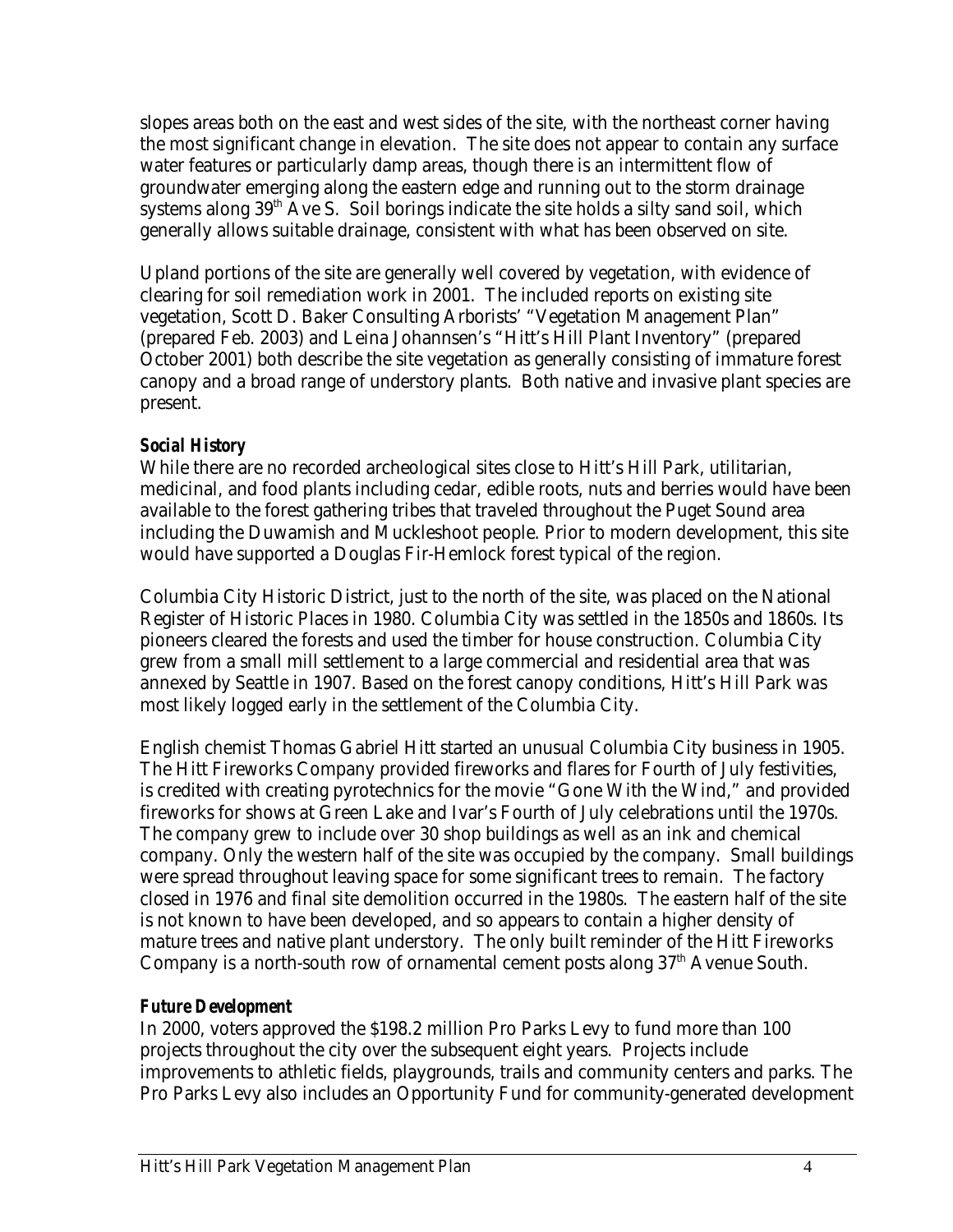and acquisition projects. In 1999, neighbors around the Hitt's Hill open space began meeting to discuss how to preserve the open space as a natural area and turn it into a safe neighborhood park. The open space was purchased by the Seattle Parks Department in September 2001. The areas that contained materials left over from the old Hitt's Fireworks factory site were remediated in 2001-2002, shortly after the property was acquired by the Parks Department. The Friends of Hitt's Hill Park applied for funding from the Opportunity Fund on behalf of Hitt's Hill Open Space Development. In 2002 the Seattle City Council unanimously approved \$100,000 to develop Hitt's Hill open space. Hitt's Hill Park has a strong community support group. Community members who nominated Hitt's Hill for the Opportunity Fund have made and expect to make an ongoing commitment to the restoration of the site.

Parks worked with the community at a series of meetings to discuss ideas for the use and development of Hitt's Hill Park. The ideas that came out of these meetings include: passive recreation, walking, enjoying views, habitat preservation, observing nature, learning about plants, plant stewardship, sitting, safe access into and through the site. Other ideas include acknowledging the park's history, and providing opportunities for school children, youth groups, and stewardship groups to explore the natural world.

Because maintaining a "natural" area was clearly an important community goal in the development of this site, Parks staff felt it was important for the community to discuss their landscape preferences and what they would characterize as "natural." A strong desire for open winter territorial views was expressed and the general community consensus was to support a deciduous forest, with limited coniferous plantings. Parks supports this goal and has an overall goal of making Hitt's Hill Park natural, safe and accessible.

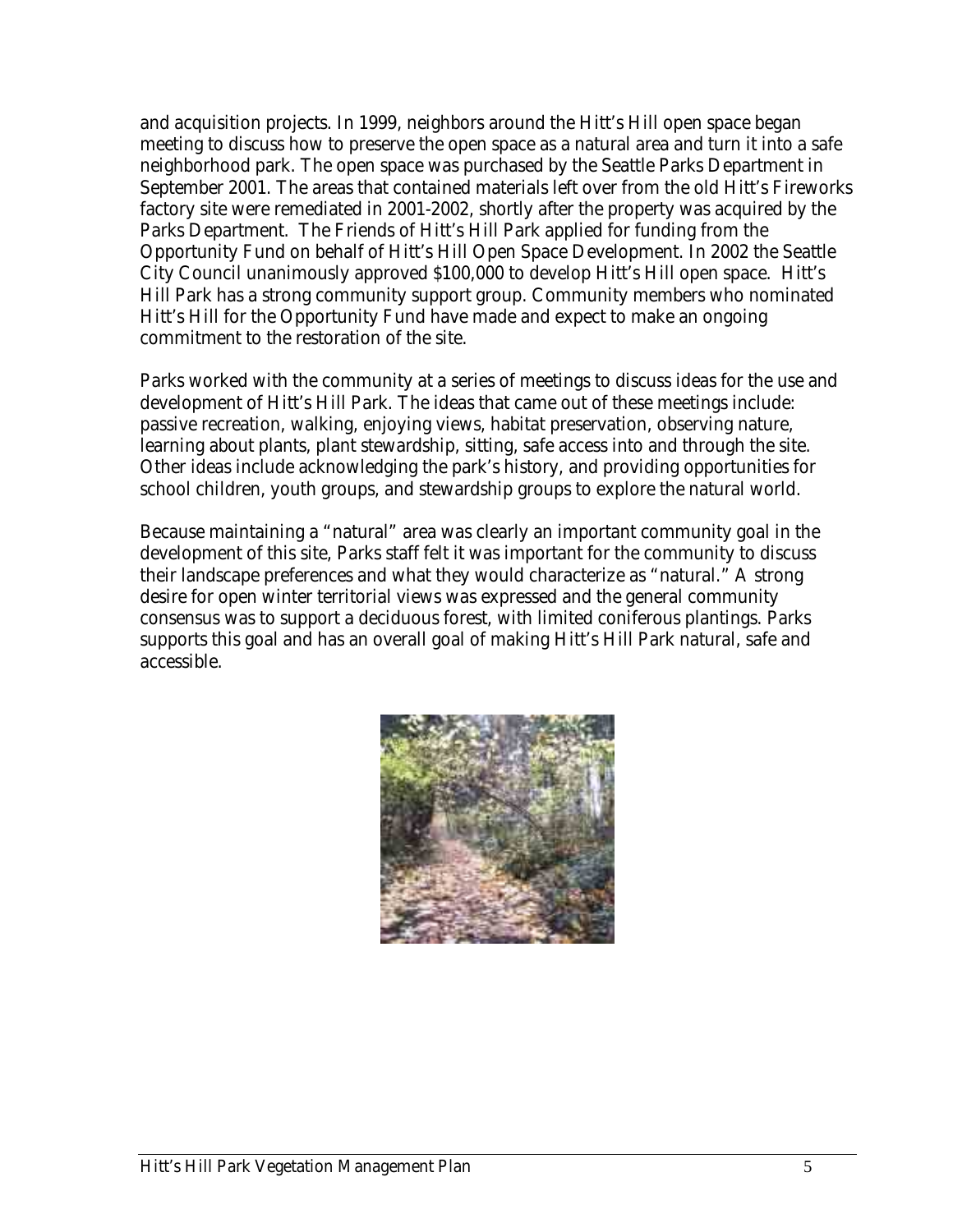#### *Existing Vegetation Inventory and Evaluation*



Figure 2 – Existing Vegetation Areas Plan

Figure 2 is a diagram of the site indicating 16 areas of existing vegetation. Each of these areas represents a unique vegetative "community." The description of these areas is a culmination of site observations, including the reports in the Appendix. Specific observations regarding all mapped trees are found in the Arborist's report. In some cases, the existing vegetation areas will be managed as found, with overall woodland or forest health as the primary goal. In others they will be modified to fit the goals of overall site development. Restoration and maintenance priorities are defined in more detail in this report's final section entitled Recommended Projects for Implementation.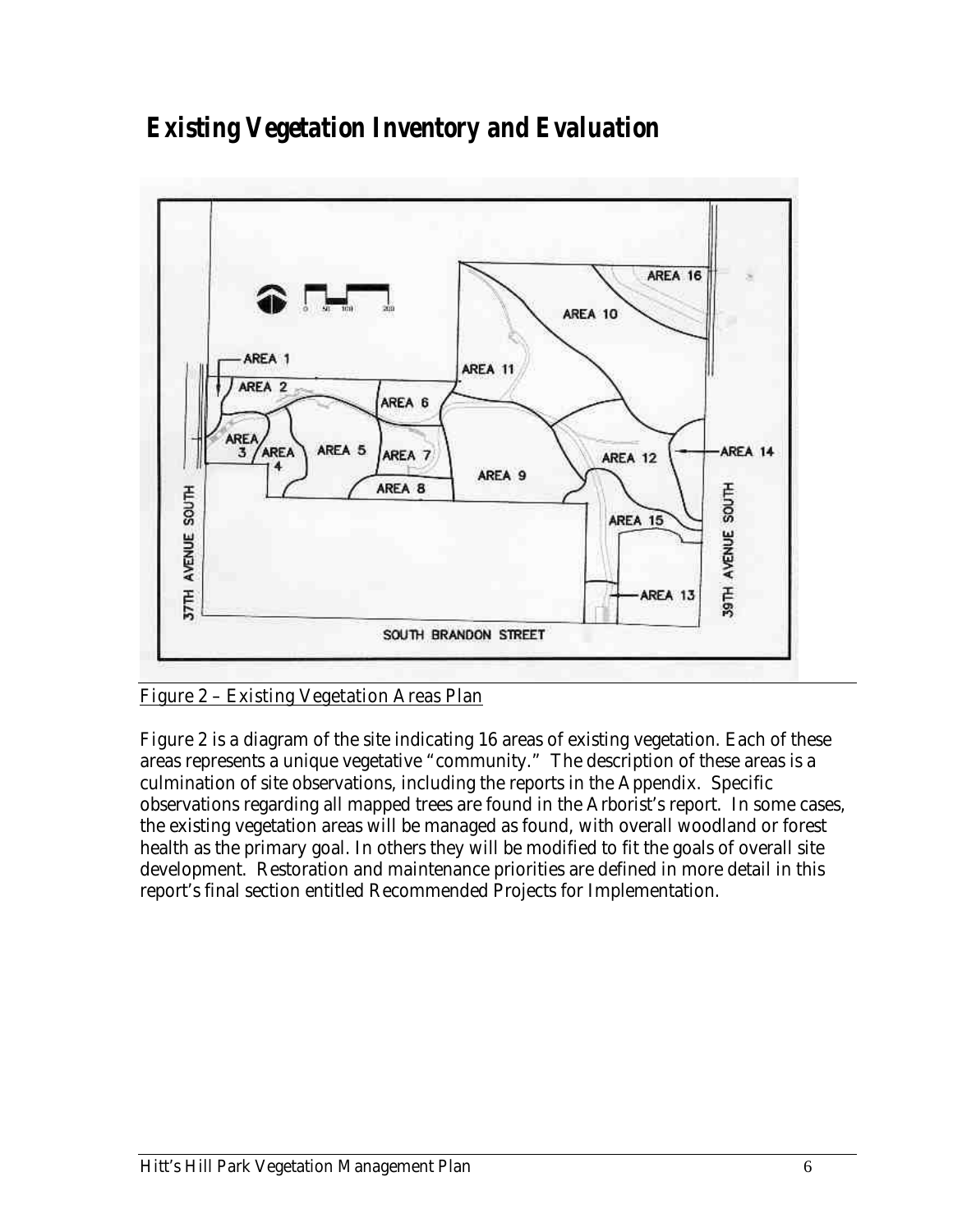#### Table 1 –Area Descriptions

| Area             | <b>General Description</b>                                                                                                                                                             |
|------------------|----------------------------------------------------------------------------------------------------------------------------------------------------------------------------------------|
| $\mathbf{1}$     | West facing slope is adjacent to residential street. Steep soil slope, some native understory                                                                                          |
|                  | plants, heavily covered with English ivy. Fill on tree roots is adversely affecting health of                                                                                          |
|                  | trees. Unique English laurel at north boundary. High invasive coverage.                                                                                                                |
| $\boldsymbol{2}$ | Gently southwest facing slope, mix of native understory covered with ivy and Himalayan                                                                                                 |
|                  | blackberry, ivy and clematis are heavy on trees. Narrow area is adjacent to single residence                                                                                           |
|                  | to north. Moderate to high invasive coverage.                                                                                                                                          |
| 3                | West facing, moderate to steeply sloped, sparse grass primary vegetation. One Western Red                                                                                              |
|                  | Cedar showing signs of stress, possible candidate for removal. One vigorous young Pacific                                                                                              |
|                  | Madrone. Area is adjacent to single residence to south. Minimal invasive coverage.                                                                                                     |
| $\boldsymbol{4}$ | Open, west facing and gently sloped, vegetative understory mainly erosion control grasses;<br>contains candidate trees for removal, including medium holly. Minimal invasive coverage. |
|                  | Borders residences on west and south.                                                                                                                                                  |
| $\overline{5}$   | Near the top of the hill, contains mainly gentle, west facing slope. High percentage of                                                                                                |
|                  | invasive species, ivy beginning to girdle trees, some examples of native understory. Good                                                                                              |
|                  | views north. Several trees in poor condition. Large area borders residences on south.                                                                                                  |
| $\boldsymbol{6}$ | Relatively level area, with north aspect. High percentage of area covered by non-native                                                                                                |
|                  | blackberry. Young trees in good health. Prior site disturbance/grading area. Adjacent                                                                                                  |
|                  | residence to north.                                                                                                                                                                    |
| $\overline{7}$   | Just east of the highest point, gently sloping, east facing. Area comprised of many native                                                                                             |
|                  | plants, understory and one cedar and one Madrone. Low to moderate level of invasive                                                                                                    |
|                  | species. Perimeter control of invasives important here.                                                                                                                                |
| 8                | Elevated area, recently cleared, young birch trees, knotweed and other invasive species with                                                                                           |
|                  | moderate coverage. Adjacent residences to south.                                                                                                                                       |
| 9                | Relatively level area, northeast aspect. Mainly native understory plant species, very large                                                                                            |
|                  | poplar tree with large crack and decay in trunk. Minimal invasive coverage.<br>Northeast facing steep slope (contains >40% slope), ivy covered maple trees, one hemlock,               |
| 10               | sword ferns abound. High percentage of invasive coverage. Adjacent residences to north.                                                                                                |
| 11               | Northeast facing gentle slope. Area of "over-mature" trees, some snags, good wildlife and                                                                                              |
|                  | insect habitat. Several trees in decline. Moderate to high coverage invasive plant                                                                                                     |
|                  | understory. Some clearings in canopy. Adjacent to residence to west.                                                                                                                   |
| 12               | Gradual slope east to 39 <sup>th</sup> , understory mix of native and non-native; tends toward more                                                                                    |
|                  | shrub understory (hazelnut, blackberry) than herbaceous. Ivy abounds as groundcover; also                                                                                              |
|                  | salal and Oregon grape. Trees generally in good condition. Low (eastern part) to moderate                                                                                              |
|                  | (western part) invasive coverage.                                                                                                                                                      |
| 13               | Fairly level, south facing terrace. Many ornamental shrubs and perennials. Very large                                                                                                  |
|                  | walnut tree and younger sibling. Angled silver maple tree unique to site, but strong roots                                                                                             |
|                  | spread aggressively and may damage sidewalks.                                                                                                                                          |
| 14               | East facing, steeply sloped area adjacent to 39 <sup>th</sup> Ave S sidewalk. Ilex (English holly) and ivy                                                                             |
|                  | dominate. Ivy covers trees. Some native Indian plum, hazelnut, Sword ferns. Potential soil                                                                                             |
| 15               | erosion on slope upon invasive removal.<br>Southeast facing, fairly level area. Lower density of trees than other areas, heavy in                                                      |
|                  | blackberry cover. Very high percentage of invasive cover. Candidate for wholesale clearing                                                                                             |
|                  | and restoration.                                                                                                                                                                       |
| 16               | Flat area at toe of slope, access drive for north neighboring property. Relatively compacted                                                                                           |
|                  | soil from use, residual native and ornamental plantings at periphery. Site for future                                                                                                  |
|                  | coordinated driveway easement and restoration planting project. No significant health issues                                                                                           |
|                  | with existing vegetation.                                                                                                                                                              |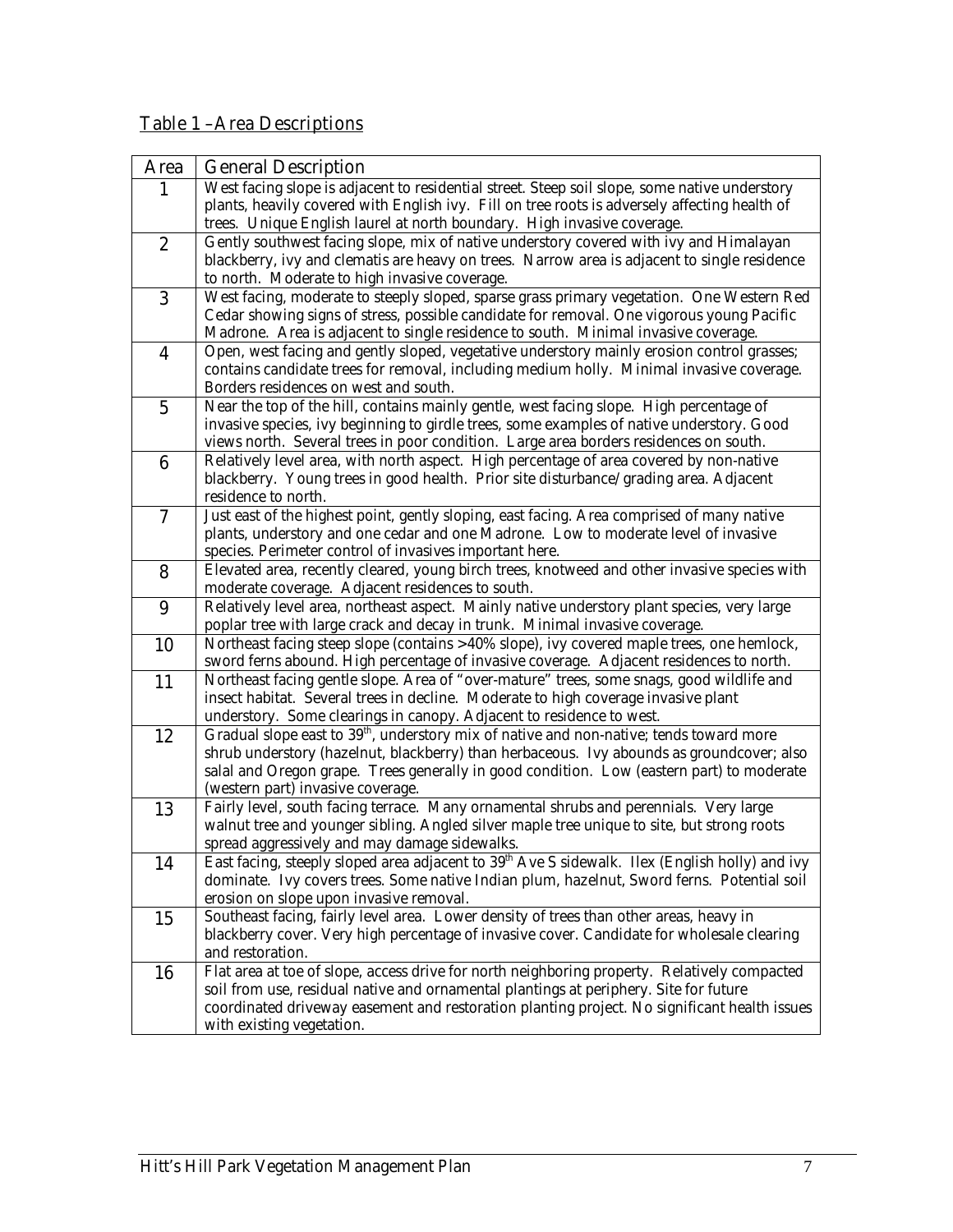#### *Summary of Goals for Hitt's Hill Park*

**Figure 3** is an Illustrative Site Plan indicating the minimal level of development intended for this site: basic access and enjoyment of nature and views. The remaining areas are intended to be managed to encourage a healthy ecosystem, as self-sustaining as possible given the surrounding urban setting, and to provide an oasis for urban wildlife and native plants.



Figure 3 – Illustrative Site Plan

This plan proposes a central 6-foot wide crushed rock pathway, informal accessible viewpoint areas and entries at both South Brandon Street and 37<sup>th</sup> Avenue South. Steep slopes require stairs from the west entry. More level pedestrian access is from the south. The plan recommends that after existing maintenance trails are no longer needed, they should be restored to a vegetated condition.

It recommends inclusion of enhanced planting areas at park edges to provide physical buffer zones to adjoining residences. Selection of plants for these areas will combine the goals of providing visual access for safety, while establishing a thick plant barrier to discourage foot traffic close to adjoining residences. The plan also suggests inclusion of one or two native plant demonstration areas where visitors could easily identify native plants.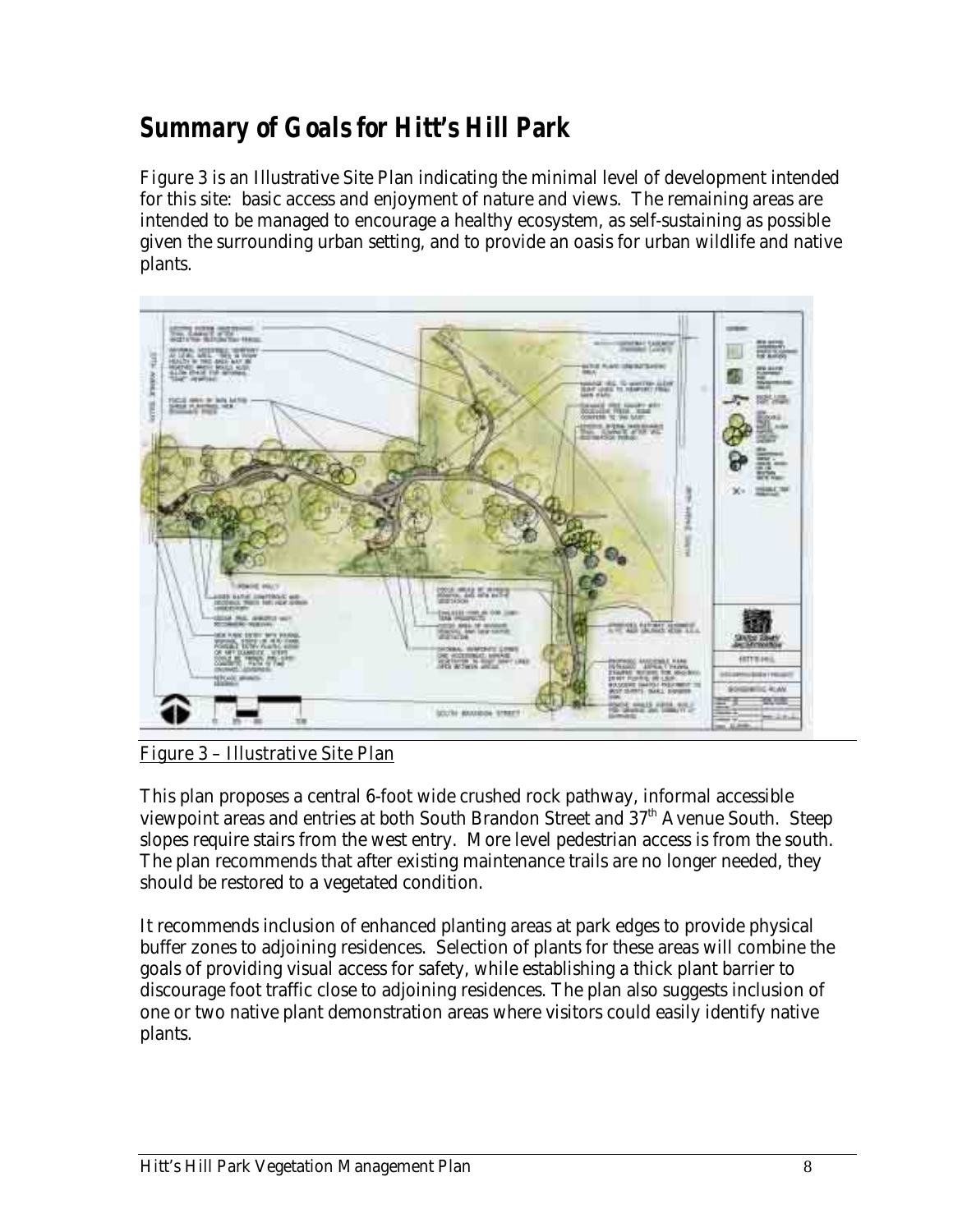#### *Proposed Vegetative Management Zones*

The recommendations of the Vegetative Management Plan are for two distinct vegetative types to be supported at Hitt's Hill Park: a coniferous Western Hemlock-Douglas fir forest and a deciduous early successional Bigleaf maple woodland. These vegetative types are divided into subsets based on topography and solar exposure at the site.

The Vegetation Management Zone (VMZ) descriptions are followed by a table of recommended plant species that would be appropriate for each zone. These recommended species should be considered as a palette of plant material, representing trees, shrubs and groundcovers appropriate to the ongoing revitalization of each distinct zone.



#### re 4 – Proposed Vegetation Management Zones Plan

These zones represent the long-term goals for plant community management areas. The dominant successional plant community that naturally occurs in this part of the Puget Sound region is the Western Hemlock forest. The VMZ are subsets of that plant community, further defined by site conditions, such as topography, water and solar exposure, and modified to support desired park use by people and urban wildlife.

#### *Human control and management decisions.*

The human community currently enjoys strong seasonal contrast offered by the deciduous woodland at Hitt's Hill Park and would like management to continue to support current vegetative patterns. Therefore, some of the plant recommendations for these VMZ are not consistent with the natural succession of a wooded area in the Puget Sound region. Some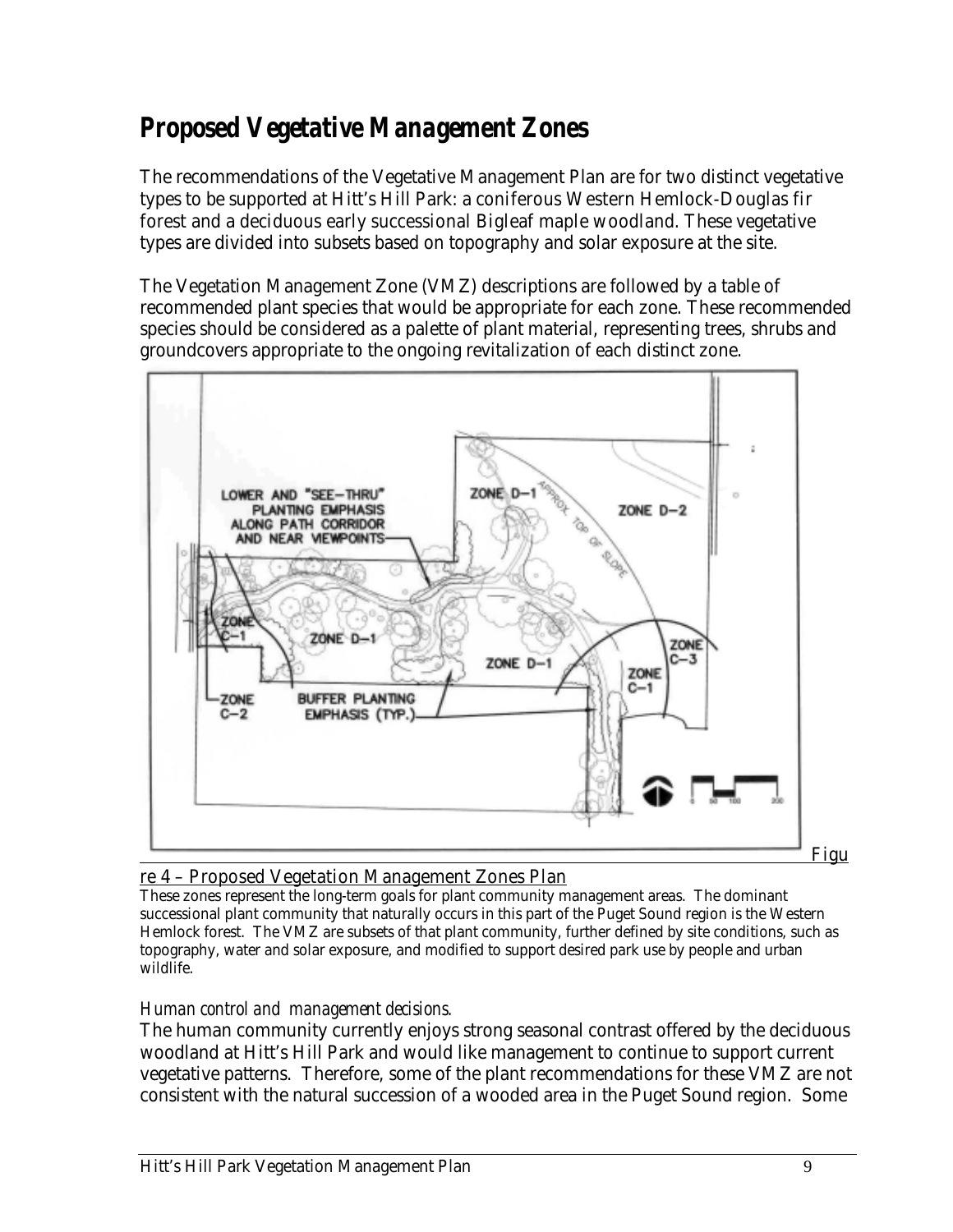areas may require additional management effort over the years to maintain the desired seasonal experience provided by deciduous trees and shrubs. For example, when conifer seedlings begin to seed in near a central viewpoint they may need to be weeded out or transplanted to other areas of the site.

#### *Buffer planting and visual access*

Included in these lists are plants that would be suitable to use as low buffer plantings as described in the Illustrative Concept Plan. These areas are generally focused where a pathway or informal viewpoint is within 30 feet of an adjoining residential property, where greater buffering is desirable. Plants that are generally lower growing or easily seen through are also noted. Low growing plants are desirable to focus along the pathways and near the viewpoints in order to protect and maintain good visibility throughout the area. Including low growing plants allows good surveillance of many areas by park visitors and neighbors, which is important for site security. Generally speaking, trees are not considered to block views as one can see under the canopy or around the trunk.

#### *Zone transitions*

The Vegetative Management Zones are guidelines on the general direction of desirable plant communities in each zone. Although lines are shown demarking each management zone, transition zones occur between each. "Hard and fast" lines between areas should not be encouraged. Implementation and support for the development of plant communities will require on-site guidance by knowledgeable staff or plant stewards who recognize valuable existing features and adjust plant spacing and locations accordingly.

#### *Description of the Vegetation Management Zones*

#### Coniferous Zone: Western Hemlock-Douglas Fir Forest

In the Puget Sound region, Western Hemlock forests are typically marked by a canopy of Western Hemlock, Douglas Fir with occasional Western Red Cedar in damp areas, and Incense Cedars in some dryer areas.

#### C-1: Interior forest

Two focus areas are ideally suited to be developed to take advantage of existing canopy gaps. New conifers could be introduced in these canopy gaps without compromising views, and enhance the experience of the interior woods by setting up a visual contrast from the entry from either west or south. Existing deciduous trees could be left until health dictated otherwise, then left as snags or set for insect habitat as decaying logs. New plantings should emphasize Western Hemlock forest species.

#### C-2: West facing slope

At the west entrance to Hitt's Hill Park there is an existing unhealthy cedar, as well as a significant canopy opening. Any ivy covered steep slope (>40%) gets western sun and is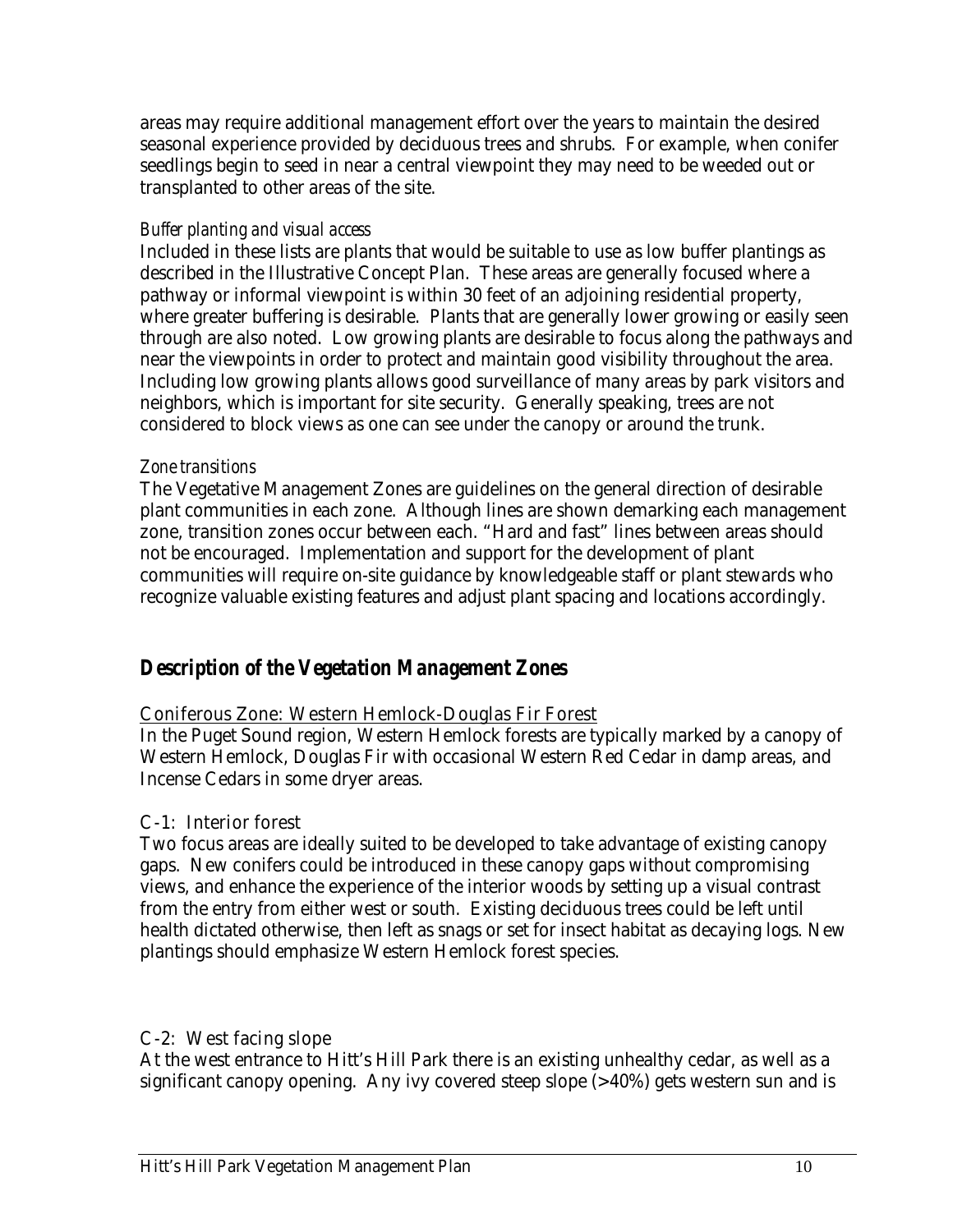one of the potentially drier areas of the site. This area is suited to dry coniferous forest development.

#### C3: East facing slope

A good portion of this zone faces  $39<sup>th</sup>$  Ave S, a steep slope with soils that appear to be moving under a slow creep. A northeast aspect and subsurface water flow emerging at the sidewalk create unique challenges to plant establishment. Forest species that tolerate both damp conditions and shade should be emphasized.

#### Deciduous Zone: Early Successional Bigleaf Maple Woodland

Recently disturbed areas in Puget Sound coniferous forests tend to be dominated by Red Alder, followed by Bigleaf Maple. This immature condition is what is found and will be managed for in the Hitt's Hill Park Staid Successional Bigleaf Maple Woodland zone.

#### D1: Site interior and northeast corner

Big Leaf Maple woodland currently covers the majority of the site. The forest condition is described as "staid," as Parks is recommending a halt to the natural succession into coniferous tree species. Some healthy conifers existing within this matrix should be left, and a small number of new ones added over time, but the majority of the canopy layer will be managed to remain deciduous. Existing Bigleaf maples and cherry should be left and maintained consistent with Parks natural area best management practices. Downed wood should be left when possible in "habitat" areas.

#### D2: East facing slope

The east facing slope of Hitt's Hill Park has some particular challenges. The precipitous slope will be difficult to manage without proper training and equipment for working in steep slope areas. Further, removal of invasive plant understory will expose the slope to erosion. Measures must be taken to counteract erosion when invasive species are removed. Toward the south edge of the east facing slope, groundwater emerges, creating a damp environment. This area is not suitable for human activities and therefore makes a great candidate to manage almost entirely for vegetation and habitat value.

#### *Table 2 - Plant Communities for Vegetation Management Zones*

Some new forested areas can be created in existing gaps, but tree planting is recommended primarily to replace existing forest canopy when diseased or high maintenance trees need to be removed. The selection of shrubs and groundcover will require detailed consideration. Much more area must be covered with shrubs and groundcover. These lower growing plant materials must also be selected to play many roles: to halt erosion, buffer the site from adjacent properties and the street, allow visual access, provide habitat and food sources for urban wildlife, etc.

Table 2 describes a recommended palette of plant materials that can be selected to support Vegetation Management Zones. It includes the following plant attributes which relate to some of the special conditions found or imposed on the site. While many factors are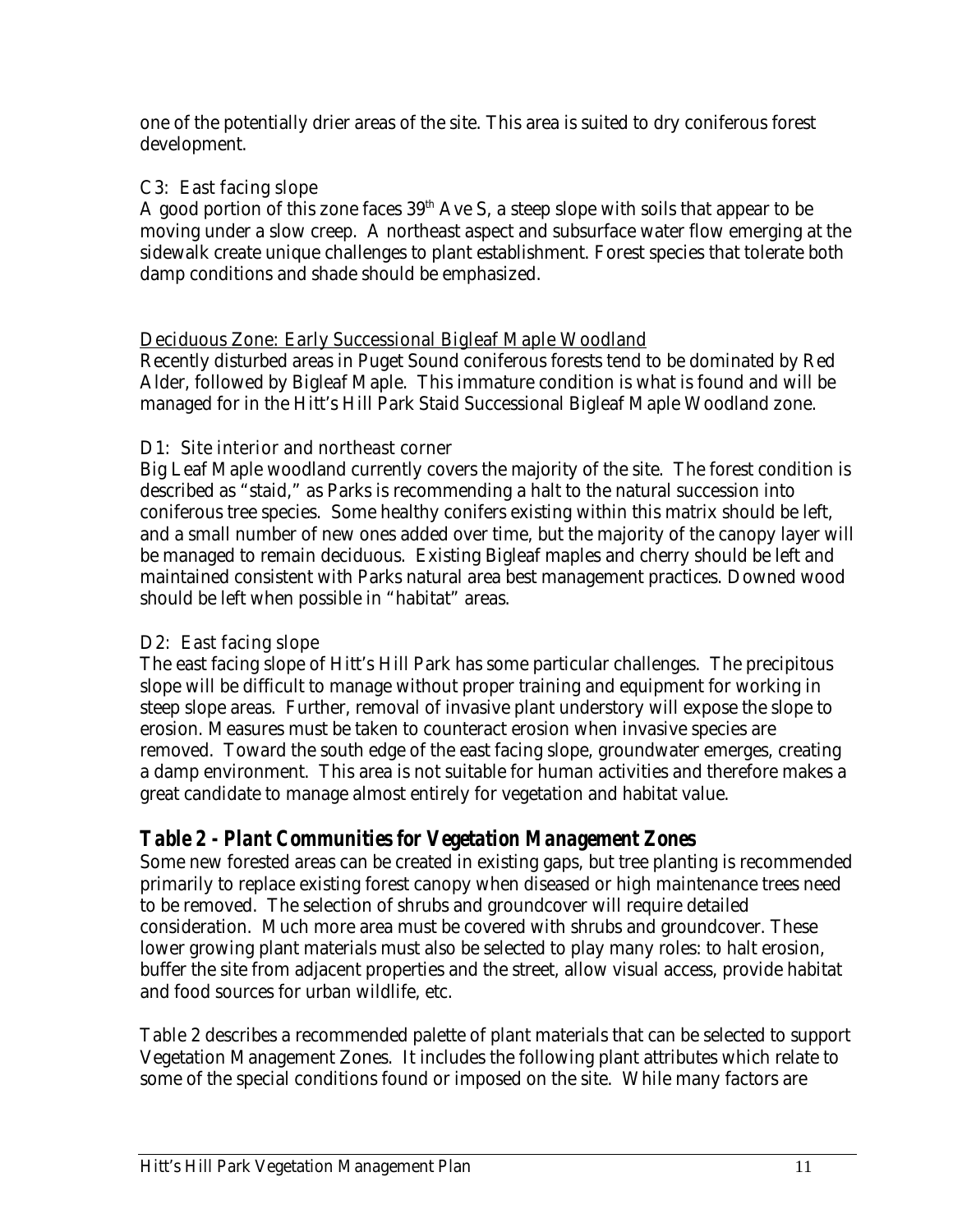important in plant selection, these are primary factors related to design goals and plant requirements and should be considered when plants are located on the ground.

*Buffer:* These plants would be suitable for use in areas indicated on the plan for "buffer" plantings. In this park, buffers are intended to discourage physical trespass to adjacent properties with thick or prickly plant growth, while still allowing site surveillance by park neighbors. Thus, the buffer plantings included are generally lower growing or open branching which can be seen through, and prickly or thorny or very densely branched plants. Brush piles created during restoration efforts can also be used for buffering.

*Erosion Protection:* There are 2 very steep slope areas at this site: C-2, a west facing slope toward  $37<sup>th</sup>$  Ave S, and a much larger area (C-3, D-2) facing east and northeast toward  $39<sup>th</sup>$ Ave S. Steep slopes are subject to erosion by rainfall and gravity, and some plants are better able to survive in these conditions, and reduce surface erosion by creating a vegetative cover. Plants in this category have these qualities.

*View Corridor:* Views are an important feature of this site, and planting certain kinds of vegetation in direct line with a special view would take away from this feature. Therefore, plants that do not detract from views, either by being easily seen over or around (ie. singletrunked trees) or through.

*Wet/Dry:* Plants with these indications are generally more tolerant of extreme wet or dry conditions.

| <b>Botanical Name</b>                                                               | <b>Common</b>     | For use in     | <b>Special conditions</b>                                              |      |                                            |     |   |
|-------------------------------------------------------------------------------------|-------------------|----------------|------------------------------------------------------------------------|------|--------------------------------------------|-----|---|
|                                                                                     | <b>Name</b>       | zones:         | <b>Consider these</b><br>functions when<br>locating plants<br>on site: |      | <b>Tolerant of</b><br>these<br>conditions: |     |   |
|                                                                                     |                   |                | <b>Buffer</b>                                                          | View | Erosion                                    | Wet |   |
| <b>Evergreen Trees</b>                                                              |                   |                |                                                                        |      |                                            |     |   |
| Arbutus menziesii                                                                   | Madrone           | $C-1,2,3; D-1$ |                                                                        |      |                                            |     | D |
| Pseudosuga menziesii                                                                | Douglas fir       | $C-1,2,3$      |                                                                        |      |                                            |     |   |
| Thuja plicata                                                                       | Western red cedar | $C-1,2,3$      |                                                                        |      |                                            | W   |   |
| Tsuga heterophylla<br>(difficult to establish,<br>susceptible to pests and disease) | Western hemlock   | $C-1,3$        |                                                                        |      |                                            |     |   |
| <b>Deciduous Trees</b>                                                              |                   |                |                                                                        |      |                                            |     |   |
| Acer macrophyllum                                                                   | Bigleaf maple     | $C-1,2,3; D-1$ |                                                                        |      |                                            |     | D |
| Alnus rubra                                                                         | Red alder         | $D-1,2$        |                                                                        |      |                                            | W   |   |
| Betula papyrifera                                                                   | Paper birch       | $D-1$          |                                                                        |      |                                            | W   |   |

Table 2- Plant Communities for Vegetation Management Zones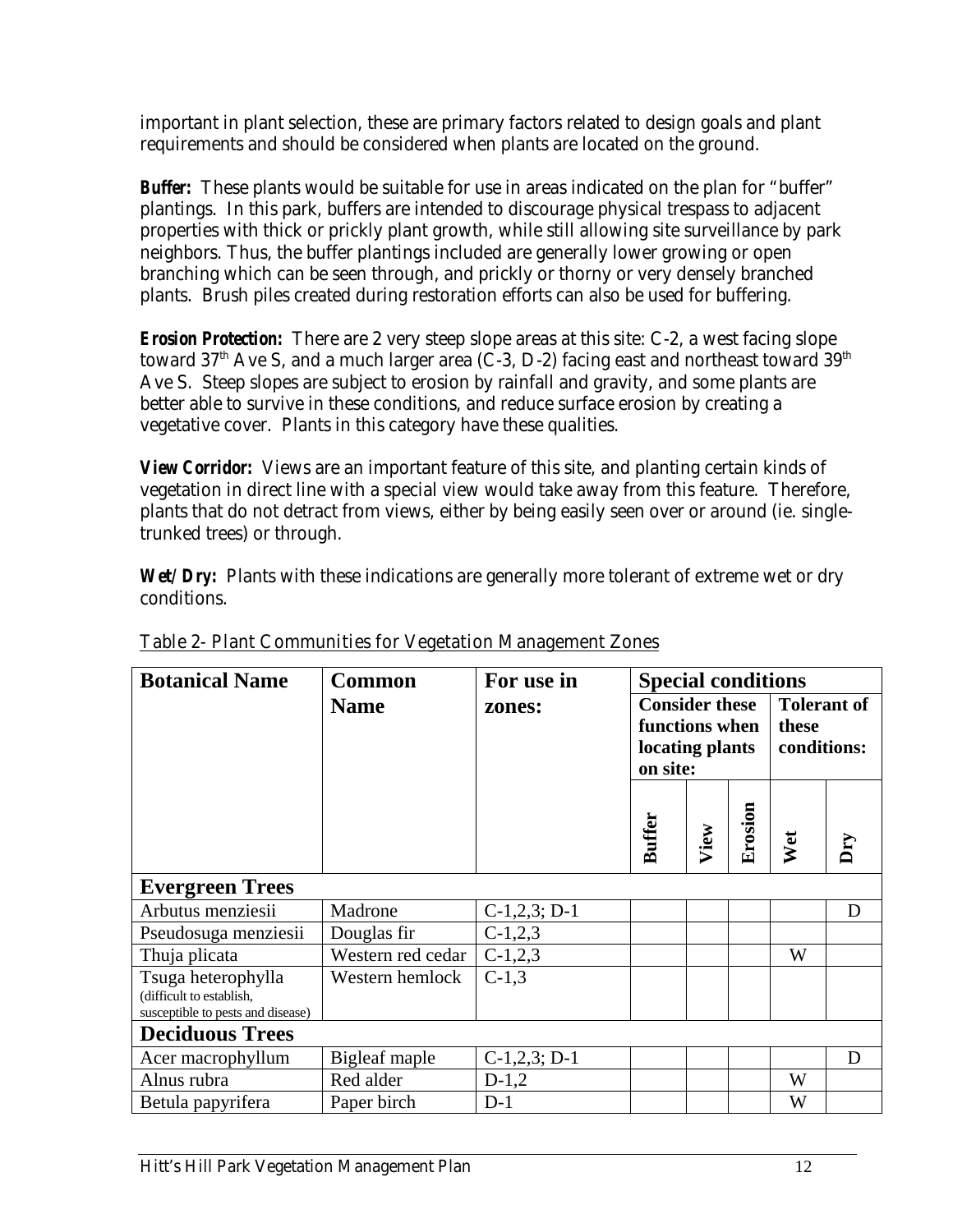| Cornus nuttallii (difficult<br>to establish, susceptible to               | Pacific dogwood         | $C-1$ ; $D-1$      |          |              |   |    |   |
|---------------------------------------------------------------------------|-------------------------|--------------------|----------|--------------|---|----|---|
| pests and disease)<br>Fraxinus latifolia                                  | Oregon ash              | $C-1,2,3; D-1,2$   |          |              |   | W  |   |
| Populus trichocarpa<br>(limbs break easily, avoid<br>planting near paths) | <b>Black cottonwood</b> | $D-1,2$            |          |              |   | W  |   |
| <b>Shorter Deciduous Trees</b>                                            |                         |                    |          |              |   |    |   |
| Cornus florida or C.                                                      | Flowering               | $C-1; D-1$         |          |              |   |    |   |
| 'Eddie's White Wonder'                                                    | dogwood                 |                    |          |              |   |    |   |
| Crataegus douglasii                                                       | <b>Black hawthorn</b>   | $D-1,2$            |          |              |   | W? |   |
| Prunus emarginata                                                         | Bitter cherry           | $D-2$              |          |              |   |    |   |
| P. virginiana                                                             | Choke cherry            | $D-1$              |          |              |   | W  |   |
| Rhamnus purshiana                                                         | Cascara                 | $D-1,2$            |          |              |   |    |   |
| <b>Shrubs</b>                                                             |                         |                    |          |              |   |    |   |
| Acer circinatum                                                           | Vine maple              | $C-1,2,3$          |          |              |   |    |   |
| Amelanchier alnifolia                                                     | Saskatoon               | $C-1,2$            |          |              |   |    |   |
| Ceanothus velutinus                                                       | Wild lilac              | $C-1,2/sun$        |          |              |   |    |   |
| Cornus stolonifera                                                        | Red osier               | $C-3; D-2$         |          |              | E | W  |   |
|                                                                           | dogwood                 |                    |          |              |   |    |   |
| Corylus cornuta                                                           | <b>Beaked hazelnut</b>  | $C-1,2,3$          |          |              |   |    | D |
| Garrya elliptica                                                          | Silk-tassel bush        | $C-1/edge; D-1$    |          |              |   |    | D |
| Holodiscus discolor                                                       | Oceanspray              | $C-1,2,3; D-2$     |          |              | E |    | D |
| Lonicera involucrate                                                      | Twinberry               | $C-1,2,3$          |          |              |   | W  |   |
| Myrica Californica                                                        | Pacific wax myrtle      | $C-1$ /edge, $2,3$ | B        |              | E |    | D |
| Oemleria cerasiformis                                                     | Indian plum             | $C-1,2,3; D-1,2$   |          | V            | E |    |   |
| Philadelphus lewisii                                                      | Mock orange             | $D-1$              |          |              |   |    | D |
| Physocarpus capitatus                                                     | Ninebark                | $C-1,2,3$          |          |              |   | W  |   |
| Rhododendon                                                               | Pacific                 | $C-1,2$            |          |              |   |    | D |
| macrophyllum                                                              | rhododendron            |                    |          |              |   |    |   |
| Rosa rugosa                                                               | Rugosa rose             | $C-1,2$            | B        | $\mathbf{V}$ | E |    | D |
| Salix scouleriana                                                         | Scouler's willow        | $C-2$ ; D-2        |          |              | E | W  |   |
| Sambucus racemosa                                                         | Red elderberry          | $C-1,2,3$          |          | V            |   | W  |   |
| <b>Smaller Shrubs</b>                                                     |                         |                    |          |              |   |    |   |
| Gaultheria shallon                                                        | Salal                   | $C-1,2,3; D-1,2$   | B        | $\mathbf{V}$ | E | W  | D |
| Leucothoe davisiae                                                        | Leucothoe               | $C-1,3$            | B        | $\mathbf{V}$ |   |    |   |
| Mahonia aquifolium                                                        | Tall Oregon grape       | $C-1,2,3; D-1,2$   | B        |              |   |    | D |
| Mahonia nervosa                                                           | Longleaf                | $C-1,3; D-1,2$     | B        |              |   |    | D |
|                                                                           | Mahonia                 |                    |          |              |   |    |   |
| Ribes sanguineum                                                          | Red flowering           | $C-1,2,3; D-1,2$   |          |              |   |    | D |
|                                                                           | currant                 |                    |          |              |   |    |   |
| Rosa nutkana or                                                           | Nootka rose             | $C-1,2; D-1$       | B        | V            |   |    | D |
| Rosa gymnocarpa                                                           |                         |                    |          |              |   |    |   |
| Rubus spectabilis                                                         | Salmonberry             | $C-3$ ; D-2        | $\bf{B}$ | $\mathbf{V}$ |   | W  |   |
| Spirea douglasii                                                          | Spirea                  | $C-1$ /edge        | B        |              |   |    | D |
| Symphoricarpos alba                                                       | Snowberry               | $C-1,2; D-1$       |          | V            | E |    |   |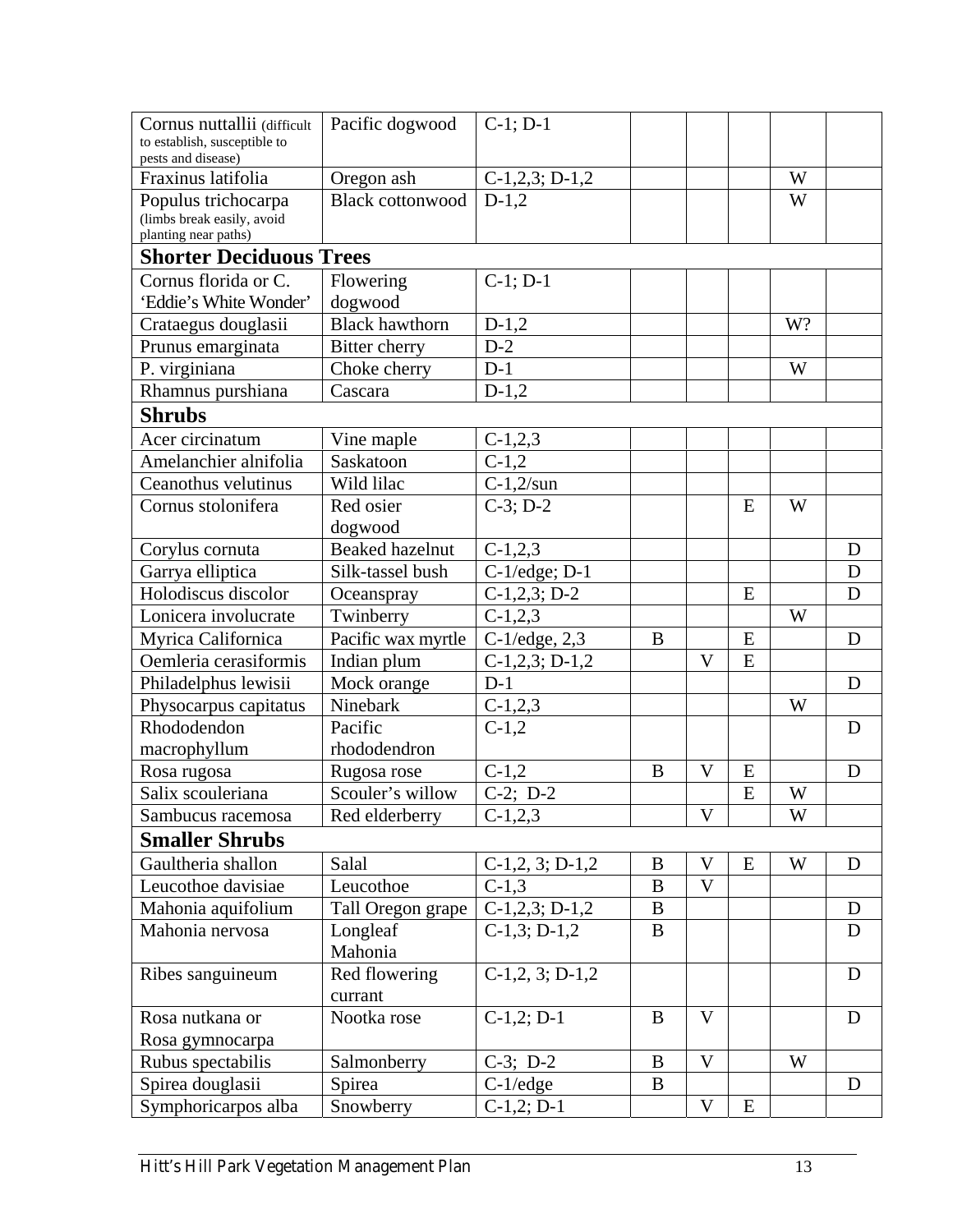| <b>Groundcovers/Perennials</b> |                       |                  |   |                         |   |   |   |  |
|--------------------------------|-----------------------|------------------|---|-------------------------|---|---|---|--|
| Asarum caudatum                | Wild ginger           | $C-1,3; D-1,2$   |   | V                       |   |   |   |  |
| Blechnum spicant               | Deer fern             | $C-1,3$          |   | V                       |   | W |   |  |
| Cornus canadensis              | Bunchberry            | $C-1,2,3; D-1,2$ |   | V                       |   |   |   |  |
| Dicentra Formosa               | <b>Bleeding heart</b> | $C-1,3; D-1,2$   |   | V                       |   |   | D |  |
| Fragaria chiloensis            | Sand Strawberry       | $C-1,2; D-1$     |   | V                       | E |   |   |  |
| Juncus spp.                    | Juncus                | $C-3$ ; $D-2$    |   |                         |   | W |   |  |
| Mahonia repens                 | Low Oregon grape      | $C-1,2,3; D-1,2$ | B | V                       |   |   |   |  |
| Polystichum munitum            | Sword fern            | $C-1,2,3; D-1,2$ |   | V                       | E |   |   |  |
| Tiarella trifoliata            | Foam-flower           | $C-1,3; D-1,2$   |   | V                       |   |   |   |  |
| Tolmiea menziesii              | Youth-on-age,         | $C-1,3; D-1,2$   |   | $\overline{\mathsf{V}}$ |   |   |   |  |
|                                | Piggyback plant       |                  |   |                         |   |   |   |  |
| Trillium ovatum                | Trillium              | $C-1,3; D-1$     |   | V                       |   |   |   |  |
| Vancouveria hexandra           | Inside-out flower     | $C-1,2,3; D-1,2$ |   | V                       |   |   |   |  |

#### **Sources:**

- 1. Northwest Native Plants Identification and Propagation For Revegetation and Restoration Projects – King County Dept. of Public Works, Surface Water Management Division
- 2. Gardening with Native Plant of the Pacific Northwest Arthur R. Krukeberg
- 3. A Plant List for Natural Access Control Seattle Police CPTED Unit
- 4. Plants of the Pacific Northwest Coast Pojar-Mackinnon

#### This list is not all inclusive. Additional plant species may be approved by Parks District Senior Gardener and Landscape Architect.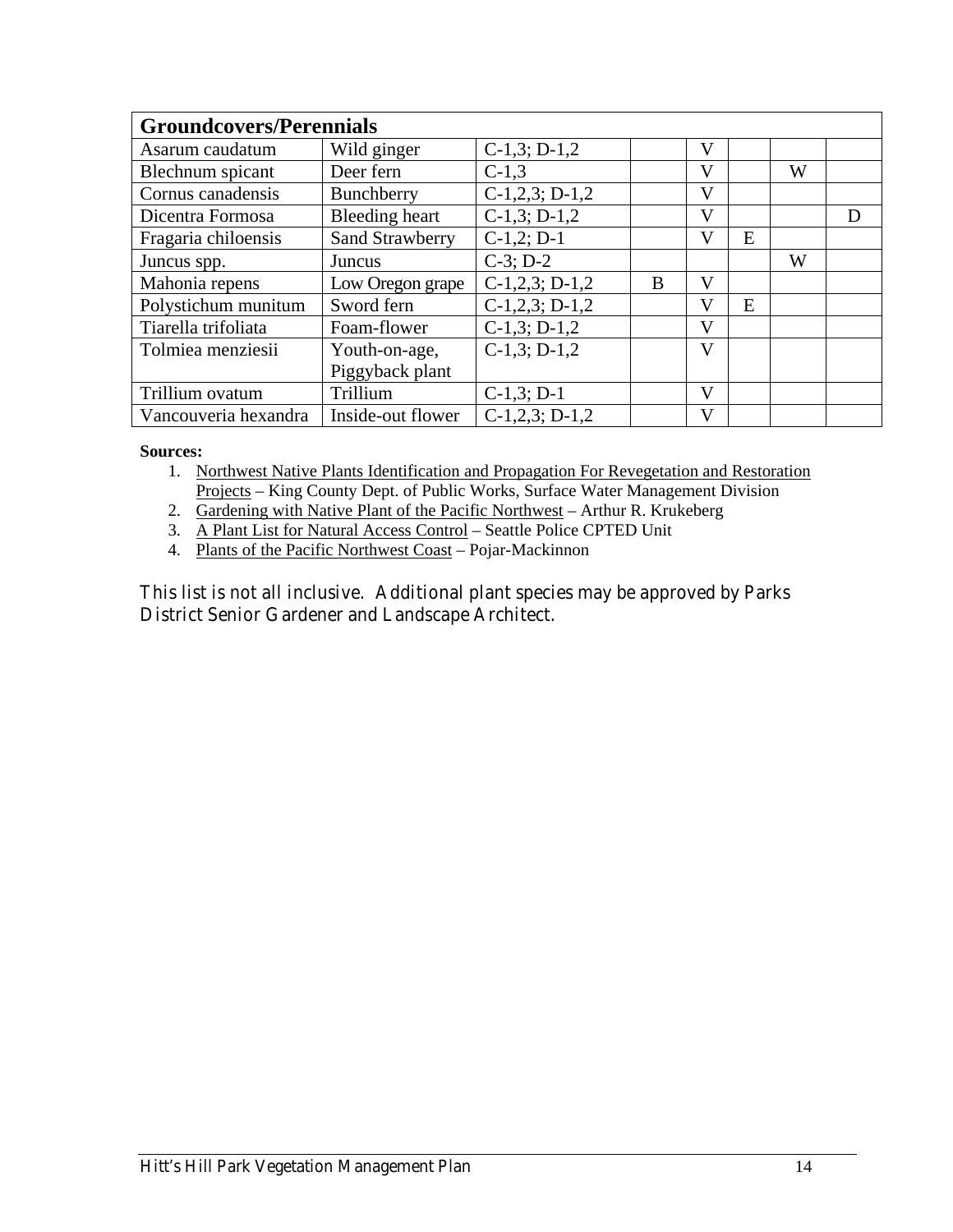#### *Plant Community Templates for Vegetation Management Zones*

The following diagrams illustrate a planting template for use in a newly planted restoration area, intended to provide general guidance on approximate spacing, grouping and relative numbers of plant species for an approximately 5000 square foot area. Subzones are included in each diagram, to illustrate how to adjust the plant palette slightly to respond to site conditions (ie. focus on heavier Sword fern planting on the east facing slope), and how transitions occur across the zones. Quantities are given to aid in developing a "shopping list" when plant acquisition is made.

CONIFEROUS ZONE - WESTERN HEMLOCK-DOUGLAS FIR FOREST TEMPLATE APPROX, SOUD SQUARE FEET TOTAL SAMPLE AREA



ONE SQUARE IS<br>10-FEET BY<br>10-FEET

NOTE: UNDERSTORY PLANTS TIKE COMPANY. WHEN PLANTING NEW UNDERSTORY SHRUDS, GROUP THEM IN NO LESS THAN RESTORATION PROJECTS, APPROMMATELY 20-25% OF NEW PLANTS ARE NUT EXPECTED TO THE SURVIVAL RATE AND INDIVIDUAL PLANTS DO NOT SUCCEED.

PLANTS SHOWN ARE A SUGGESTED SELECTION FROM THE PLANT LIST AND A TYPICAL DISTRIBUTION OTHER PLANTS NAY BE SLASMINTED IF SUITABLE FOR THE LOCATION.<br>PLANT LAYDUT WILL REQUIRE<br>FIELD MODIFICATION TO PESPOND TO UNIQUE SITE CONDITIONS.

KEY: PLANT SYMBOL, (ESTIMATED COANTITY PER 5000 SF), COMMON PLANT NAME



#### Figure 5a – Coniferous Zone Plant Template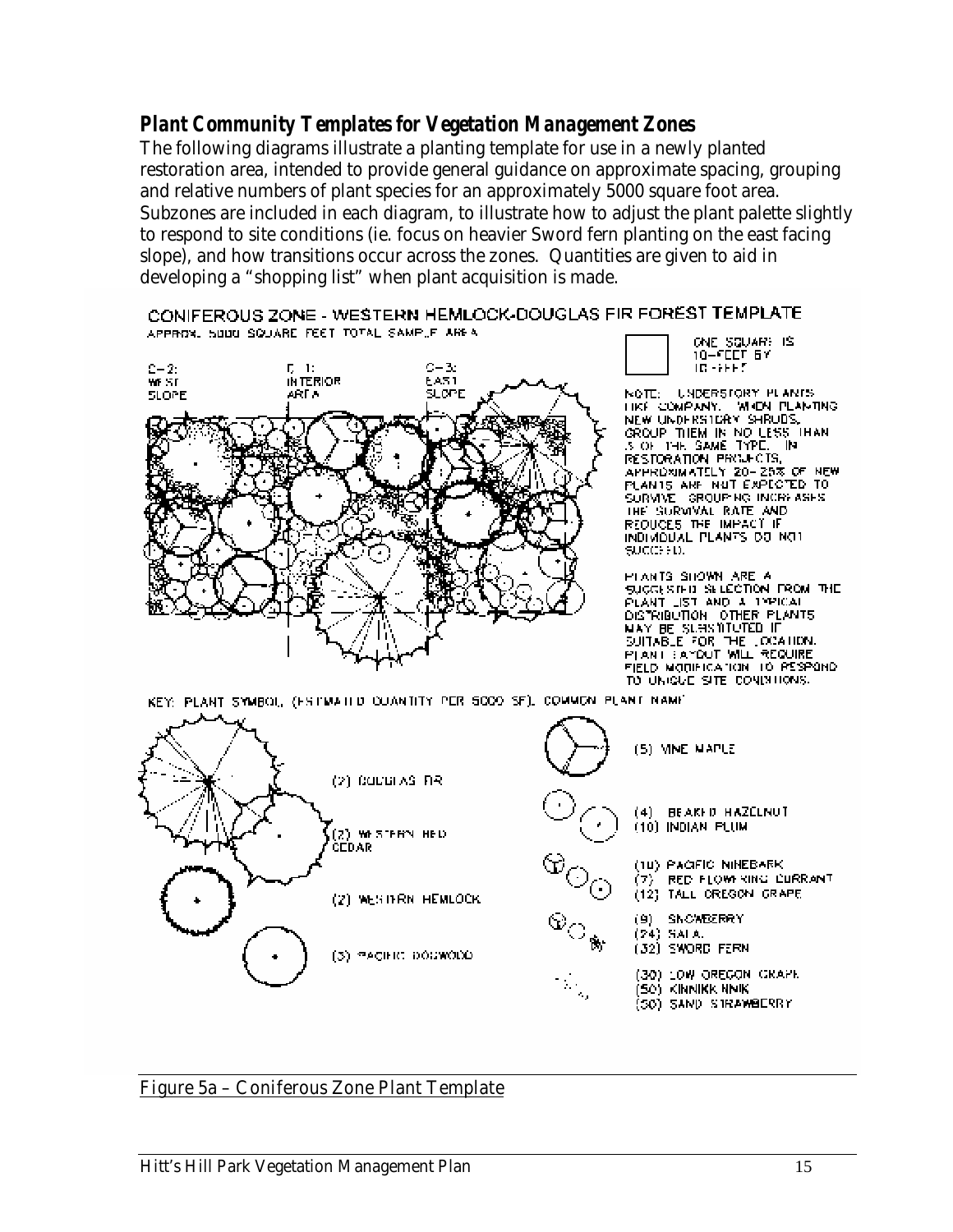#### DECIDOUS ZONE - "STAID" SUCCESSIONAL BIGLEAF MAPLE WOODLAND TEMPLATE APPROX. 5000 SQUARE FEET TOTAL SAMPLE AREA.



ONE SQUARE IS 10-FEET BY 10-FEET

NOTE: UNDERSTORY PLANTS LIKE COMPANY. WHEN PLANTING GROUP THEM IN NO LESS THAN<br>3 OF THE SAME TYPE. IN RESTORATION PROJECTS, APPROXIMATELY 20-25% OF NEW SURVIVE. GROUPING INCREASES THE SURVIVAL RATE AND<br>REDUCES THE IMPACT IF INDIVIDUAL PLANTS DO NOT SUCCEED.

PLANTS SHOWN ARE A SUGGESTED SELECTION FROM THE DISTRIBUTION. OTHER PLANTS MAY BE SUBSTITUTED IF SUITABLE FOR THE LOCATION.<br>PLANT LAYOUT WILL REQUIRE<br>FIELD MODIFICATION TO RESPOND TO UNIQUE SITE CONDITIONS.

KEY: PLANT SYMBOL, (ESTIMATED QUANTITY PER 5000 SF), COMMON PLANT NAME



Figure 5b – Deciduous Zone Plant Template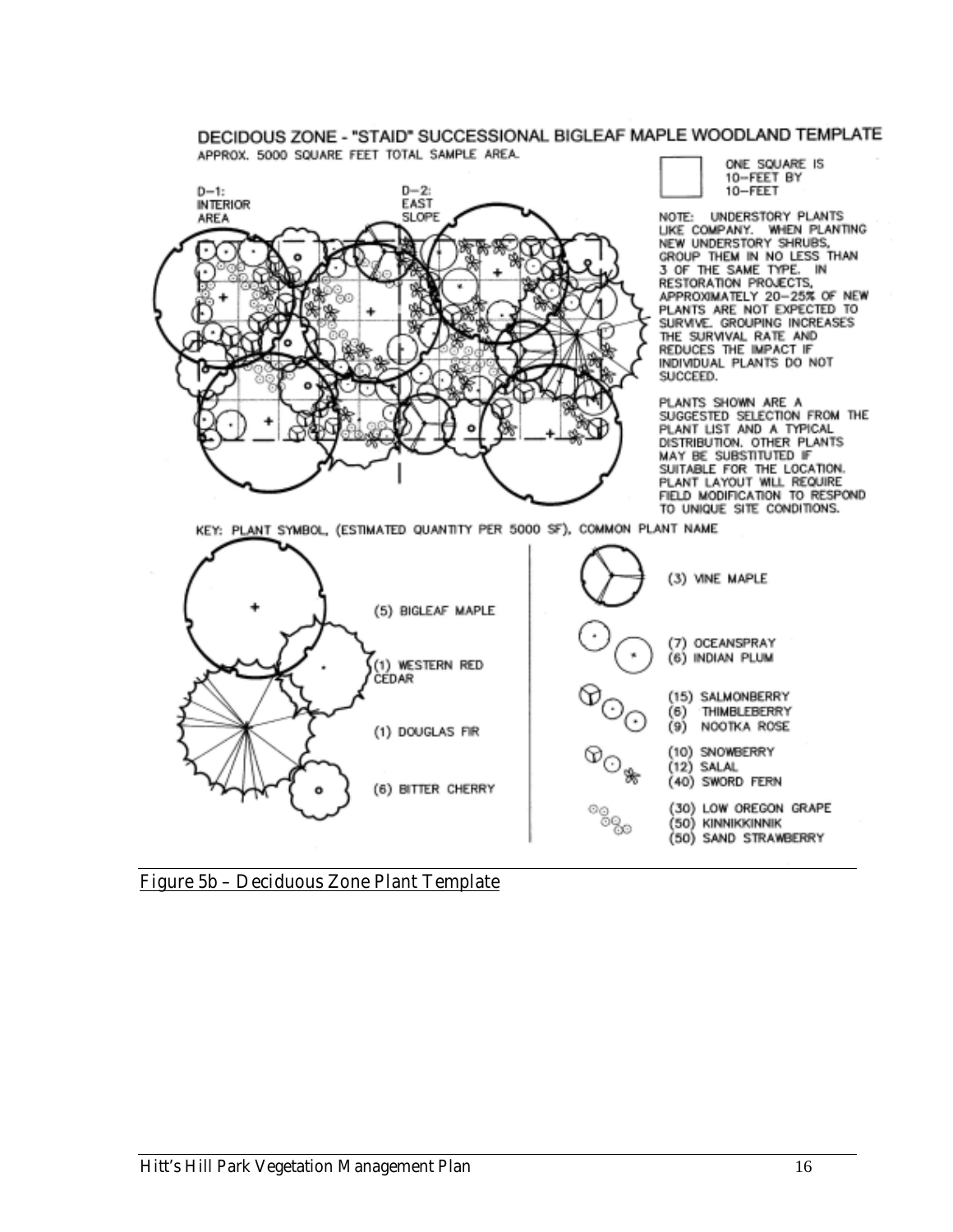#### *Recommended Projects for Implementation*

*Note regarding site history and volunteer pre-cautionary measures: This site was previously used by a fireworks*  factory. A soil remediation project was completed and the site determined to be below state thresholds for soil *contamination. As a very conservative precautionary measure, it is recommended that volunteers wear rubber work gloves and boots during planting projects. Soil on work gloves and boots should be rinsed off before leaving the site. If suspicious debris is found in the course of work, Seattle Parks Environmental Services Section should be contacted. Edible vegetation should not be consumed from this site.* 

The following recommended projects are based on a culmination of input from site observations, associated reports, input from the Parks Resource Management division, Volunteer Programs, Parks Urban Forestry and Trails programs, and community input. The projects are prioritized overall and within each area. Implementation is recommended by either Volunteers, Parks crews or a Contractor (including Certified Arborists). These distinctions are made based on the difficulty or level of expertise required to do the work. Volunteers will be trained by Parks staff or stewardship organizations in native plant restoration, or work directly under the guidance of Parks staff or organizations experienced with natural area restoration in urban settings.

#### Priority Ratings: 1-3-5

- 1: Short term goal high priority, should be accomplished within 1 year
- 3: Intermediate goal medium priority, not immediately important to long term goals, should be accomplished within 3 years
- 5: Long term goal ongoing monitoring, ultimately beneficial to natural area, should be accomplished in 5 or more years

#### Criteria for receiving high priority:

- Tree canopy health, including Arborist's tree risk assessment
- Timing –urgency due to outside resources, ie. funding cycles
- **High percentage of invasive coverage on ground or trees**
- Proximity of area or high visibility from people-use areas of the park

#### Overall Recommended Actions

- 1. Tree monitoring program: Include Hitt's Hill Park Natural Area in Parks ongoing natural area tree monitoring programs. As trees mature or decline in the future, additional removals may be required. Specific trees of interest are listed in the following table, and further described in the Scott D. Baker Consulting Arborists Vegetation Management Report in the Appendix.
- 2. Tree canopy maintenance: Implement recommendations in Baker's report as funding allows. Prioritize tree removals or maintenance located near new trail and viewpoints. Trees that are "yellow-flagged" and within 50-feet of the pathway are highlighted in this list. Additional tree work should be scoped based on the arborist report in the appendix. Work may be done by Parks Urban Forestry crews or a Parks approved Certified Arborist.
- 3. Remove invasive plant sources throughout site and restore planted areas with native plants suitable to specific site conditions

#### Table 3 – Recommended Actions By Area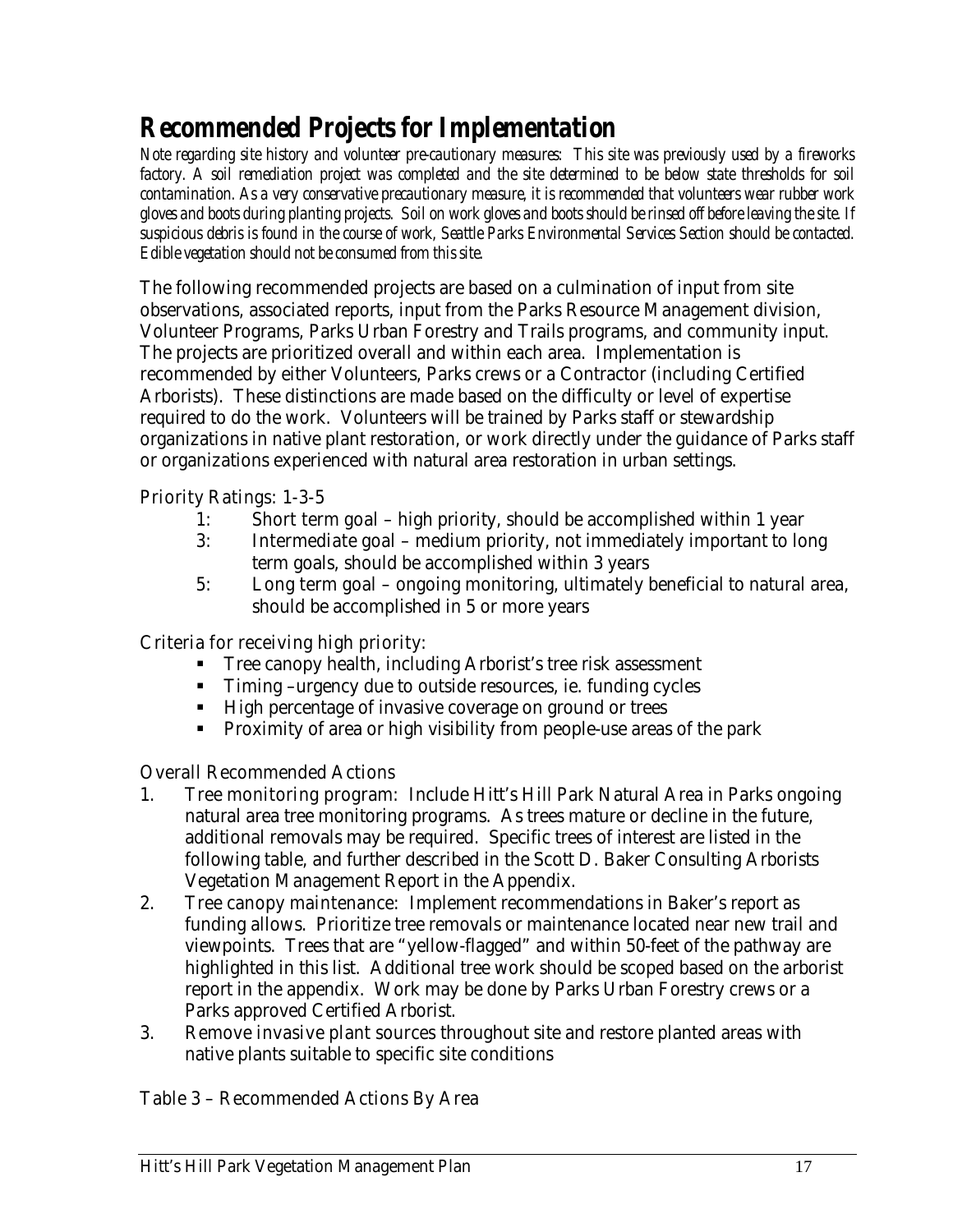| <b>Existing Area</b>    | Management<br>Vegetation<br>Zone | Priority              | Recommended<br><b>Action</b>                                                                                                                                                                                                                                                                                                                                 | the work, other<br>Who can do<br>conditions<br>special                                                                                 |
|-------------------------|----------------------------------|-----------------------|--------------------------------------------------------------------------------------------------------------------------------------------------------------------------------------------------------------------------------------------------------------------------------------------------------------------------------------------------------------|----------------------------------------------------------------------------------------------------------------------------------------|
| $\mathbf{1}$            | $\overline{C-2}$                 | 1<br>3                | Gently remove fill soil over tree roots.<br>$\blacksquare$<br>Prune trees as recommended by Arborist.<br>κ                                                                                                                                                                                                                                                   | Parks/Contractor<br>$\blacksquare$<br><b>Parks or Certified Arborist</b><br>$\blacksquare$                                             |
|                         |                                  | $\mathbf{1}$          | Remove tree Y33 (proximity to path)<br>٠                                                                                                                                                                                                                                                                                                                     |                                                                                                                                        |
|                         |                                  | 3<br>$\mathbf 5$<br>1 | Remove ivy on steep slope and heavily<br>κ<br>mulch and, if needed, use jute matting or<br>coils to reduce soil erosion, replant with<br>slope-happy low shrubs and groundcovers.<br>Retain native fern and salal.<br>Retain specimen laurel until alternative buffer<br>٠<br>grows that is not an invasive seed source.                                     | Steep slope requires<br>$\blacksquare$<br>special training - Parks<br><b>Natural Area Crew</b><br>and/or guided/trained<br>volunteers. |
| $\boldsymbol{2}$        | $C-1$                            | $\mathbf{1}$          | Remove diseased/damaged portions of trees<br>٠<br>Y30, 31                                                                                                                                                                                                                                                                                                    | <b>Parks or Certified</b><br>$\blacksquare$<br>Arborist                                                                                |
|                         |                                  | 3                     | Remove H. blackberry and ivy.<br>٠                                                                                                                                                                                                                                                                                                                           | <b>Volunteers</b><br>$\blacksquare$                                                                                                    |
|                         |                                  | 3<br>3                | Retain Mahonia and Nettles.<br>$\blacksquare$<br>Restore, include buffer plantings.<br>Ξ                                                                                                                                                                                                                                                                     |                                                                                                                                        |
| 3                       | $C-2$                            | $\mathbf{1}$          | Protect young Madrone, mulch, minimize<br>٠                                                                                                                                                                                                                                                                                                                  | <b>Volunteers</b>                                                                                                                      |
|                         |                                  | $1-5$                 | activity nearby.<br>Monitor cedar tree, mulch root area, "soil<br>κ                                                                                                                                                                                                                                                                                          | Parks or Cert. Arborist                                                                                                                |
|                         |                                  | 3                     | drench" with mycrorhyzal inoculant for soil<br>health and to stimulate fine root growth.                                                                                                                                                                                                                                                                     |                                                                                                                                        |
|                         |                                  | 5                     | Enhance understory vegetation on sloped<br>٠<br>area, include low buffer plantings with<br>occasional taller shrubs.                                                                                                                                                                                                                                         | <b>Volunteers</b><br>$\blacksquare$                                                                                                    |
|                         |                                  |                       | Snag or remove cedar when failed<br>$\blacksquare$                                                                                                                                                                                                                                                                                                           | <b>Parks</b><br>$\blacksquare$                                                                                                         |
| $\overline{\mathbf{4}}$ | $C-1, C-2$                       | $\mathbf{1}$          | Remove ivy from trees and understory<br>٠                                                                                                                                                                                                                                                                                                                    | <b>Volunteers</b><br>$\blacksquare$                                                                                                    |
|                         | on west                          | 1                     | <b>Remove holly</b><br>$\blacksquare$                                                                                                                                                                                                                                                                                                                        | <b>Parks or Contractor</b><br>$\blacksquare$<br>$\blacksquare$                                                                         |
|                         | portion;<br>some D-1             | $\mathbf{1}$<br>1     | Provide recommended high priority tree<br>$\blacksquare$<br>maintenance within 50 feet of path; remove                                                                                                                                                                                                                                                       | Parks or Cert. Arborist                                                                                                                |
|                         | on east                          | $\mathbf{1}$          | dead or diseased portions of Y34, Y35, Y36.                                                                                                                                                                                                                                                                                                                  |                                                                                                                                        |
|                         | boundary                         | 3                     | Plant D-1 trees at eastern edge<br>Plant buffer understory plants at west 15-20<br>٠<br>feet of west edge adjoining property<br>Revegetate throughout with native<br>٠<br>understory shrubs and groundcover, heavily<br>mulch or compost erosion control grass upon<br>planting with new Plant C-1, C-2 "summit"<br>tree species toward west and north edge. | <b>Volunteers</b>                                                                                                                      |
| $5\phantom{.0}$         | $D-1$                            | 1                     | <b>Remove ivy</b><br>٠                                                                                                                                                                                                                                                                                                                                       | <b>Volunteers</b><br>$\blacksquare$                                                                                                    |
|                         |                                  | 1                     | Provide recommended tree maintenance<br>$\blacksquare$<br>work, particularly trees #Y21, Y22, Y28, Y29                                                                                                                                                                                                                                                       | <b>Parks or Cert. Arborist</b><br>٠                                                                                                    |
|                         |                                  | 3                     | Selectively restore understory with<br>Ξ<br>appropriate shrubs and small trees                                                                                                                                                                                                                                                                               | <b>Volunteers</b><br>$\blacksquare$                                                                                                    |
| 6                       | $D-1$                            | 1<br>3                | Remove dead or diseased portions of Y32.<br>٠<br>Remove H. blackberry<br>٠                                                                                                                                                                                                                                                                                   | Parks or Cert. Arborist<br>$\blacksquare$<br><b>Volunteers</b><br>٠                                                                    |
|                         |                                  |                       | Hitt's Hill Park Vegetation Management Plan                                                                                                                                                                                                                                                                                                                  | 18                                                                                                                                     |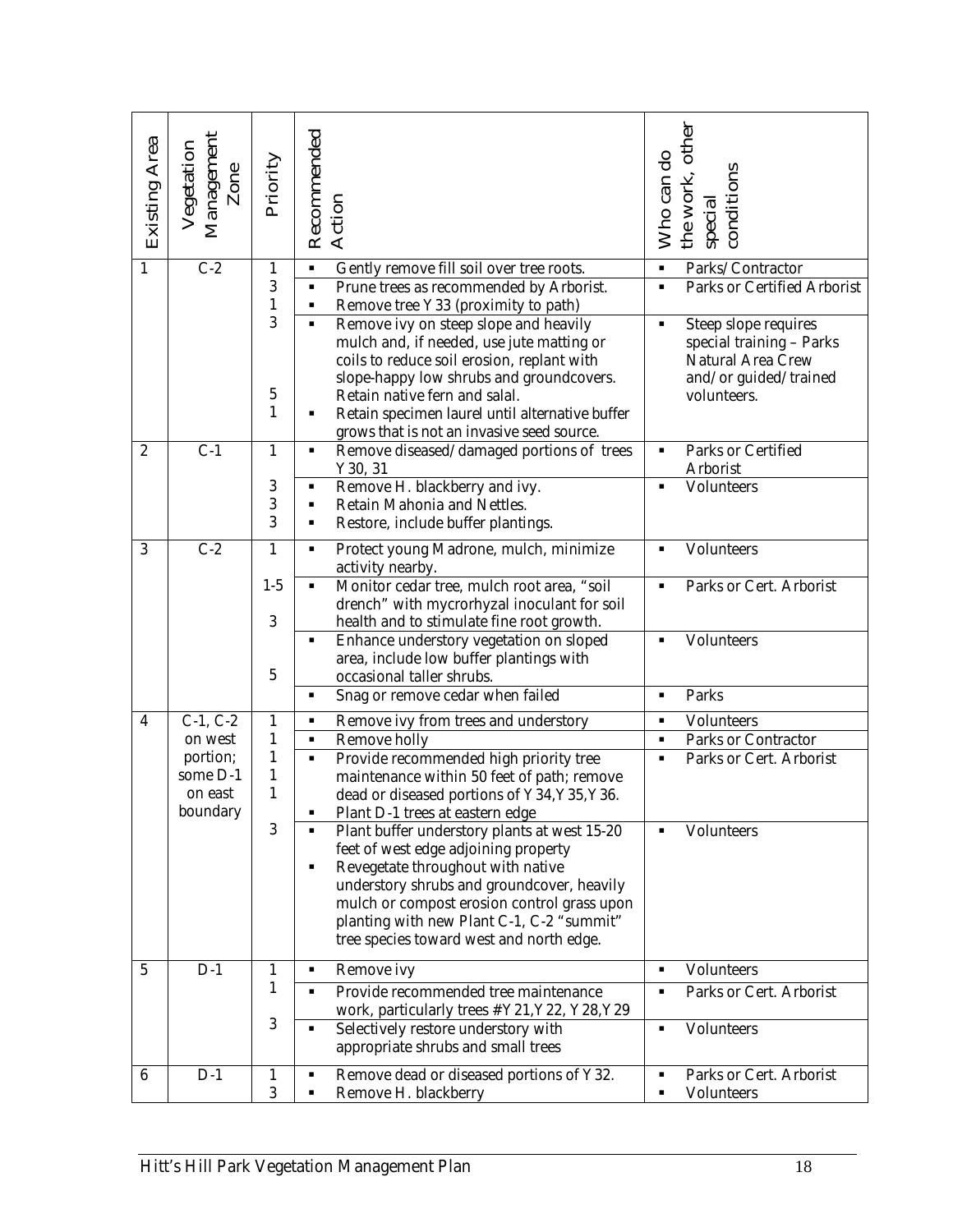|                  |            | 3                       | Retain native annuals and perennials<br>٠                      |                |                                |
|------------------|------------|-------------------------|----------------------------------------------------------------|----------------|--------------------------------|
|                  |            | 3                       | Plant low growing native buffer shrubs<br>٠                    |                |                                |
|                  |            | 3                       | Potential area to begin demonstration plant<br>κ               |                |                                |
|                  |            |                         | labeling/interpretation                                        |                |                                |
|                  |            | 3                       | Protect young maple #116<br>٠                                  |                |                                |
|                  |            |                         |                                                                |                |                                |
| $\overline{7}$   | $D-1$      | $\overline{\mathbf{5}}$ | Remove invasives to limit spread<br>$\blacksquare$             | $\blacksquare$ | <b>Volunteers</b>              |
|                  |            | $1-5$                   | Protect madrone, cedar, and other native<br>٠                  |                |                                |
|                  |            |                         | trees                                                          |                |                                |
| 8                | $D-1$      | $\mathbf{1}$            | Control invasive plants<br>$\blacksquare$                      | ٠              | <b>Volunteers</b>              |
|                  |            | 1                       | Plant buffer understory within 15-20 feet of<br>$\blacksquare$ |                |                                |
|                  |            |                         | south property line                                            |                |                                |
|                  |            | 1                       | Retain birch trees<br>٠                                        |                |                                |
| $\boldsymbol{9}$ | $D-1$      | $\mathbf{1}$            | Establish monitoring program for large<br>$\blacksquare$       | ٠              | Parks                          |
|                  |            |                         | poplar (#Y19) every year (or as                                |                |                                |
|                  |            |                         | recommended by Parks Urban Forester)                           | п              |                                |
|                  |            | 1                       | Remove invasives as encountered<br>$\blacksquare$              | $\blacksquare$ | <b>Volunteers</b>              |
|                  |            | 1                       | Preserve native understory<br>٠                                | ٠              |                                |
|                  |            | $\overline{5}$          | Snag poplar for wildlife when failed<br>$\blacksquare$         | ٠              | <b>Parks or Cert. Arborist</b> |
|                  |            |                         |                                                                |                |                                |
| 10               | $D-2$      | 1                       | Remove ivy from trees<br>٠                                     | ٠              | Parks Natural Area crew        |
|                  |            | 3                       | Remove ivy from steep slope, immediately<br>٠                  |                | or specially                   |
|                  |            |                         | mulch heavily to prevent erosion                               |                | trained/guided volunteers      |
|                  |            | $1-5$                   | Preserve Sword fern on slope<br>٠                              |                | due to steep slope             |
|                  |            | 3                       | Plant native shrubs and groundcover, low<br>٠                  |                | condition                      |
|                  |            |                         | trees                                                          |                |                                |
| 11               | $D-1$      | $\mathbf{1}$            | Remove dead or declining trees near path<br>$\blacksquare$     | $\blacksquare$ | <b>Parks or Certified</b>      |
|                  |            |                         | area (Y12), re-use woody debris on site for                    |                | <b>Arborist</b>                |
|                  |            |                         | habitat for wildlife                                           |                |                                |
|                  |            | 3                       | Provide recommended tree maintenance<br>٠                      |                |                                |
|                  |            | 3                       | Plant new trees in clearings for next tree<br>$\blacksquare$   |                | <b>Volunteers</b>              |
|                  |            |                         | generation                                                     |                |                                |
|                  |            | $\sqrt{5}$              | Plant new understory in areas of invasive<br>$\blacksquare$    |                |                                |
|                  |            |                         | removal                                                        |                |                                |
|                  |            |                         |                                                                |                |                                |
| 12               | $D-1; C-1$ | $\mathbf{1}$            | Remove invasive blackberry and ivy (higher<br>$\blacksquare$   | ٠              | <b>Volunteers</b>              |
|                  |            |                         | percentage toward sloping east boundary)                       |                |                                |
|                  |            | $1-3$                   | Remove dead or diseased portions of Y4<br>٠                    | $\blacksquare$ | <b>Parks or Certified</b>      |
|                  |            | 3                       |                                                                |                | <b>Arborist</b>                |
|                  |            | 3                       | Protect existing native understory: Beaked                     |                | <b>Volunteers</b>              |
|                  |            |                         | hazelnut, Sword fern, Mahonia,<br>٠                            |                |                                |
|                  |            |                         | Plant new native understory shrubs<br>٠                        |                |                                |
|                  |            |                         | <b>Introduce mixed conifers</b><br>٠                           |                |                                |
| 13               | $C-1$      | 1                       | Remove invasive species (ivy, holly)<br>٠                      | ٠              | <b>Volunteers</b>              |
|                  |            | $\mathbf{1}$            | <b>Retain walnut tree</b><br>п                                 |                |                                |
|                  |            | $\mathbf{1}$            | Retain laurel hedge with unmanicured<br>٠                      |                |                                |
|                  |            |                         | appearance until alternative buffer is planted                 |                |                                |
|                  |            | $\mathbf{1}$            | that is not an invasive seed source.                           |                |                                |
|                  |            | 1                       | Retain native ferns and mahonia<br>٠                           |                |                                |
|                  |            |                         | Plant native low understory shrubs and<br>٠                    |                |                                |
|                  |            |                         | groundcovers, including buffer plants to east                  |                |                                |
|                  |            | 1                       | edge of narrow passageway                                      |                |                                |
|                  |            |                         | Plant shorter deciduous trees at park entrance<br>٠            |                |                                |
|                  |            |                         | (powerlines)                                                   |                |                                |
| 14               | $C-2$      | 1                       | Remove ivy, invasives from trees and slope<br>٠                | ٠              | Parks Natural Area crew        |
|                  |            | $3-5$                   | Mulch heavily and/or use jute matting to<br>٠                  |                | or specialized                 |
|                  |            |                         |                                                                |                |                                |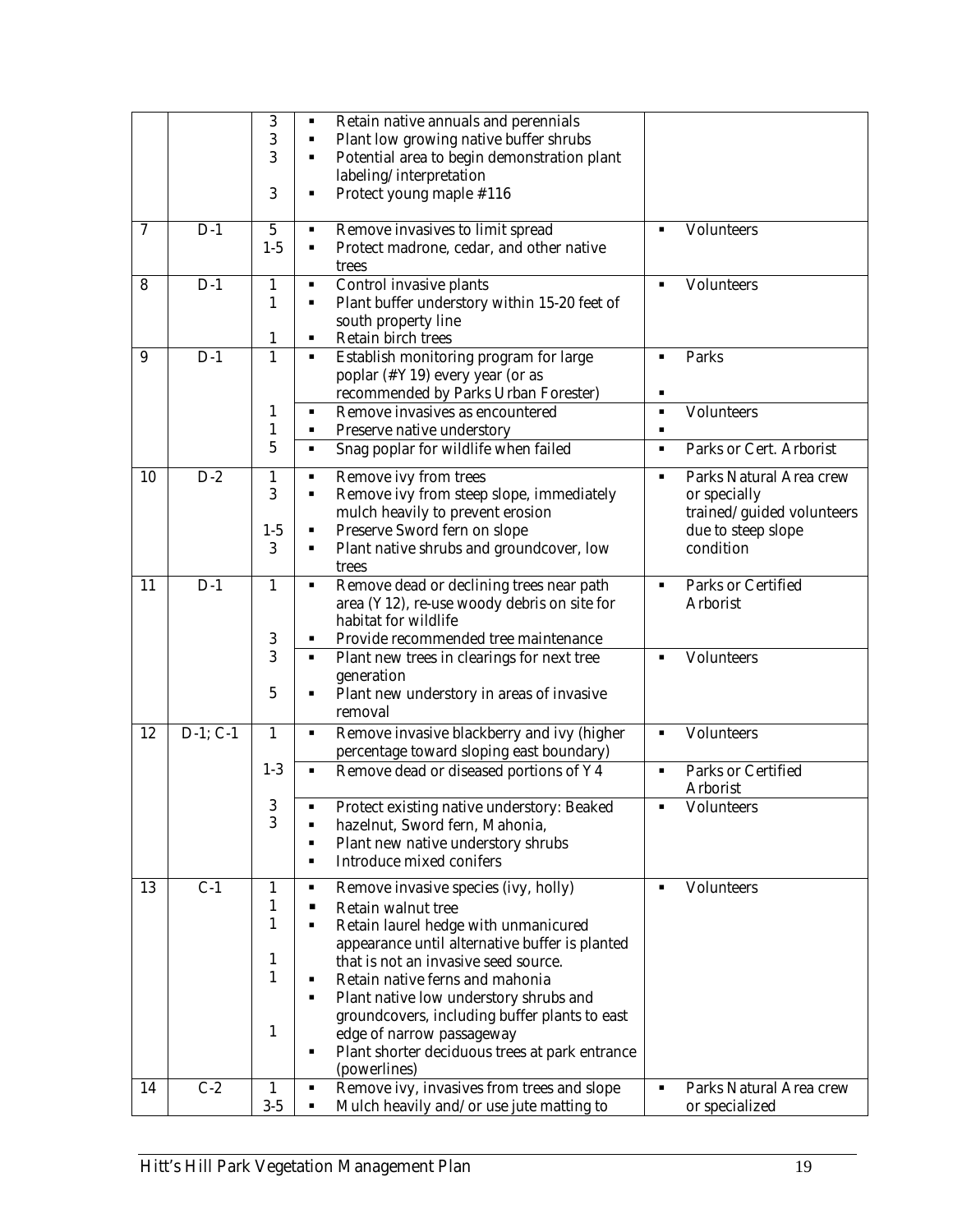|    |            |       | prevent soil erosion on slope                                    | trained/guided volunteers                |
|----|------------|-------|------------------------------------------------------------------|------------------------------------------|
|    |            | 1     | Remove holly at top of slope<br>٠                                | <b>Volunteers</b><br>$\blacksquare$      |
|    |            | 3     | Restore disturbed areas with native plantings,<br>$\blacksquare$ | Volunteers, slope trained                |
|    |            |       | trees and shrubs                                                 |                                          |
|    |            | $3-5$ | Create some planting pockets with fallen logs<br>٠               | Parks Natural Area crew<br>or contractor |
| 15 | $C-1, C-2$ | 1     | Remove blackberries, holly and mulch<br>٠                        | <b>Volunteers, Parks or</b>              |
|    |            |       | heavily                                                          | contractor (extensive area)              |
|    |            | 1     | <b>Retain Bitter cherry</b><br>٠                                 | <b>Volunteers</b>                        |
|    |            | $1-3$ | Plant with native trees, shrubs<br>٠                             |                                          |
|    |            | 3     | Introduce groundcovers after invasives are<br>٠                  |                                          |
|    |            |       | eradicated                                                       |                                          |
|    |            | $1-5$ | Monitor annually for blackberry return<br>٠                      | <b>Parks or Certified</b>                |
|    |            | 1     | Remove dead tree Y1, use in habitat area<br>٠                    | <b>Arborist</b>                          |
| 16 | $D-2$      | 5     | Coordinated restoration work with future<br>٠                    | Parks or contractor due to               |
|    |            |       | driveway easement                                                | necessary site prep                      |
|    |            | 5     | Plant with tough buffer plantings allowing<br>٠                  |                                          |
|    |            |       | good visibility, considering vehicle traffic and                 |                                          |
|    |            |       | adjacent residential use                                         |                                          |

#### *References*

- Archaeological and Environmental Assessment 01-01002, Eco Compliance Corporation 2001
- "Vegetation Management Plan" (note: Tree Health Assessment), Scott D. Baker Consulting Arborists, Feb. 2003
- "Hitt's Hill Plant Inventory," Leina Johannsen, October 2001
- "Planting Guidelines" and "Management Guidelines" excerpted from Leschi Natural Area Native Restoration and Management Plan, Charles Anderson Landscape Architecture, July 2000
- **Northwest Native Plants Identification and Propagation For Revegetation and** Restoration Projects – King County Dept. of Public Works, Surface Water Management Division
- Gardening with Native Plant of the Pacific Northwest Arthur R. Krukeberg
- A Plant List for Natural Access Control Seattle Police CPTED Unit
- Plants of the Pacific Northwest Coast Pojar-Mackinnon
- (Fowler, personal communication 2/2003).

#### *Helpful resource on native plants and invasive plant removal*

"A City Among The Trees – An Urban Forestry Resource Guide", City of Seattle Urban Forest Coalition, October 1998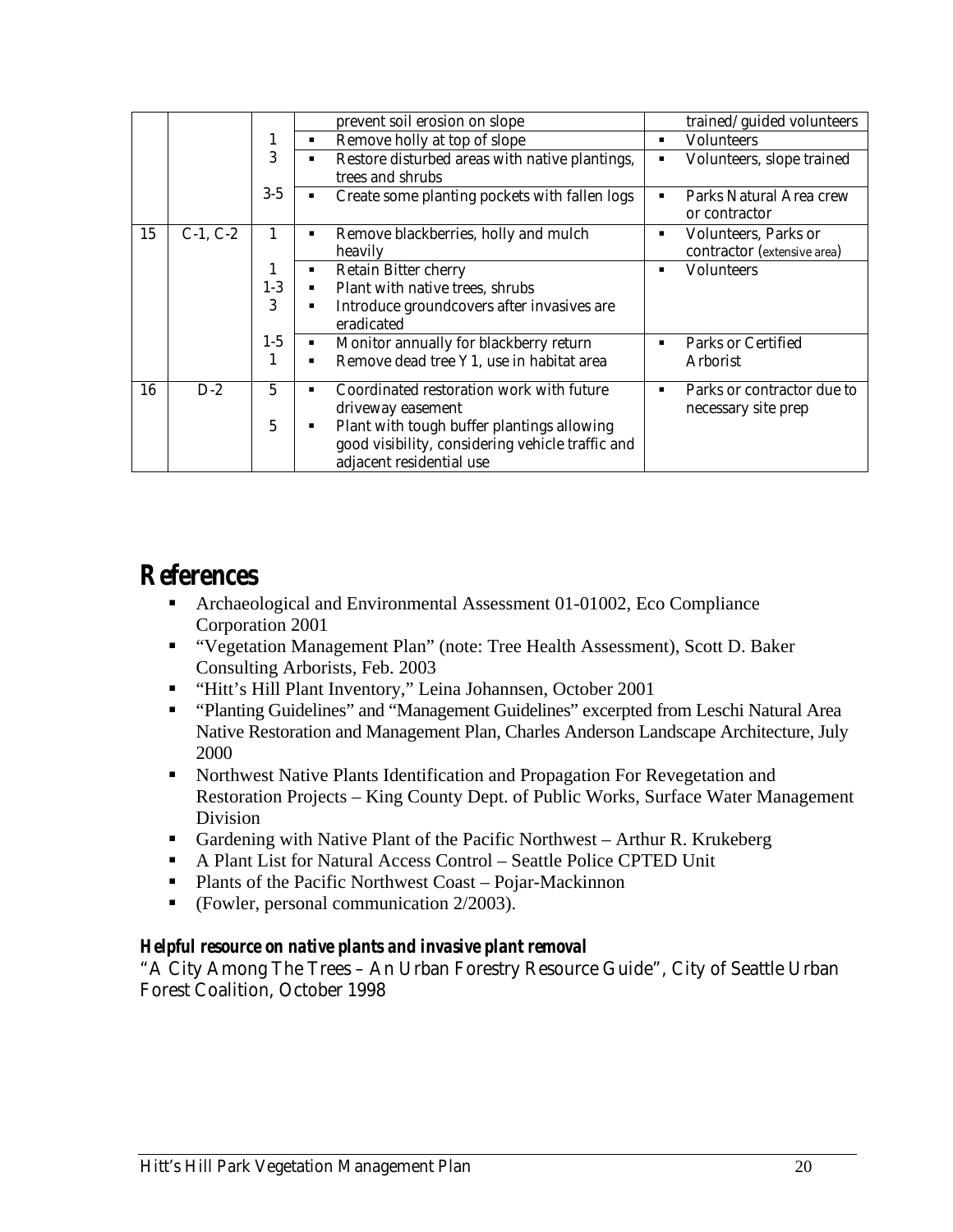#### *Appendices*

- 1. Vegetative Management Plan, Scott D. Baker Consulting Arborists 2/21/03
- 2. Hitt's Hill Plant Inventory, Leina Johannson 12/02
- 3. "Planting Guidelines" and "Management Guidelines" excerpt from Leschi Natural Area Native Restoration and Management Plan, Anderson & Ray, Inc., P.S,. July 2000

*Please note that the attached studies may include recommendations that may not always reflect the priorities and practices of the Parks Department. Please refer to the preceding document – the Hitt's Hill Park Vegetative Management Plan, April 2003 – for clarification of recommendations.*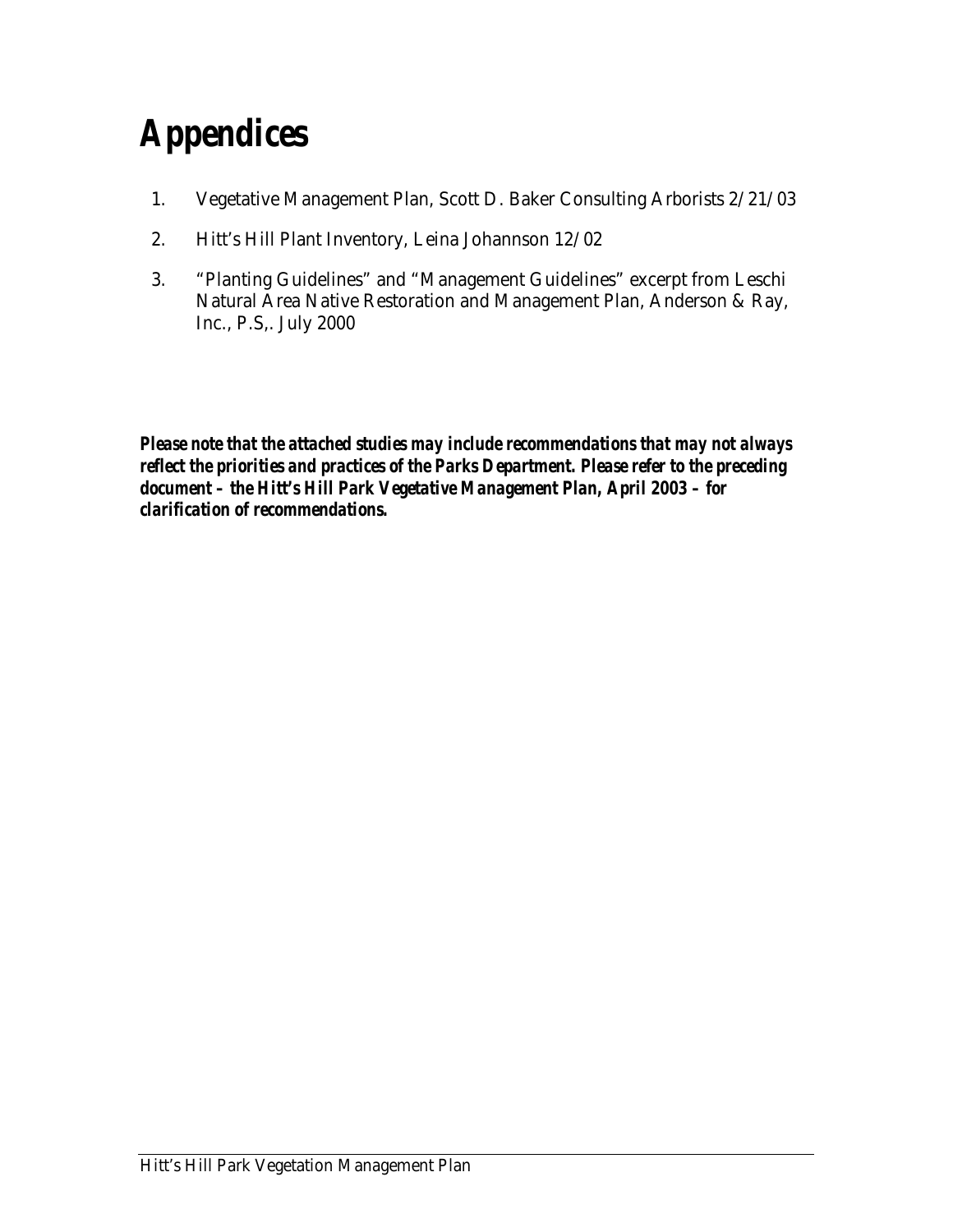#### TO: **EarthCorps**

- JOB SITE: Hitts Hill Park Project, 3843 S. Brandon St., Seattle WA 98118
- **FROM: Scott D. Baker Consulting Arborists**
- SUBJECT: Vegetation Management Plan
- DATE: 1/24/2003
- PREPARED BY: Sean Dugan, Certified Arborist Scott D. Baker Consulting **Arborists**

#### **Contents**

 **Summary Assignment & Scope of Report Observations Analysis and Testing Discussion and Conclusions Vegetation Survey Recommendations Glossary References Attachments: Site Map Table of Trees**  *(These attachments are available from Scott D. Baker Consulting Arborists and are not included in Seattle Parks and Recreation June 2003 Hitt's Hill Park Vegetative Management Plan)*

#### **Summary**

Hitts Hill is a young forest stand typical for the Seattle region. Vegetation has been surveyed for health and percentage of invasive and naturally occurring species. Forest health will be dramatically increased with the removal of invasive species and the establishment of native species consistent with the community's desire. Hazard trees have been identified using a Visual Tree Assessment. Further investigation into the Black cottonwood will be necessary if the tree is to be retained.

#### **Assignment & Scope of Report**

This report outlines the site inspection by Scott D. Baker Consulting during October and November 2002. Included are observations, health assessments, and recommendations for trees and vegetation located at Hitts Hill open space.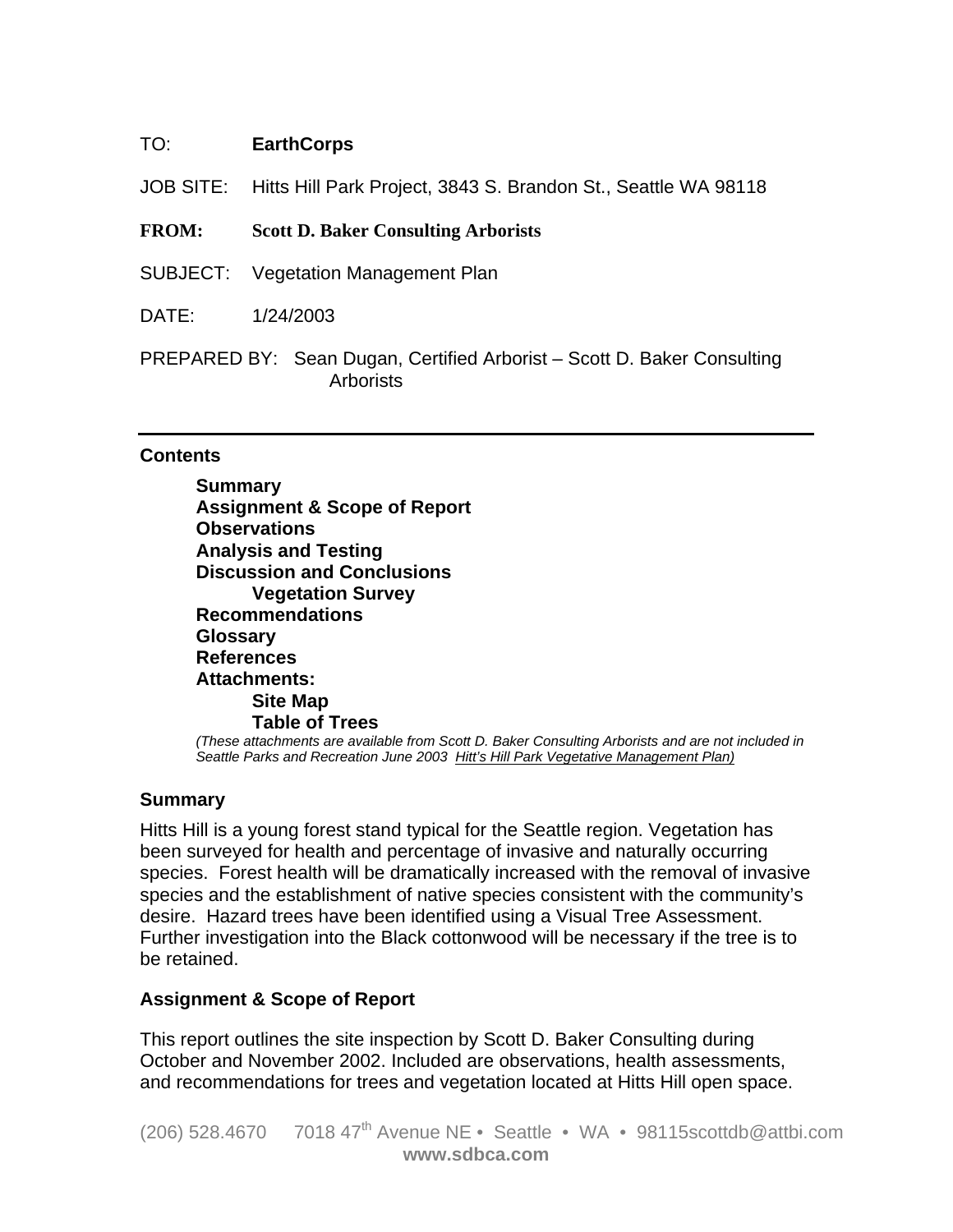The property owner, Seattle Parks and Recreation and their agent Earth Corps, requested these services for use in park planning and design.

Unless stated otherwise: 1) information contained in this report covers only those trees that were examined and reflects the condition of those trees at the time of inspection; and 2) the inspection is limited to visual examination of the subject trees without dissection, excavation, probing, or coring unless explicitly specified. There is no warranty or guarantee, expressed or implied that problems or deficiencies of the subject trees may not arise in the future.

#### **Observations**

Hitts Hill consists of 3.2 acres of wooded vacant land surrounded by a suburban development. The property was formerly the site of Hitts Fireworks factory. It has been vacant since the late 1970's.

Elevation changes significantly from the northern and eastern portions of the property. From a northern vantage point, S. Dawson St. can be viewed approximately 80' below. The view to the east is comprised of  $39<sup>th</sup>$  Ave. S. and Rainer Ave S. Rear yards of local residents line the southern portion of this property. Concrete stairs rise up from S. Brandon St., allowing an access point along the southern boundary. The western portion of the property is gradually sloped, rising up from  $37<sup>th</sup>$  Ave S. This is the location of the main entryway into the open-space.

Currently, work by volunteers and EarthCorps is underway to create access to the west and to remove the large number of invasive species that have overrun the site. Invasive removal has been established as the first priority. The goal of the project is to create a passive park highlighting native plant species of the Pacific Northwest in a neighborhood that is in need of preserved open space.

Trees with a 6" diameter at breast height (DBH) were counted and evaluated for health conditions. Hazard trees were identified with yellow flagging tape. Vegetation was evaluated for percentages of varying species, health, location, and recommendations for care or removal.

The forested site is composed primarily of native tree species with Big-leaf maple (*Acer macrophyllum*) dominating the canopy. Other native species on the site include Black cottonwood (*Populus trichocarpa*), Pacific madrone (*Arbutus menziesii*), Western Red cedar (*Thuja plicata*), and Pacific dogwood (*Cornus nuttallii*).

The under-story is dominated by Beaked hazelnut (*Corylus cornuta*), Bitter cherry (*Prunus emarginata*), English holly (*Ilex aquifolium*), and Laurel (*Prunus spp*.). Non-woody native vegetation in the forested area is dominated by Sword fern (*Polystichum munitum*), Salal (*Gaultheria shallon*), and Oregon Grape (*Mahonia nervosa*). However, there are several non-native invasive species present on the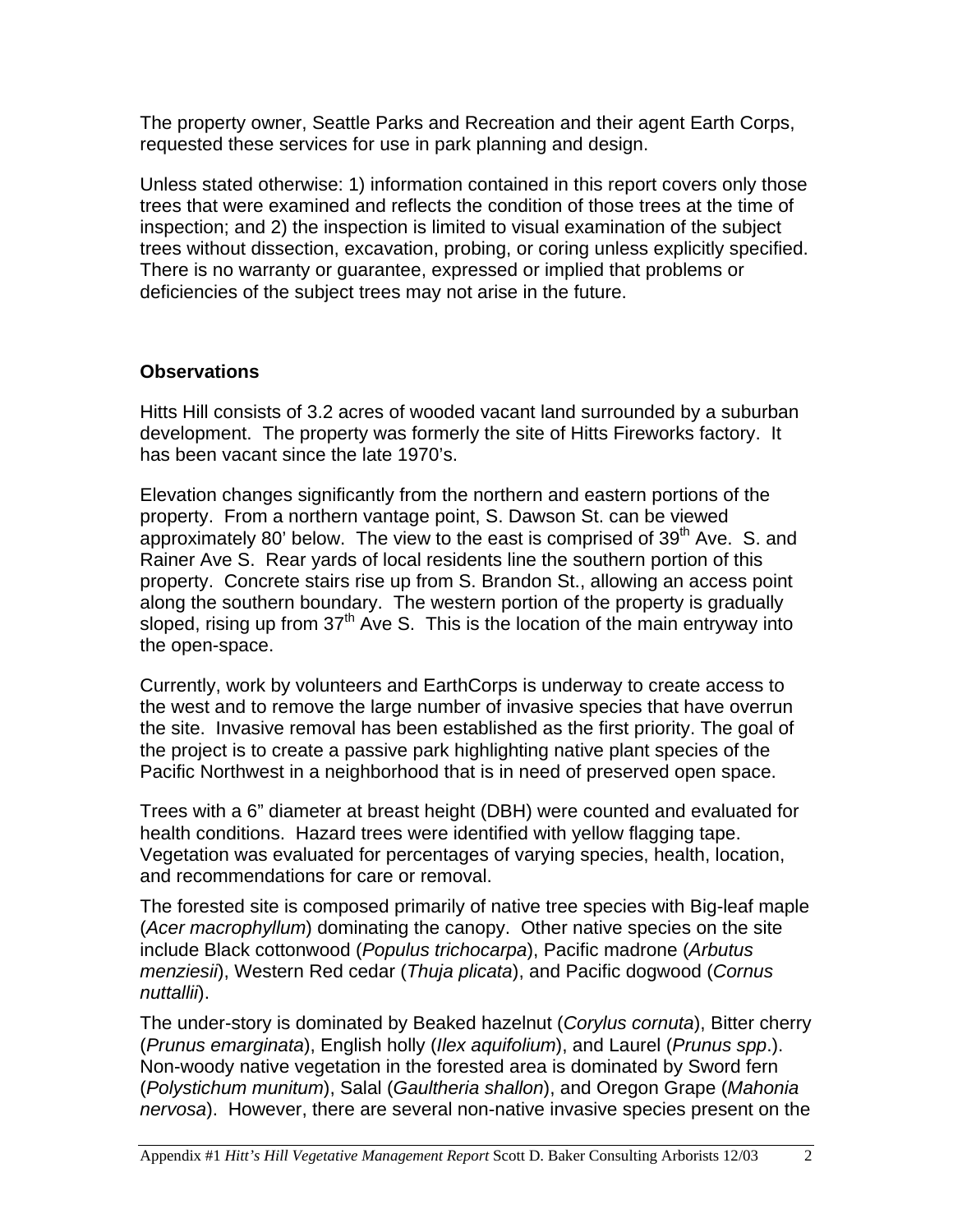site, which have re-shaped the landscape. Most important and problematic are English ivy (*Hedera helix*) and Himalayan blackberry (*Rubus discolor*).

Several non-native ornamental trees are present on the site. These trees are most likely remnants from the home that once existed at this location. Most notable is an English walnut (*Juglans regina*) growing along the edge of the southern access point.

Many of the existing maples show signs of damage in the basal area of the trunk. Decay problems exist, posing an unacceptable risk with increased use by Park visitors, and will necessitate removal. Other trees have large dead branches in the canopy, which also pose a threat to those below.

The distinctive large Black cottonwood presents an interesting management challenge. This tree is a local landmark, visible for a great distance due to its location at the "top" of Hitts Hill. The tree is massive and the canopy projects far above other trees on the site. This tree has sustained major damage in the past, and assessment from the ground reveals decay in the area of the upper trunk with large dead portions. The defect appears to have compromised the two large scaffold limbs that form the upper structure of the tree.

Typically, a naturally occurring forest of this type would slowly be colonized by shade-tolerant native conifers such as Western hemlock (*Tsuga heterophylla*) and Western red cedar (*Thuja plicata*). Through succession, these trees replace most of the deciduous forest trees found in this region. There are few young conifer seedlings or young trees growing at Hitts Hill. This phenomenon is common in Seattle's urban forests due to competition by invasive species, lack of seed trees in the vicinity, and browsing of young seedlings by various animals.

#### **Analysis and Testing**

Evaluation of existing vegetation for health, condition and risk were determined utilizing a Visual Tree Assessment (VTA) format. Tree risk was based on three criteria to determine the level by which a tree should be categorized: 1.) the presence of a target; 2.) tree structure; 3.) size of the part in question. Assessment allows a value to be assigned to a tree in a Low, Medium or High category.

Risk assessment for Hitts Hill has been slightly adjusted in the presence of target category. To insure the safety of the people who will be utilizing the park, it was assumed that a target would be ever-present. Therefore, some trees were determined to be of an elevated risk status in locations that might not receive any use at all. The final design of pathway circulation will factor into the potential risk value.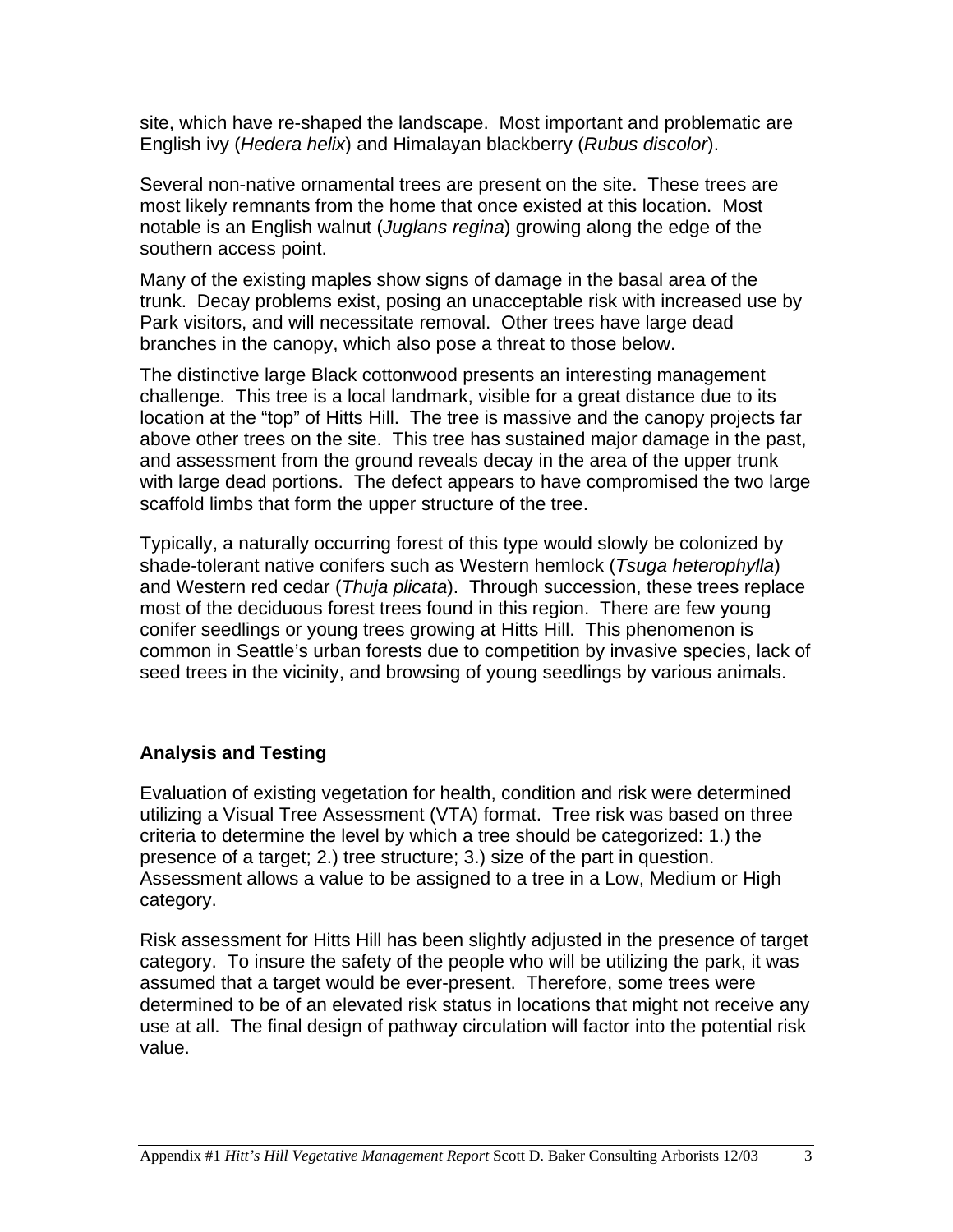#### **Discussion and Conclusions**

The collection of vegetation at Hitts Hill is typical to other forested areas throughout the Seattle metropolitan region. A number of high-risk trees have been identified and should be removed where they could affect park users. Caution should also be maintained where high-risk trees exist in low traffic areas.

If retaining the large Black cottonwood is a priority for the community, further investigation of the tree should be scheduled to determine whether all or part of the tree can be retained with reasonable risk. It is clear to us that this tree will not be a long-term feature of the proposed park and that if it failed the likelihood of extensive damage to several nearby trees is high.

A decision must be made about the long-term goal of forest type on the site. Many of the Bigleaf maples now growing on the site are young and have many years before becoming mature. I suggest identifying the best maples for longterm service in the park, and working to improve and preserve them. In the areas covered with deciduous forest there will be openings available for planting shade-tolerant native conifers. This would help to restore a natural succession process and give interest to a view dominated almost entirely by a single species of tree.

Plantings of other native trees may also be included along with native shrubs such as huckleberry, red elderberry, pacific dogwood, and cascara. Protective measures will be required to ensure the survival of young trees to a point where they are not vulnerable to animal damage.

Removal of invasive species is ongoing, and successful control will require yearly attention. Reforestation efforts will help to control invasive species by creating an environment that is not conducive to their establishment and spreading. An example would be to create a shade environment in areas where blackberry exists by planting native conifers such as Douglas fir or Western Red cedar. English ivy must be removed by hand, with follow-up control scheduled annually.

A monitoring program will need to be established for other trees with a potential for failure near the trail system. Trees should be inspected using a Visual Tree Assessment. The inspector should look for:

- $\triangleright$  Broken or hanging branches
- $\triangleright$  Heaving or mounding of soil at the base of the tree near paths or openspace, often associated with a change in the angle of the trunk.
- $\triangleright$  Cracks, especially below co-dominant stems

Monitoring should also be made after severe storm events and snow or ice storms.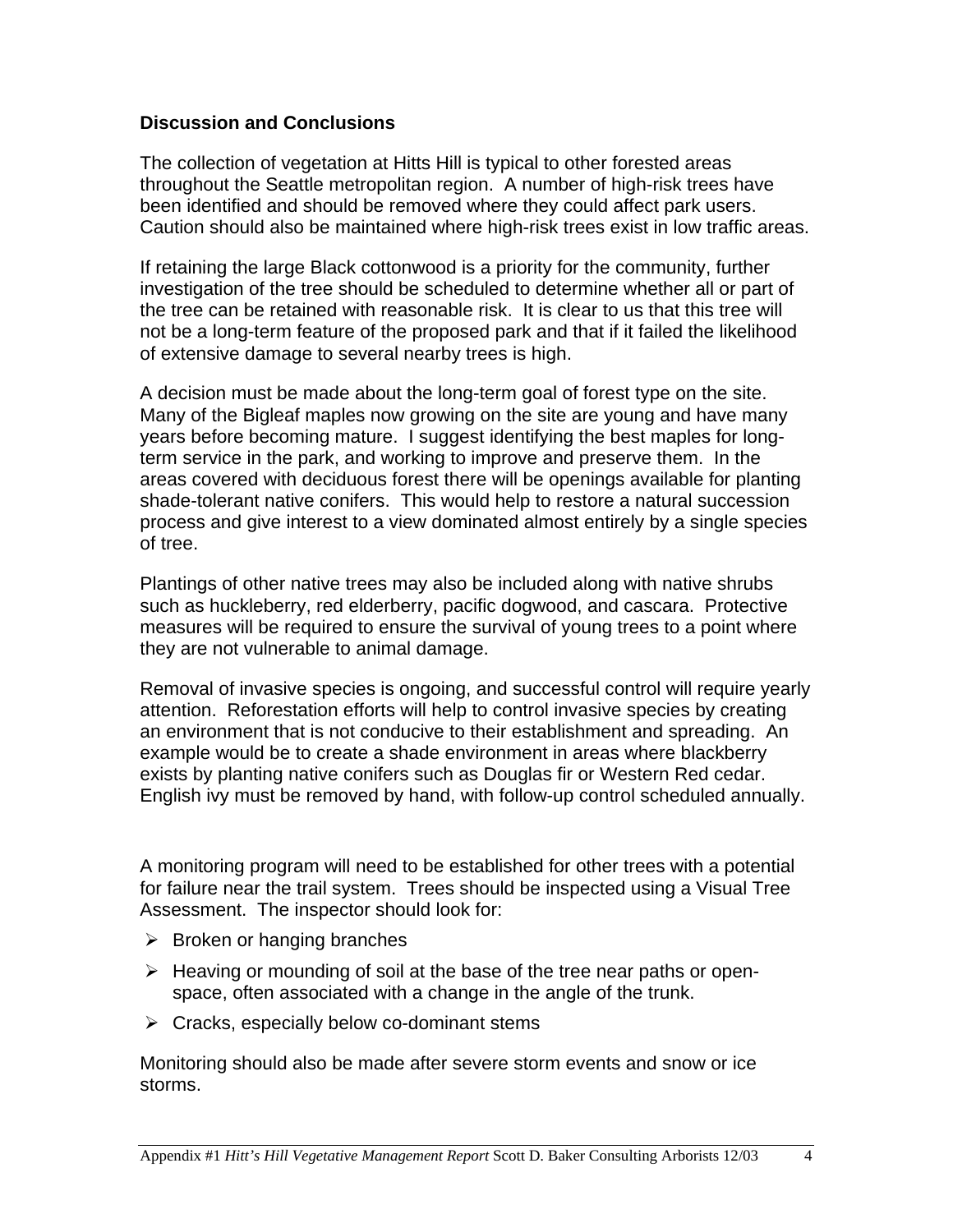#### **Vegetation Survey**

#### **Area # 1 – Entry along 37th Ave. S.**

This steeply sloped site includes both native and invasive plant species, **30:70** % respectively. Native fern and Salal are almost entirely covered with English ivy. Invasive plant removal should be followed by adding a thick layer of mulch and planting with native groundcovers. This will help to reduce soil erosion and to stabilize the slope over time. The trees along the slope ridge are showing signs of stress related to the re-grading that took place during trail clearing. Removing the fill and returning the site back to the original grade, along with mulching, would help reduce the negative impact to the trees, however, this should be done without the use of heavy machinery that could further compact soil and disturb roots. A mature laurel also existing here is considered a specimen plant due to its size and distinguishing characteristics. This plant is valuable for its screening attributes and should remain.

#### Area #2 – West of Area 1 & North of the main trail.

 Native-to-invasive-species ratio decreases as you move further towards the east from an initial **50/50** to **20/80**. Mahonia and Nettles are visible beneath a thick layer of Blackberry and English ivy. Past excavation along the eastern border of this area has been completely enveloped by invasive species. Removing invasive species and incorporating a screening buffer from the neighbor's residence should take place in this location.

#### **Area # 3 – Entry/ Screening**

 Screening for the neighbor's property should be the main focus here. The area is sloped and sparsely covered with non-native grasses and ground cover. This sight is dominated by a large Western Red cedar (*Thuja plicata)*, which is showing signs of stress due to a compromised root system. It has been recommended to remove the tree before trying to establishing other plants in this area. If removal is not opted for, mulch should be applied over the area surrounding the tree, and a soil drench should be applied to increase micro biotic activity and increase the nutrient availability. A monitoring program will need to be established if the tree is to be retained.

#### Area # 4 – Open space behind resident.

 Screening should be incorporated along the western edge of this area for the neighboring resident. A mix of hydro seed grasses has been added to reduce the effects of erosion. Trees along the eastern edge of the space have a high risk value, which will increase with use of this area. Tree removal or snagging, addition of a buffer strip, or changing the use characteristics of the space will reduce the associated risk. Recommendations include establishing native groundcovers and successional tree species, such as *Thuja plicata*.

#### Area # 5 – Priority Invasive Removal.

**85%** coverage here is invasive species, primarily English ivy. The ivy vines have compromised many of the large stems and are beginning to girdle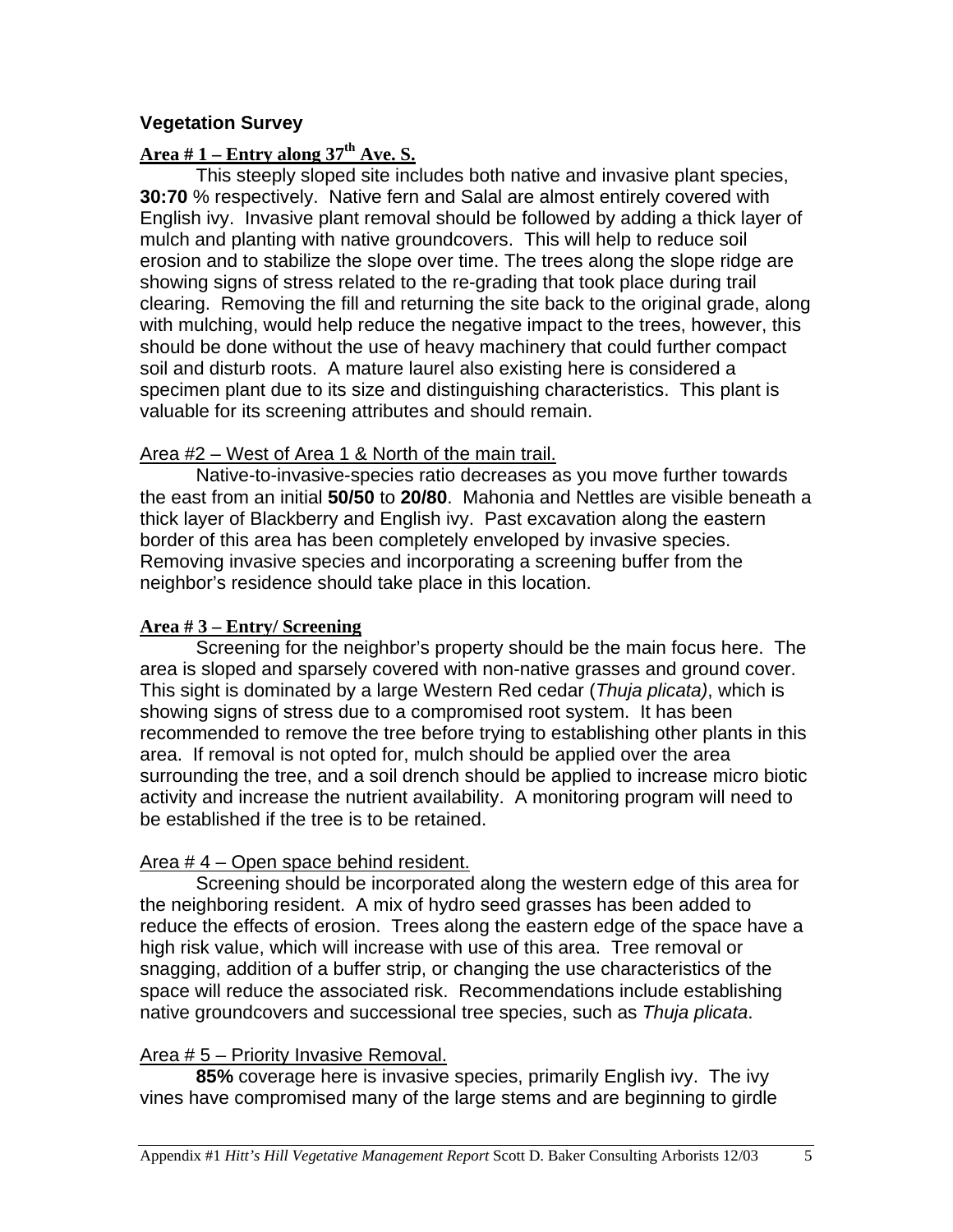trunks along the root crown. The heavy impact has increased the possibility of failure in many of the trees. This location would benefit most from the removal of invasive species, particularly from the trees, and re-establishment of native species. Walking trails should be excluded from this area due to the high risk associated with the compromised stems. Otherwise, many of the trees here would need to be reduced or removed. Addition of native conifers to this location would be consistent with the community's desire for long term succession planning.

#### Area #6 – Excavation, now Blackberry.

 Although some annuals and perennials exist along the fringe of this location, the primary component is small Blackberry bushes, up to **75%**. The grade has been disturbed in this location, dropping it down a few feet from the surrounding grade. This site abuts the neighboring property. Removal of blackberry from this site, along with area #2, would increase the need for a screening buffer from the neighbor's property but would also leave room for plantings of native species that could be viewed along the walk. The area is shaded for most of the day during mid spring to early fall. Tree # 116 is in good condition and young. It would benefit from the removal of invasive species.

#### **Area # 7 – Increased Diversity**

 Area 7 contains a variety of native species, including a madrona, cedar, and other native trees. The ground is approximately 40-50% covered, **90%** of which are native-species. Control of invasive species in the surrounding areas is important so that they do not spread further into this site.

#### Area #8 – Elevated clearing and Neighbors' edge.

 Area 8 is located along the boundary with the local neighboring properties. The vegetation here is limited to small trees and invasive species in small percentages. This location is elevated above most of the rest of the park and has been cleared in the past. This site might be well suited for a viewing area and the establishment of some screening with native plants. Appropriate plantings will also be needed to restrict the flow of people from entering the neighbor's property.

#### **Area #9 – Cottonwood and native groundcover.**

 The large cottonwood in this location will require immediate addressing prior to the opening of the park. It is recommended to either remove this trunk entirely or to reduce it to a large snag for wildlife. Although it is a predominate feature in the space, the associated risks are considered to be too high to leave this tree unattended to. The understory in this location is primarily native ground cover. There is an increase in the percentage of non-native/invasive species as you move from west to east along this area, however, native species dominate.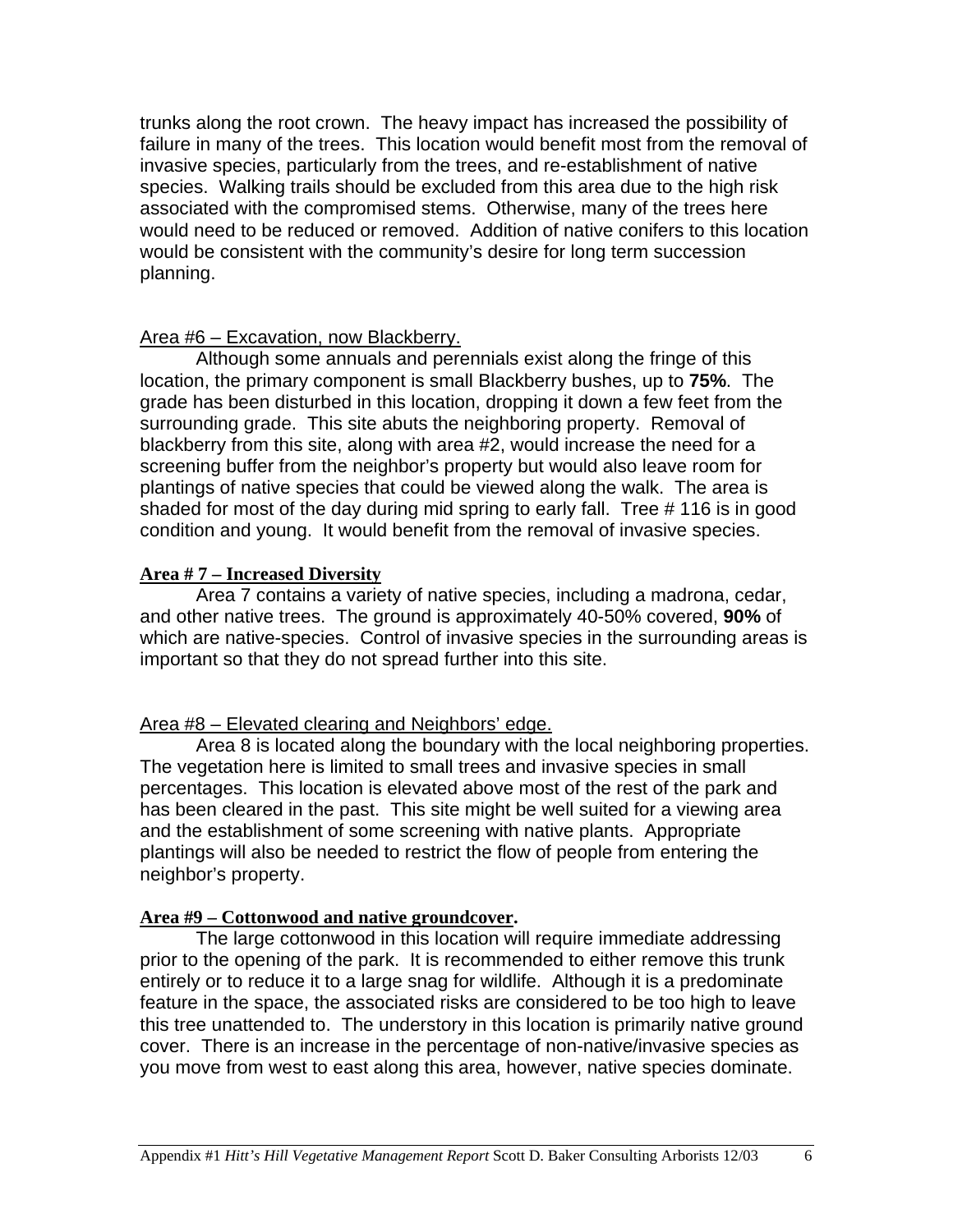#### **Area #10 – Steep Slope**

 This site, which is on a heavy slope, contains numerous trees in a variety of conditions. There is 100% coverage, of which **80%** is invasive species with non-native species present. Sword fern is the primary native species in this location, and is most suitable for retaining the slope. Work on the slope should be limited to invasive species removal. After which, a layer of mulch is recommended to further prevent weed establishment and erosion.

#### Area #11 – North, along main trail.

**60%** invasive, **40%** native. This area contains many trees that are overmature and have begun to dieback and decline. A number of potentially hazardous trees exist here. These trees are currently providing habitat for wildlife. Retaining these trees would increase the diversity of the site, but removal would be recommended if any paths were to be incorporated into this location.

#### Area #12 – Even distribution w/ understory trees.

This portion of the property gradually slopes to the East towards  $39<sup>th</sup>$  Ave. S. The understory here is primarily Beaked hazelnut and groundcovers with an even distribution of 20% each. Starting along the upper part of the slope, invasive species consist of **20%** of the species and increase to **60%** along the lower portion of the slope. Species include Sword fern, Mahonia, Blackberry, and Ivy. Ivy begins to increase in percentage as you head down slope. Work done here should be to re-establish Sword fern, retaining the slope, and pushing out the ivy.

#### Area #13 – Entry along S. Brandon St.

 There is evidence of the residence that once existed in this location. There are many species of non-natives occurring here, including an extensive laurel hedge providing screening to the neighboring property, a large Rhododendron that has been surviving well, and other small ground covers. A large walnut tree should be considered a specimen in this location and any new trails should respect its root zone. Invasive species (ivy, ilex) make up approximately **60%** of the groundcover with the other **40%** being native ferns and mahonia.

#### Area #14 – Slope & Street

 The slope is covered by **80%** invasive species with **20%** native. Ilex is heavy in this location, especially along the top of the bank. Trees here are large and covered with ivy. Removal of this climbing weed is priority for this area. Trees are generally in good condition, with some areas of decay, and would not require extensive management since a lack of target exists. Removal of any vegetation here should be re-planted with other vegetation to help support the slope structure. Use of jute matting would be recommended along the steepest portions of the slope.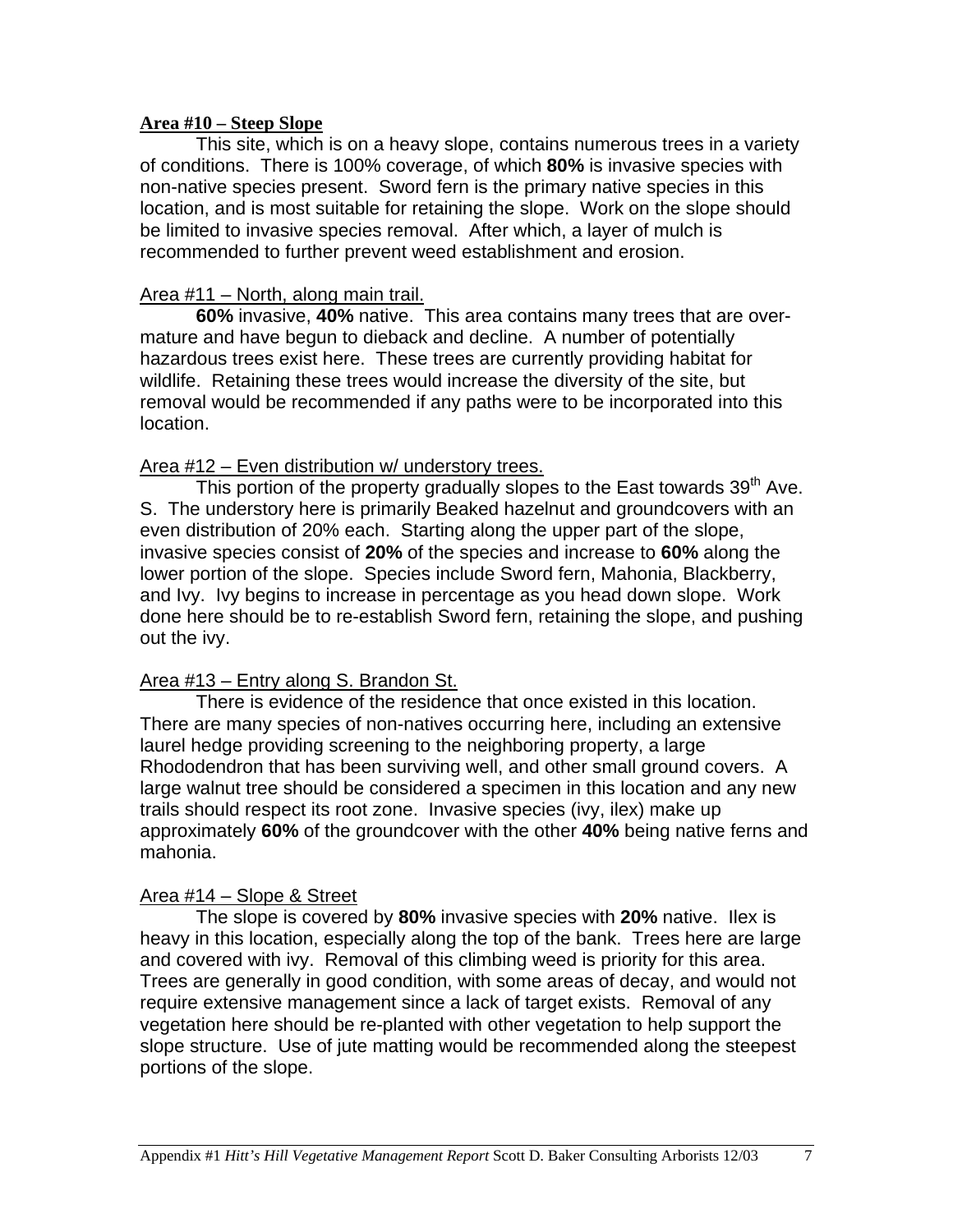#### Area #15 – Blackberry Row.

 Once through area #13, you encounter a great mass of blackberries to both sides of the main trail. It would be recommended to remove the Blackberries and to create a native shade forest planting here, including those species which you would find in a healthy stand undergoing a succession process. This includes Douglas fir and *Thuja plicata*. The orientation of this site also provides one of the few areas that receive sun for an extended portion of the day.

#### **Recommendations**

Determine if the large cottonwood can be retained on the site and for how long. Further inspection will be needed.

Finalize the park plan to include a planting plan that includes native conifers.

Design the trails to avoid high-risk trees that may be safely maintained off the trail.

Continue the invasive removal project and include budget for yearly work to ensure continued control.

Consider an educational component that identifies the native forest on the site for park users.

#### **Glossary**

**basal area:** the cross-sectional area of the trunk based upon measurement at 54 inches (4.5 ft) above grade (Matheny *et al.* 1998)

**broad-leaved:** trees whose foliage is flat and broad (Matheny *et al.* 1998)

- **canopy (or crown):** the leaves and branches of a tree (Matheny *et al.* 1998)
- **central leader:** the main stem, trunk, or bole (Matheny *et al.* 1998)
- **codominant stems:** stems or branches of nearly equal diameter, often weakly attached (Matheny *et al.* 1998)
- **conifer:** a cone-bearing tree or other plant that has its seeds in a structure called a cone (Lilly 2001)
- **crown (canopy):** the leaves and branches of a tree (Matheny *et al.* 1998)

**crown cleaning:** removal of water sprouts and dead, dying, diseased, crossing, and hazardous branches from a tree (Lilly 2001)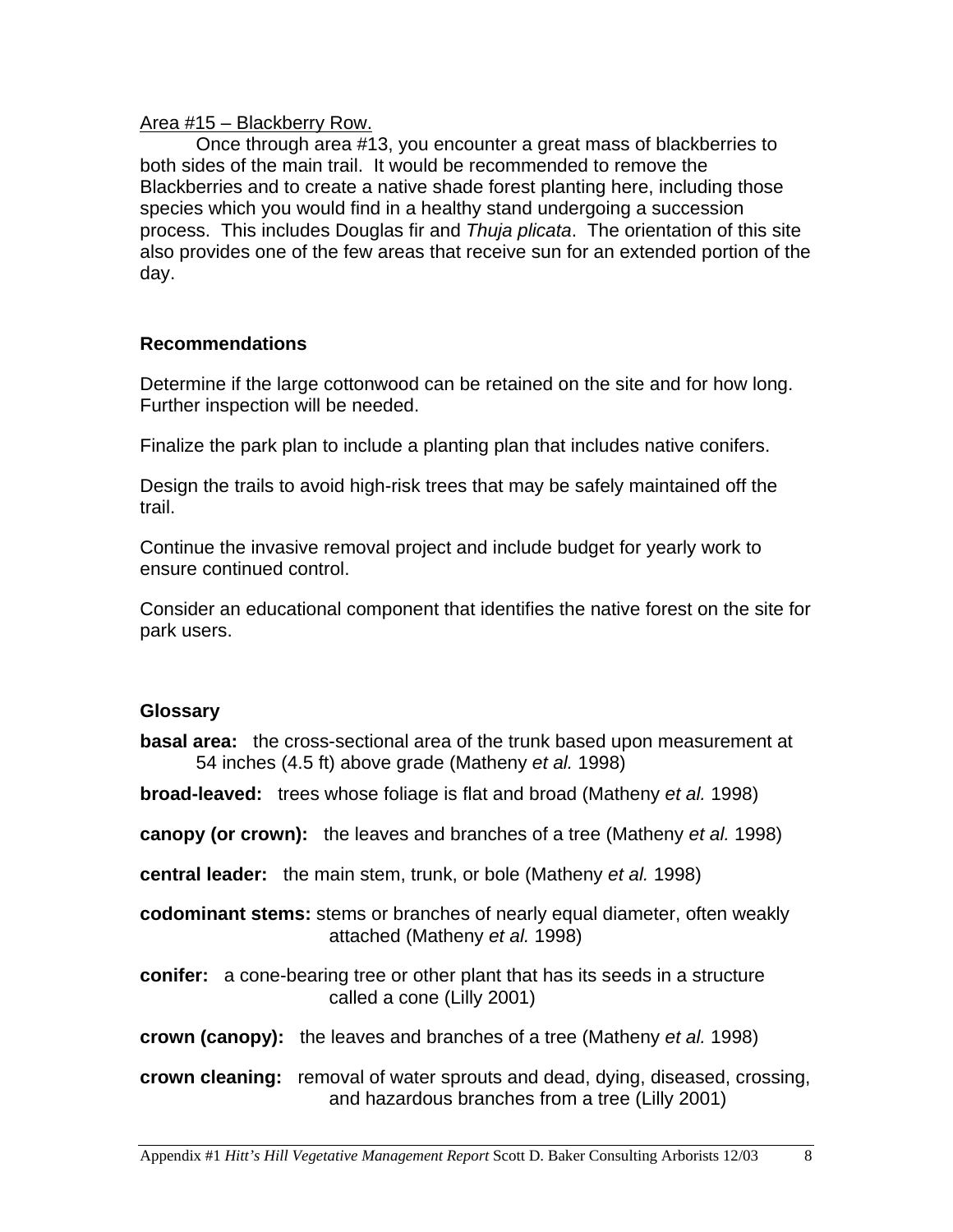**DBH:** diameter at breast height; the diameter of the trunk measured 54 inches (4.5 feet) above grade (Matheny *et al.* 1998)

**decay:** decomposition of woody tissues by fungi or bacteria (Lilly 2001)

**deciduous:** tree or other plant that loses its leaves sometime during the year and stays leafless generally during the cold season (Lilly 2001)

**dieback:** death of twigs and branches in the upper crown (Matheny *et al.* 1998)

**failure:** loss of branch or trunk due to structural defects (Matheny *et al.* 1998)

- **included bark:** bark that becomes embedded in a crotch between branch and trunk or between co dominant stems and causes a weak structure (Lilly 2001)
- **risk assessment:** process of determining the level of risk posed by a tree or group of trees on a property (Lilly 2001)
- **structural defects:** flaws, decay, or other faults in the trunk, branches, or root collar of a tree, which may lead to failure (Lilly 2001)
- **target:** person, object, or structure that could be injured or damaged in the event of tree or branch failure (Lilly 2001)

#### **References**

- Harris, Richard W., James R. Clark, and Nelda P Matheny. Arboriculture: Integrated Management of Landscape Trees, Shrubs, and Vines, 3<sup>rd</sup> Ed. New Jersey: Prentice Hall, 1999
- Lilly, S.J., Tree Climbers' Guide. Champaign, IL: The International Society of Arboriculture, 2001
- Matheny, Nelda and James R. Clark. Trees and Development: A Technical Guide to Preservation of Trees during Land Development. Champaign, IL: International Society of Arboriculture, 1998.

#### **Attachments**

 **Site map** 

#### **Table of Trees**

*(These attachments are available from Scott D. Baker Consulting Arborists and are not included in Seattle Parks and Recreation June 2003 Hitt's Hill Park Vegetative Management Plan )*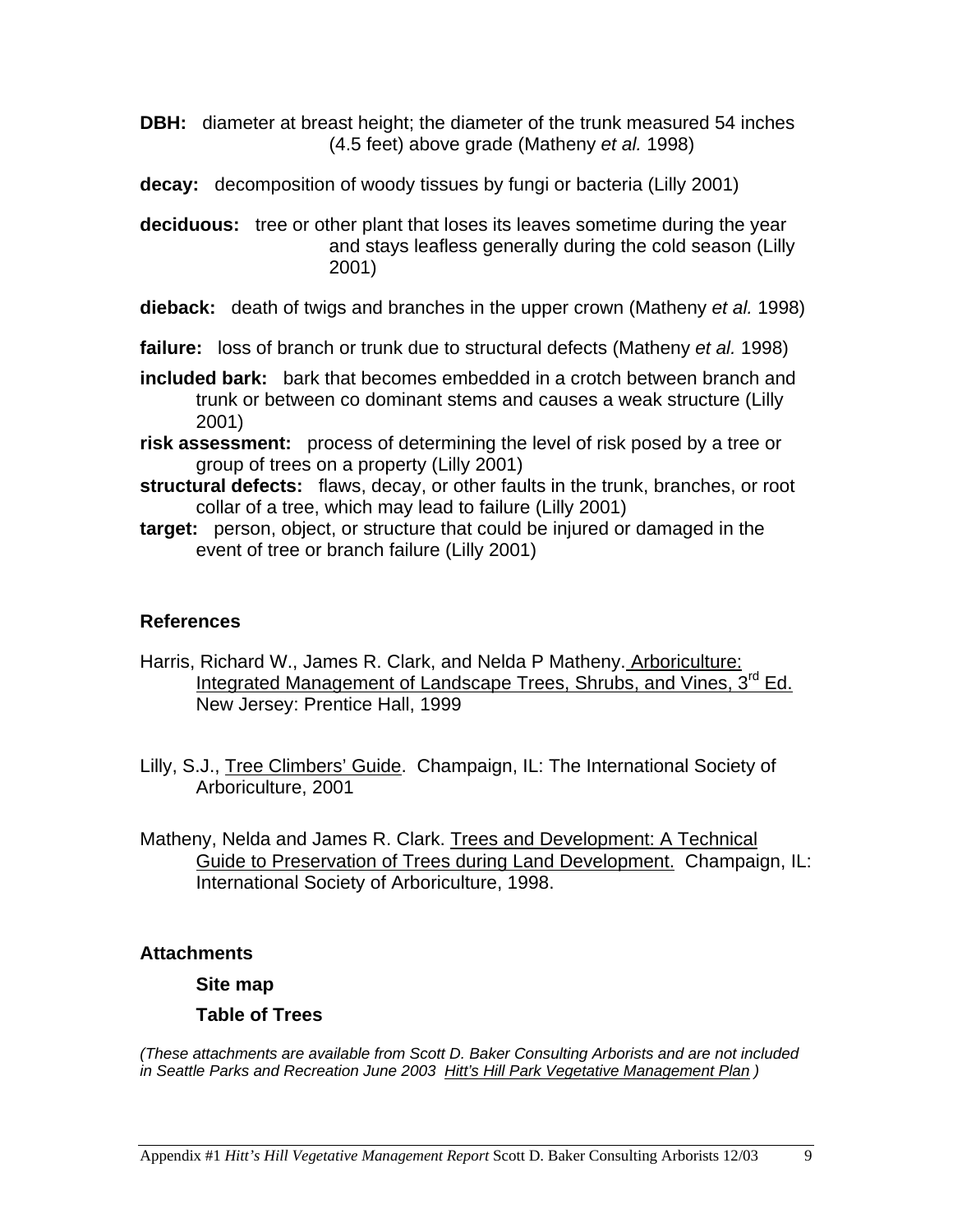#### Appendix #2 *Hitt's Hill Park Plant Inventory* Leina Johannson 12/02 **Preliminary Notes: Existing Conditions and Ideas for Site Plan**

#### **Overall**

- The majority of the site is wooded, but this is not a dense or mature forest. Most of the trees are probably less than 30 years old.
- Non-native invasives (especially English ivy, Himalayan blackberry, English holly, and laurel) dominate the area. In fact, in many areas it is difficult to find any native plants (other than the trees.)
- The changes in elevation of this hilly site make it among the more interesting public areas in the larger neighborhood. It presents opportunities for diverse plantings, beautiful vantage points—and potential risks. Dense plantings near the steepest slopes will probably be needed to discourage people from getting too close to the drop-offs and to prevent erosion.
- Property boundaries will need dense plantings or other ways to discourage site visitors from wandering onto private property
- A moderate amount of debris (including one abandoned car) has been dumped on the site; most of the debris is concentrated along the site's southern boundary.

#### **Area #1**

- Very sharp drop-off to sidewalk
- High visibility since this area has the Hitt's Hill Park sign and is along the street. Few native plants here, and most of them are nearly swallowed up by invasives
- This area has the site's only patches of salal, scotch broom, and one of the few of bracken fern

#### **Area #2**

- The widening along the dirt roadway in this area might be the most convenient spot in the western half of the site for dropping off mulch and piling invasives to be taken away. Might need gravel on the roadway, from sidewalk to the widening, so that vehicles don't get stuck. If so, might need a gate to discourage other vehicles from attempting to enter the site.
- Trees along the eastern portion of this area are heavily loaded with clematis and ivy.
- The roots of the trees next to the excavation here have been obviously compromised.
- The dirt roadway climbs uphill from 37th Ave S, to reach a peak near this area's excavation.

#### **Area #3**

- Two of the site's few evergreen trees are located in this area (a cedar and young madrone). Otherwise, the area is sparsely planted; straw has been scattered on the bare ground.
- This area slopes up from the dirt roadway and the neighboring house. The house and roadway could easily be screened from each other by planting the slope.

#### **Area #4**

- This area is fairly open, flat, and probably the best candidate in the west half of the site for the native plant demonstration garden that volunteers have discussed. There would have to be a clear demarcation (hedge?) of the property line between the demonstration garden and the house. (Currently, the small yard is completely open to the greenspace.)
- Grasses (rye?) have been planted here, probably to prevent erosion.
- Comfrey has established itself along the southern edges of Areas 4, 5 and 6.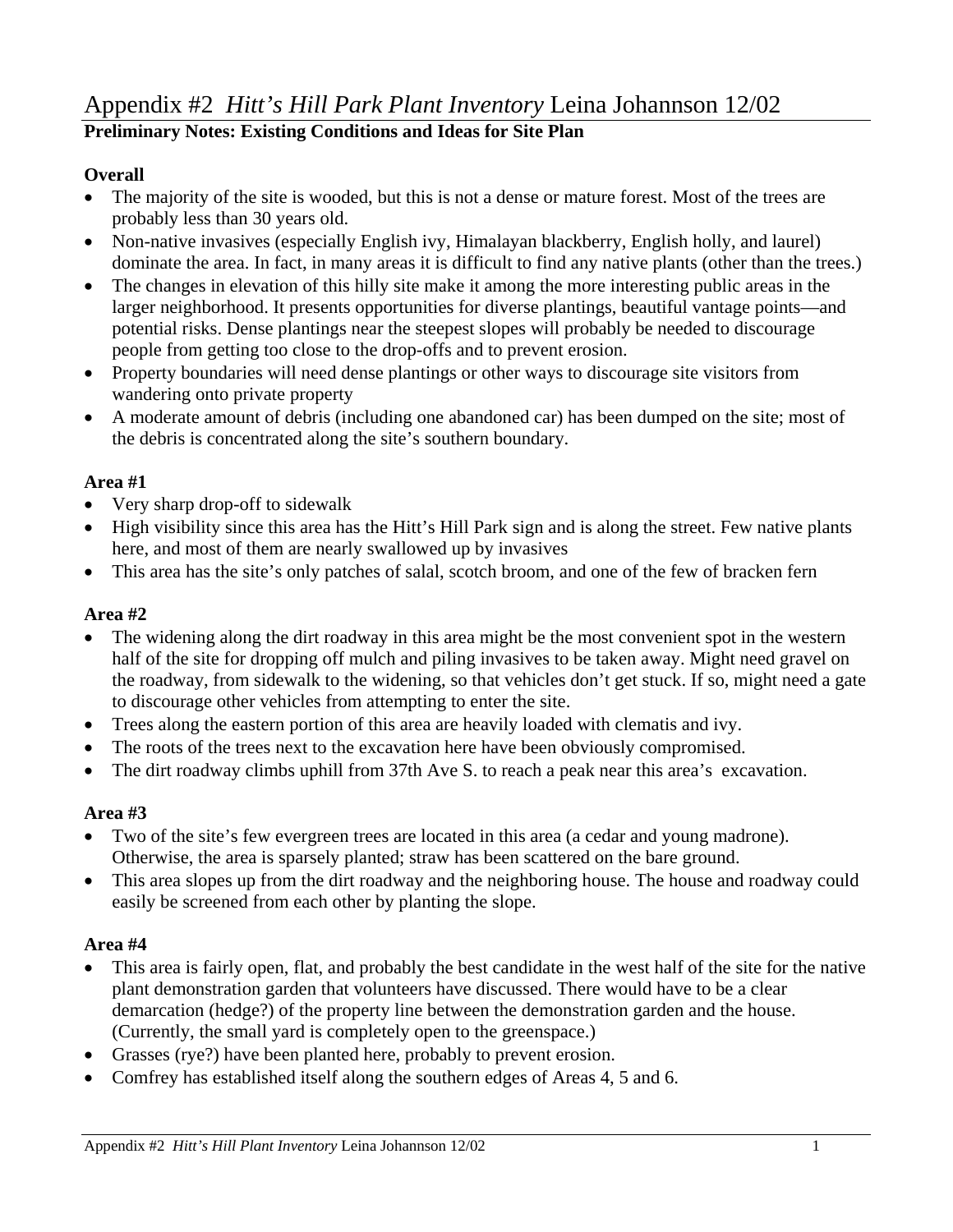#### **Area #5**

- This area is the site's highest point, has the most downed wood, and the trees here have some of the heaviest ivy infestation.
- This area has the site's only examples of baldhip rose and oceanspray.
- Looking north from the edge of this area is a great view of the neighborhood—a bench would be nice here. To improve the view, the neighboring property could be screened by planting a hedge (about 4-5 feet tall).

#### **Area #6**

Most of the plants in this area are fairly small. The private property adjacent to it is mostly open, contributing to the sense that this is a clearing.

#### **Area #7**

- This area includes a large madrone and a cedar. Both are located fairly close to one of the excavations; an arborist will need to check if the roots of these trees have been compromised. A small amount of clematis has climbed into the madrone.
- Last spring, a patch of sweet cicely was identified along the edge of this area, but since that time the roadway has been widened and may have wiped out these plants.

#### **Area #8**

- This area has large patches of knotweed and poison hemlock along with the site's usual invasive plants.
- There are a few paper birches here. From their small size, they must have been planted within the past few years. They are adjacent to one of the excavations and some of the roots have been compromised.
- Looking north from this area, past the car and cedar tree located in Area #11, is a great view of the surrounding neighborhood and the lake.

#### **Area #9**

- This area includes a very large cottonwood. The tree is a prominent landmark from within the site and from the surrounding neighborhood.
- Large amounts of herb robert are located in this area.

#### **Area #10**

- This area is a very steep slope; sword ferns are the dominant plant here.
- There are great views from the footpath through this area, but due to the steep slope, this is probably not the best area from which to survey the view. Could add some benches well away from the dropoff, then plant very thickly along the edge to discourage people from getting too close to it.
- At the bottom of the slope, there is a small hemlock (probably recently planted) and one small patch of maidenhair fern.

#### **Area #11**

- A few snags are located here.
- One cedar tree is growing in this area.
- Areas #11 and 12 do not have many footpaths and therefore are (relatively) less disturbed. A lot of birds (robin, crow, bushtit, flicker, stellar jay, wren, chickadee) and their nests can be spotted in this area.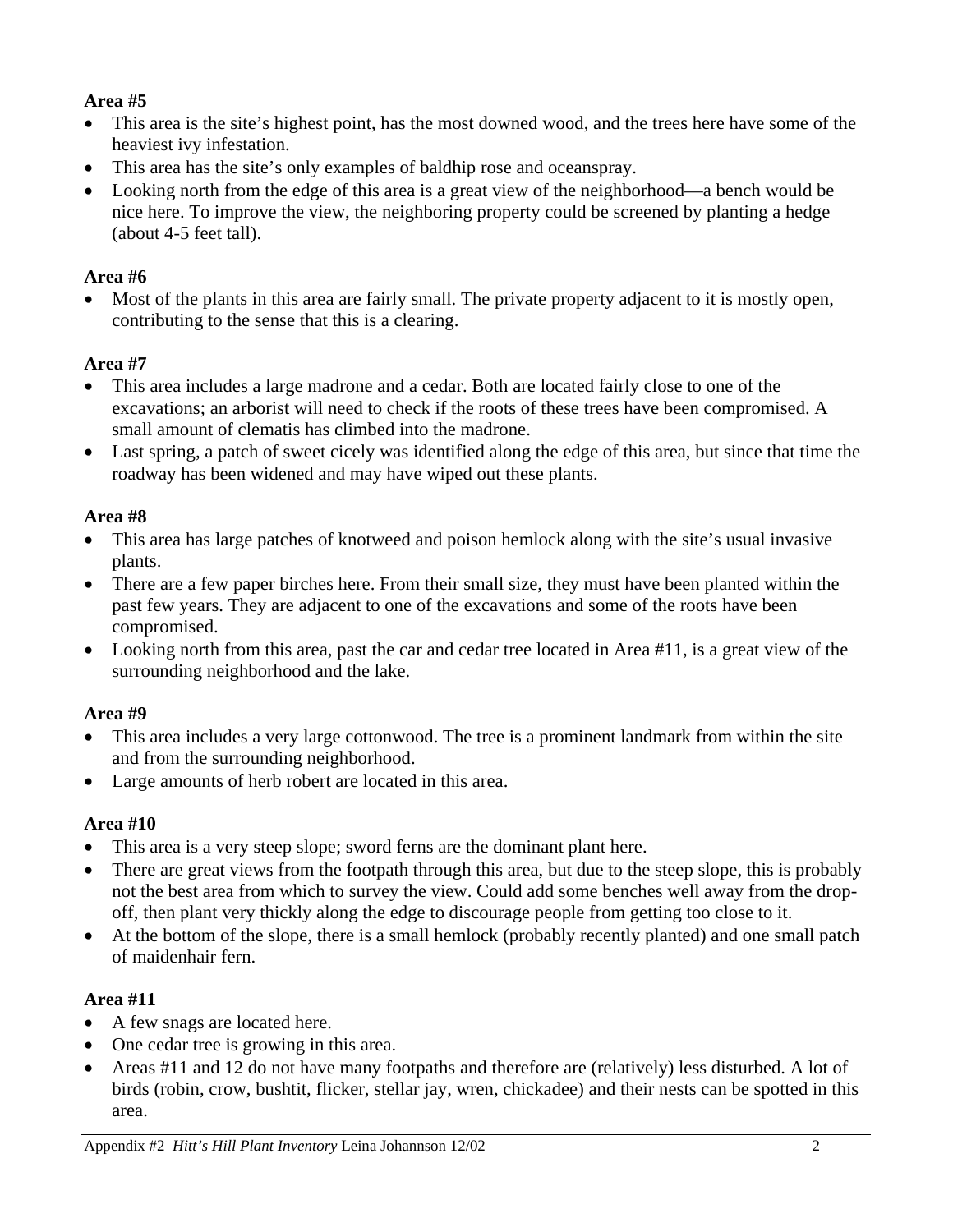#### **Area #12**

- Himalayan blackberry (shoulder-high and very dense) dominates this area; there are few trees.
- Wisteria has escaped from a neighboring yard and appears to be successfully competing with the blackberry.
- This is the most open, sunniest area in the site. Because of this exposure, it could host a different mix of native plants than the remainder of the site.
- This area (or Area #13) are the best candidates for a native plant demonstration garden in the eastern half of the site.

#### **Area #13**

• Steps leading up from the sidewalk, and a concentration of ornamental plants (rhododendron, yucca, iris, vinca) are reminders of the house that once stood on this lot.

#### **Area #14**

- Very steep slope, mainly covered in Himalayan blackberry. This area is very prominent from the street.
- This area includes the site's only patch of horsetail and one of the few vine maples.

#### *Existing Plant Inventory*

*Note*: An inventory during the growing season may reveal more herbaceous plants. Letters in parenthesis after non-native plants indicate a species on the Washington State Noxious Weed List; for example, (C) is a Class C Weed.

#### *Dominant*

| <b>Non-native</b>    |                             | <b>Native</b>       |                              |
|----------------------|-----------------------------|---------------------|------------------------------|
| English ivy          | Hedera helix                | Bigleaf maple       | Acer macrophyllum            |
| Himalayan blackberry | Rubus discolor              | Bitter cherry       | Prunus emarginata            |
| English holly        | Ilex aquifoliumm            | Beaked hazelnut     | Corylus cornuta var.         |
| Laurel               | Prunus spp.                 |                     | californica                  |
| <b>Frequent</b>      |                             |                     |                              |
| <b>Non-native</b>    |                             | Dovefoot geranium   | Geranium molle               |
| Clematis             | Clematis vitalba (C)        | Wall lettuce        | Lactuca muralis              |
| <b>Bindweed</b>      | Convoluvulus arvensis (C)   |                     |                              |
| European bittersweet | Solanum dulcamara           |                     |                              |
| Knotweed             | Polygonum spp. $(B)$        |                     |                              |
| Money plant          | Lunaria biennis             | <b>Native</b>       |                              |
| Forget-me-not        | Myosotis sylvatica          |                     |                              |
| Grasses              |                             | Osoberry            | Oemleria cerasiformis        |
| Poison hemlock       | Conium maculatum (C)        | Red elderberry      | Sambucus racemosa ssp.pubens |
| Comfrey              | Symphytum officinale        | Low Oregon-grape    | Mahonia nervosa              |
| Thistles             | Various spp. (possible A-C) | Sword fern          | Polystichum munitum          |
| Dock                 | Rumex spp.                  | Fringecup           | Tellima grandiflora          |
| Herb robert          | Geranium robertianum (B)    | Trailing blackberry | Rubus ursinus                |
| Clover               | Trifolium repens            | <b>Cleavers</b>     | Galium aparine               |
| Nipplewort           | Lapsana communis            |                     |                              |
| <b>Buttercup</b>     | Ranunuculus repens          |                     |                              |

Dandelion Taraxacum officinale Self-heal Prunella vulgaris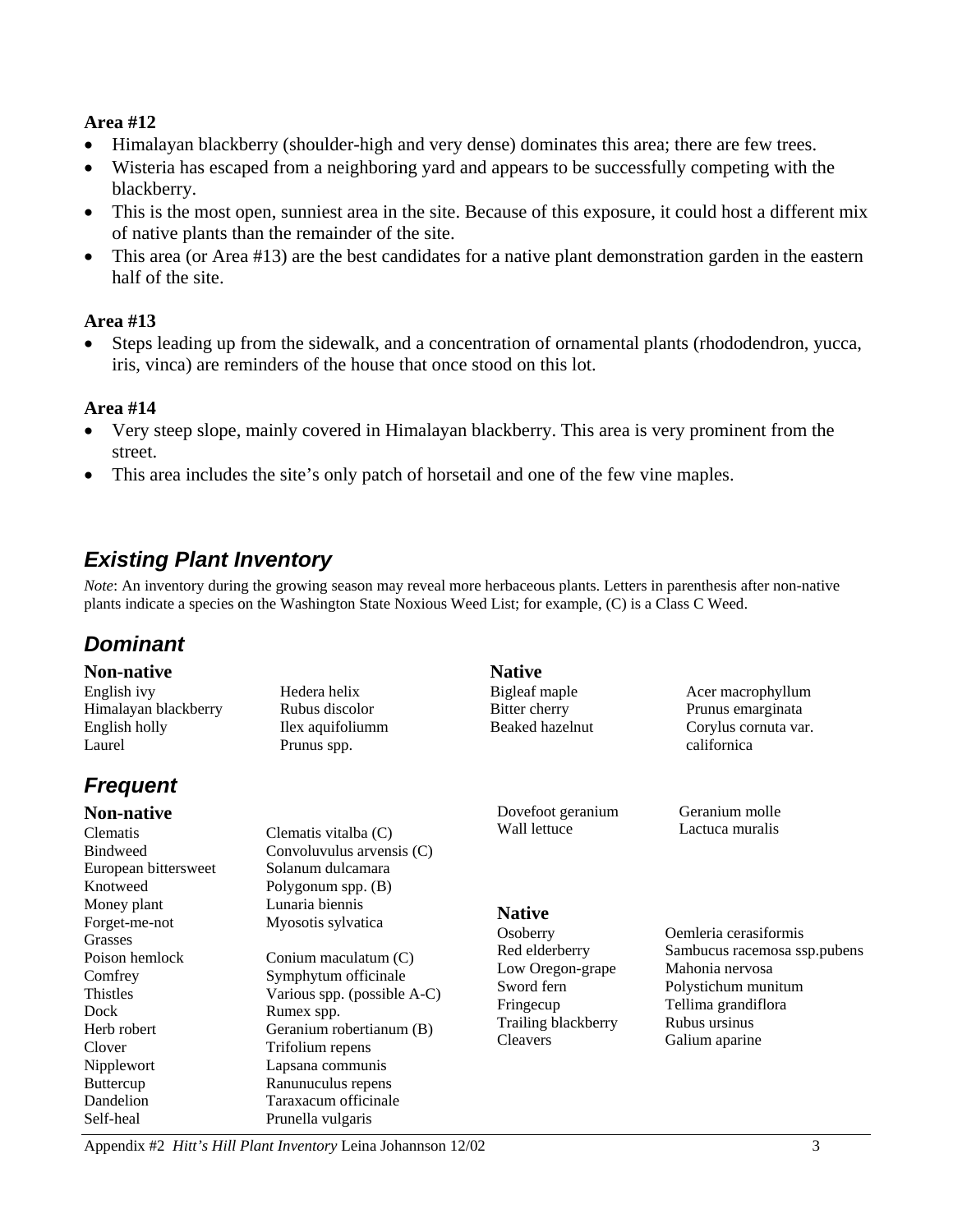#### *Infrequent (1 to 3 small patches or individual plants)*

#### **Non-native**

Wisteria Wisteria spp. English walnut Juglans regia Mountain ash Sorbus aucuparia Rose Rosa spp. Spurge laurel Daphne laureola Butterfly bush Buddleia spp. Variegated holly Ilex spp. Yucca Yucca spp. Iris Iris spp. Vinca major Vinca major

European hawthorn Crataegus douglasii Scotch broom Cytisus scoparius (B) Rhododendron Rhododendron spp. Calendula Calendula spp.

**Native**  Western redcedar Thuja plicata Madrone Arbutus menziesii

Pacific dogwood Cornus nuttallii Vine maple **Acer** circinatum Red alder **Alnus** rubra Paper birch Betula papyrifera Oceanspray Holodiscus discolor Snowberry Symphoricarpos albus Baldhip rose Rosa gymnocarpa Salal Gaultheria shallon Bracken fern Pteridium aquilinum Maidenhair fern Adiantum pedatum Horsetail Equisetum arvense<br>Mountain sweet-cicely Osmorhiza chilensis Mountain sweet-cicely Stinging nettles<br>
Large-leaved avens<br>
Geum macron Common rush Juncus effusus

Western hemlock Tsuga heterophylla Black cottonwood Populus balsamifera ssp. trichocarpa Pacific waterleaf Hydrophyllum tenuipes Geum macrophyllum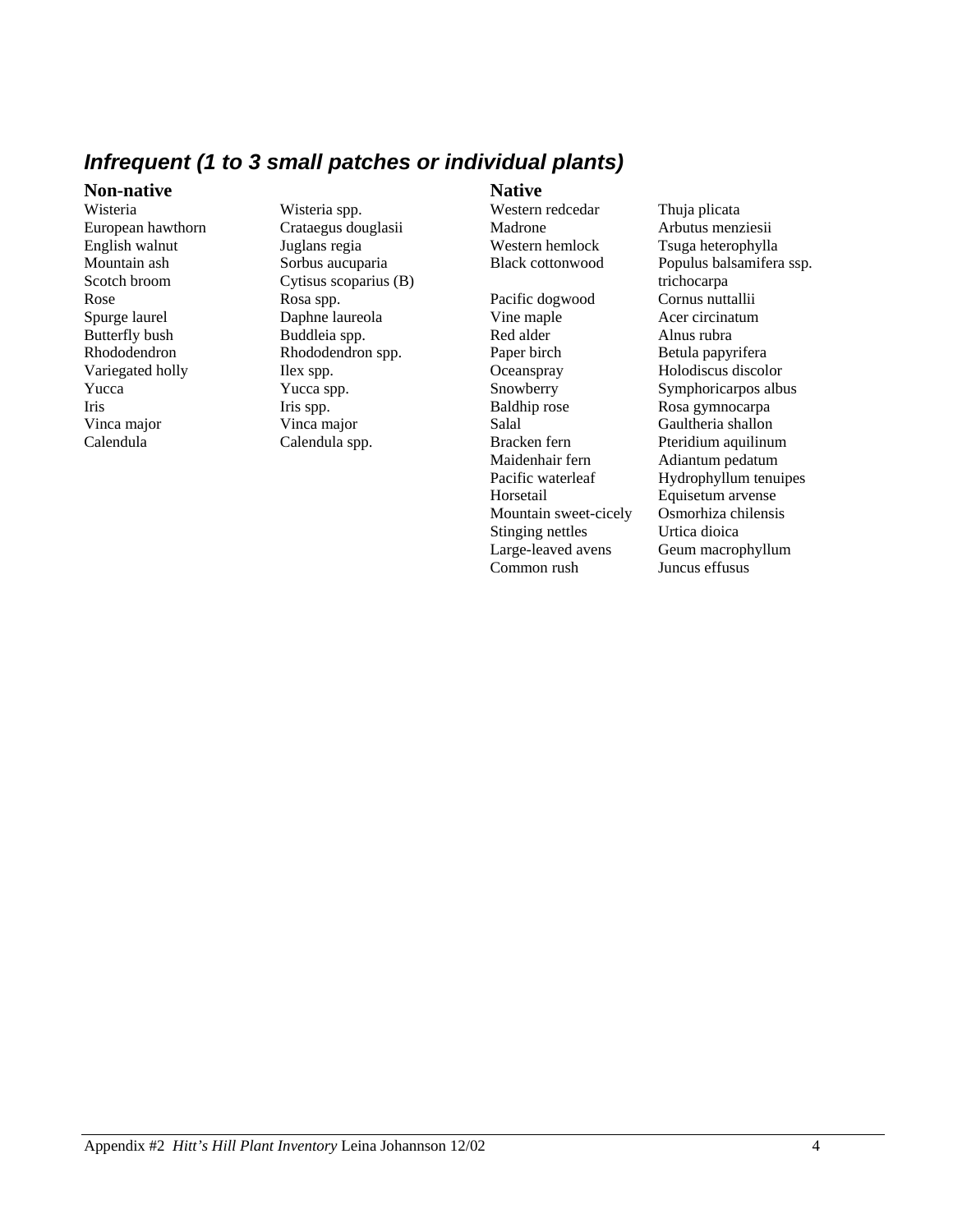#### *RECOMMENDED SPECIES*

#### **Woodland**

**Canopy**  *Evergreen*  Western hemlock Western redcedar *Deciduous*  Pacific dogwood

#### **Understory**

*Evergreen*  Evergreen huckleberry Low Oregon-grape Pacific rhododendron Salal Tall Oregon-grape Western yew *Deciduous*  Black gooseberry Black twinberry False azalea **Oceanspray** Red elderberry Red huckleberry Red-osier dogwood Snowberry Vine maple

#### **Groundcovers**

*Evergreen*  Bunchberry Deer fern Lady fern Mosses Oregon oxalis Pacific waterleaf Piggy-back plant Sword fern Twinflower Vancouveria Wild ginger *Deciduous*  Angled bitter-cress Bracken fern False lily-of-the-valley Licorice fern Pacific bleeding-heart Siberian miner's lettuce Vanilla-leaf Viola spp. Western starflower Western trillium

#### **Vines**

*Deciduous*  Western trumpet honeysuckle

#### **Open Areas/Edges**

**Canopy**  *Evergreen*  Douglas-fir Grand fir Madrone Western redcedar Western white pine *Deciduous*  Black cottonwood Black hawthorn Cascara Garry oak Oregon ash Pacific crabapple Paper birch Red alder

#### **Understory**

*Evergreen*  Chinquapin *Deciduous*  Baldhip rose Clustered wild rose Highbush-cranberry Mock-orange Nootka rose **Oceanspray** Pacific ninebark Red flowering currant Salmonberry Serviceberry Scouler's willow Thimbleberry Vine maple

#### **Groundcovers**

*Evergreen*  Blue-eyed grass Kinnikinnick Large-leaved avens *Deciduous*  Aster spp. Large-leaved lupine Camas Chocolate lily Cooley's hedge-nettle Fawn lilies Fireweed Pearly everlasting Red columbine Stinging nettle Tiger lily

#### **Steep Slope**

**Understory**  *Evergreen*  Evergreen huckleberry Low Oregon-grape Salal Tall Oregon-grape *Deciduous*  Black twinberry False azalea Nootka rose **Oceanspray Osoberry** Pacific ninebark Red elderberry Red flowering currant Red-osier dogwood Salmonberry Scouler's willow Snowberry Thimbleberry Vine maple

#### **Groundcovers**

*Evergreen*  Deer fern Fringecup Kinnikinnick Smooth alumroot Sword fern *Deciduous*  False lily-of-the-valley Pacific waterleaf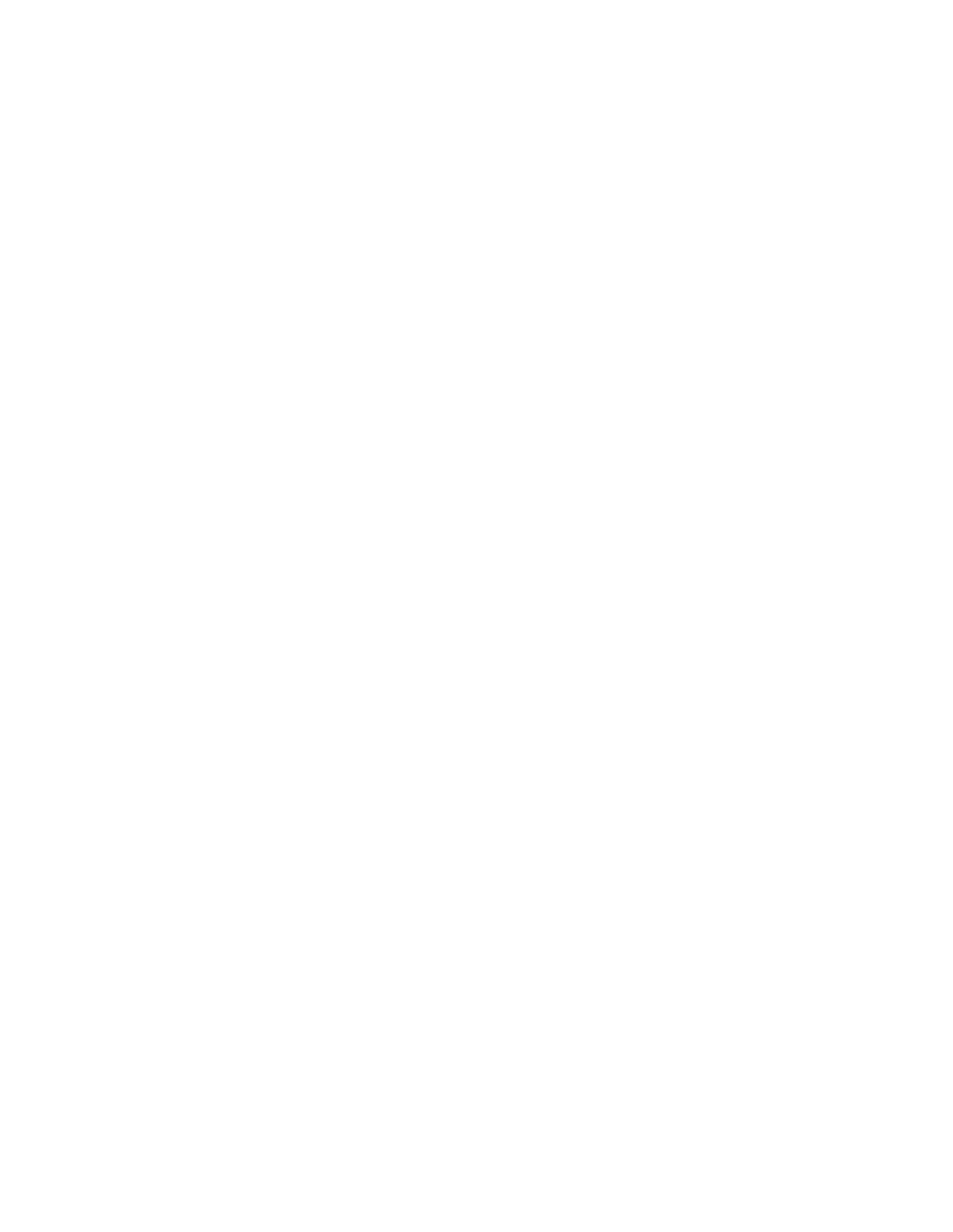## Management Guidelines

# Non-Natwe Weedy and Invasive Plants

pished in mosummer. Iate summer, or fall. Spring weeding will introduce Most of the weedy, invasive terrestrial plants in Western Washington are native competitions hare, they spread rapidly into native plant communihuman activries. Due to their aggressive growth patterns and a lack of ties. This reduces habitat diversity, food and shelter for many wildlife. nguant maigen has the people intent peep pares and our peoplen through variety of important acological functions. Weeding should be accomspecies, and the ability of the ratural environment to perform a wide disturbance into habital areas. The following guide ines should be lavomed for non-native weed and snyasive plant removal

- Preparations and Planning
- (a) Before thing to control investive non-rative plants, make sure you you may need to get permits (for example, to work in or next to a have correctly identified them. Your local conservation district or weed control board can often help with this. In certain situations departments for gaidance. If you wish to remove the plants from stream or lake, or to burn plant materialy; consult local land use public or vacant land, you will also need to get the properly owner's permission.
- wasted. In addition, plan on replacing invasive non-natives with rative plants to prevent reinvosion by the same or anathor non-Plan for on-going maintenance to ensure your efforts are not ratva. ē

-pearles to kinenb ætem butpedu. Mexipebeu proutive speem avisenti Eur Many control methods are available, including hand removal, herbiodes, causes the least environmental harm while stal being effective. Controland biological controls. Care should be taken to choose a strategy that 2 Removing and Disposing of Invasive Non-native Plants: ing the weed is sometimes difficult

myght re-sprout, and take particular precaubons to not spread the seeds if deal sites for the seeds of massive non-native plants to germinate. Often the plant is in seed. Also be careful not to disturb widdlife if birds or other the best control mothod is to remove anly part of the plant, such as seed As much as possible avoid disturbing the soil, ance disturbed soils are heads or the sbove-ground portion. Avoid leaving any fragments which wild fe might be nesting, reschedule your removal efforts

conservation district. Other weeds, such as invasive blackbernes, may be Dispose of invasive weed materials in a manner that will prevent further infestation. All species except Sont broom should be removed from the site or bumed to prevent re-sprouting. Some counties may pay dump kes for investve weed material- check with your local weed board or shredded and composied.

Replant deturbed areas with appropriate native plants to prevent re-3. Replanting with Native Plants growth of the invasive weeds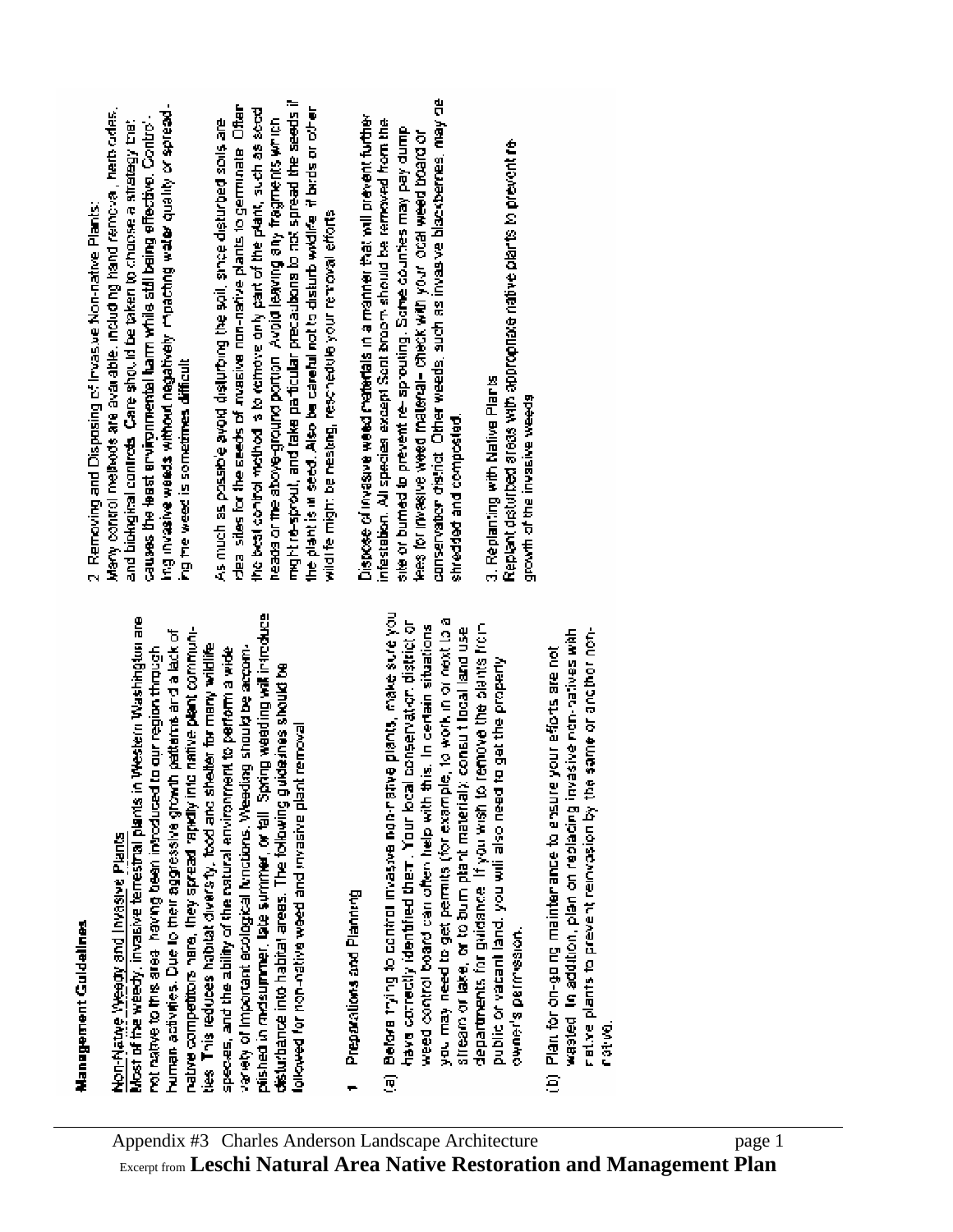# **Dominant Non-Native Weedy and Invasive Plant Control**

The least that should be done coch year is to remove climbing vines from ines stems over the whole site. The stems should be out near the base of the vines have all been cut it is not necessary to completely remove the indrividual small areas should be chosen each year for complete pradicapossible in cleared areas. If possible, the area should then be a bwad to densely replanted according to the above recommendations. Depending he tree, and significant sections of trunk totally exposed to erisure that with should eventually be completely excluded from the whole site. sit unplanded for a few weeks, and then sprayed with herblooks when recessary to deem and plantin smaller areas on steep slopes. Areas plants begin to come up again. The following fall, the area should be on sine accessibility, target exeas may be appropriate buildingly be should be cleared in mid-it-late surrimer, and planted the following for of by lify should be out and as intain of the roots removed as vides, although this is desirable. Climbing vines should be cut and removed in mid-to-left summer, before any of the plants been fruit Butum,

Arcas that are cleared and planted in this way will have to be monificied possible. Marchenance of this sort wit be desirable each year, and may moved from all of the plants, and cleared from as much of the area as and maintained for at least one year after planting itry should be rebehavior as many as renyears after paning

ollowed to remain, the remaining plants will rapidly recodonze the oleared Blackberry: Blackberry should also be excluded from the whole site. The beiny was sprout from seed, leftbyer roots, and preces of stem left on the persisting biomeeting in other areas Entire tarticularly to the periodic sometime in tate summor (typically August and Soptember). It is imporlant that all parts of the plant are removed from the site entirely. Blackfirst priority is to remove existing thickets of blackberry, and to destroy all at once. If an edge or portion of a thicket is removed, and the rest area. Blackberry should be destroyed before it sets seed each year. uround.

An area that is dealed in the summer can be sprayed with herbicate sites. he ground is still moist, or 2) clip the plants back and coat the stems with herbig definithe early fall, when the plant is just beginning to go dormant. seed or roots have sprouted, to reduce competition the following season. completely remove the plant, including all roots, in the late spring while The two best recommended methods for removing plackberries are 1) Areas that are cleared in the summer should be densely planted the following axiumn.

plants, and the plants pulled out roots and all. That summer, the planting should be inspected at least twice, and any new plants removed. Subsemo:winred the frat year. The spring following planting, the areas planted quent years, the plantings should be examined at least once early each requires more frequent mannenance than this, it should be examined at summer, and only now plonts removed. If an area is so intested that it Areas that are cleared and planted in this way will need to be closely such pe closely inspected at least three integration blackberry east once in the spring and once in the summer

root out as possible. If it is not possible to grub the roots completely, the the summer, cut the plant off at the base, and then grub as much of the sant the cut be cut off at the base of the west of the second term in the second term from an area. and should be ramoved from the site entirely. Anytime in Holly and Laugh. These small bees will completely exclude vegetation. ary suckers from the stem in the following year should be cut and the stems painted with herbicide\*.

large trees. Control treatment is noth the same as for ivy. Howerver, Dierrat's and Bindweed: Both of these plants climb over and smother young confers and mitche case of the clematis will cover and kill very both plants seed profusely and are easiest to control by removing or spreying seedings while the soil is most

acclicator. It is illegal for unlicensed index duals to apply herpic desion cooperation of the Department of Parks and Recreation, and only by a Herbides can only be applied on public land by a licensed harbicade public tand. If herbeddes are to be used, they must be used with the iconsed herbido applicator.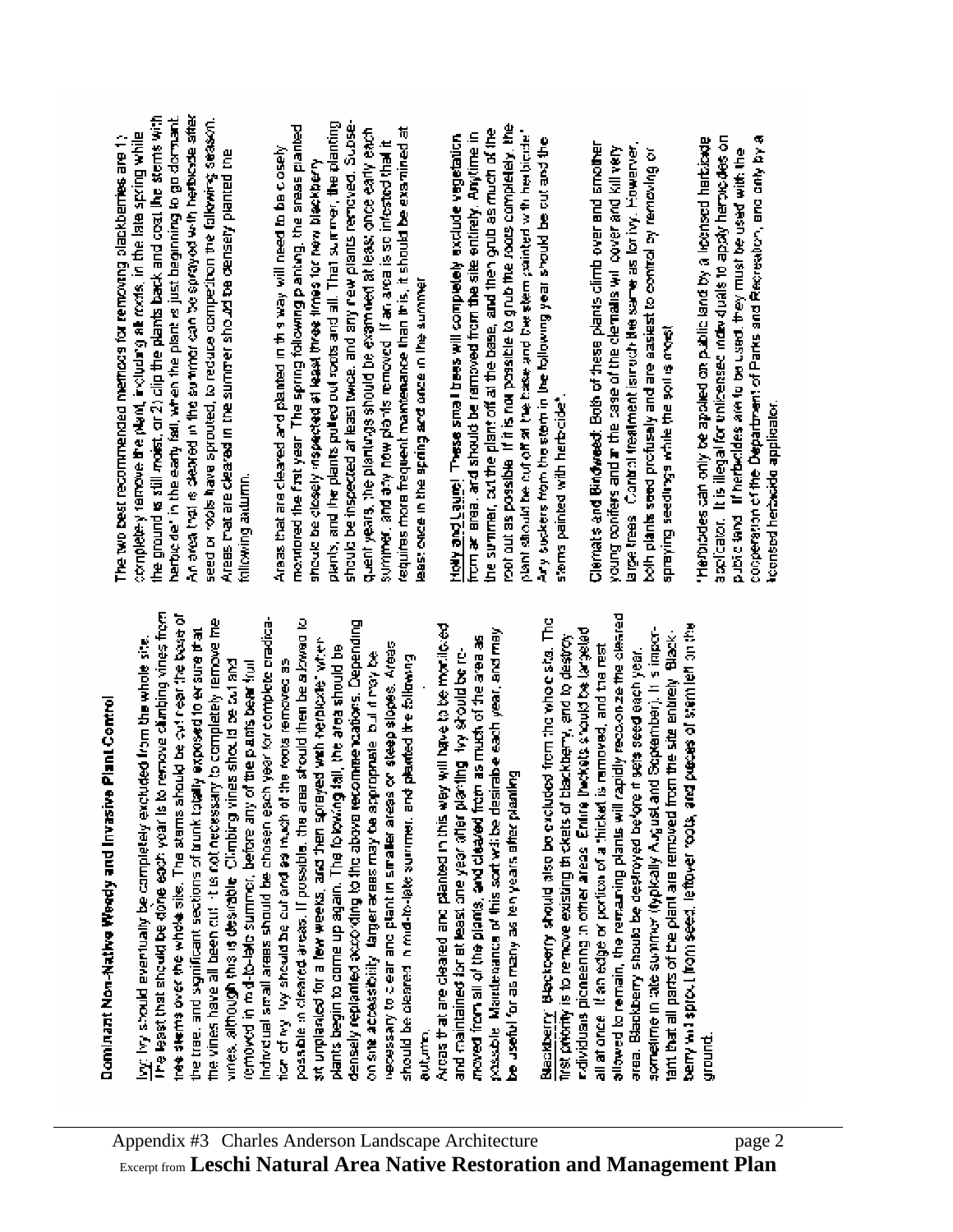stressed their first season. They should be monitored closely throughout Upper Gardens Individual plantings should be montored closely for the health of the prants and it ensure that they do not become infested with promotly. It is important that the clears not be allowed to become waler signs of water-stress. Monitoring in the following seasons should focus the summer drought, and hand-watered when they begin to show any weecs. Any weeds that do myade the playing should be removed or the degree of weed re-intestation. Natural Areas: Plantings should be monitority for weed re-infestation and water stress. At teast one session of plant watering should occur during down the natiside to reach the plantings. Inough a may be necessary to the summer drought the first year. If possible, hoses could be strung bucket brigade water down. Montaing the following seasons should focus on weed re-mestation

### Plant Sources

The King County Decartment of Natural Resources provides plants free ismugi diatemple seriation membedity sid. Theorythese group going dream News it is a tree publication, and can be received by contacting of charge to non-profit groups and community groups. Volunteers must which lists the dates and contacts for upcoming events. Called Downsalvage plants on their pien from sites within King County that are

King County Department of Natural Resources Waler and Land Resources Drisson 700 fifth Averual Suite 2200 Attn: Fircht Desk/Reception Seattle, WA 98104 Ph 206 296 6519 Prevening we read the Puget Sound Area We recompend that you other work with a plant broker or the Parks Department to procure plants. This well allow you to get plants for a lower price, and will also hold you get plants in the most binely and conver won't wanted A good broker for non-profit groups like yours is Cascade Bromes. They have offices in the Madrona neighborhood and can be reached by contacting

Ph:Fax: 206.322.0528 Seattle WA 99122 Cascage Biones PO Bax 22419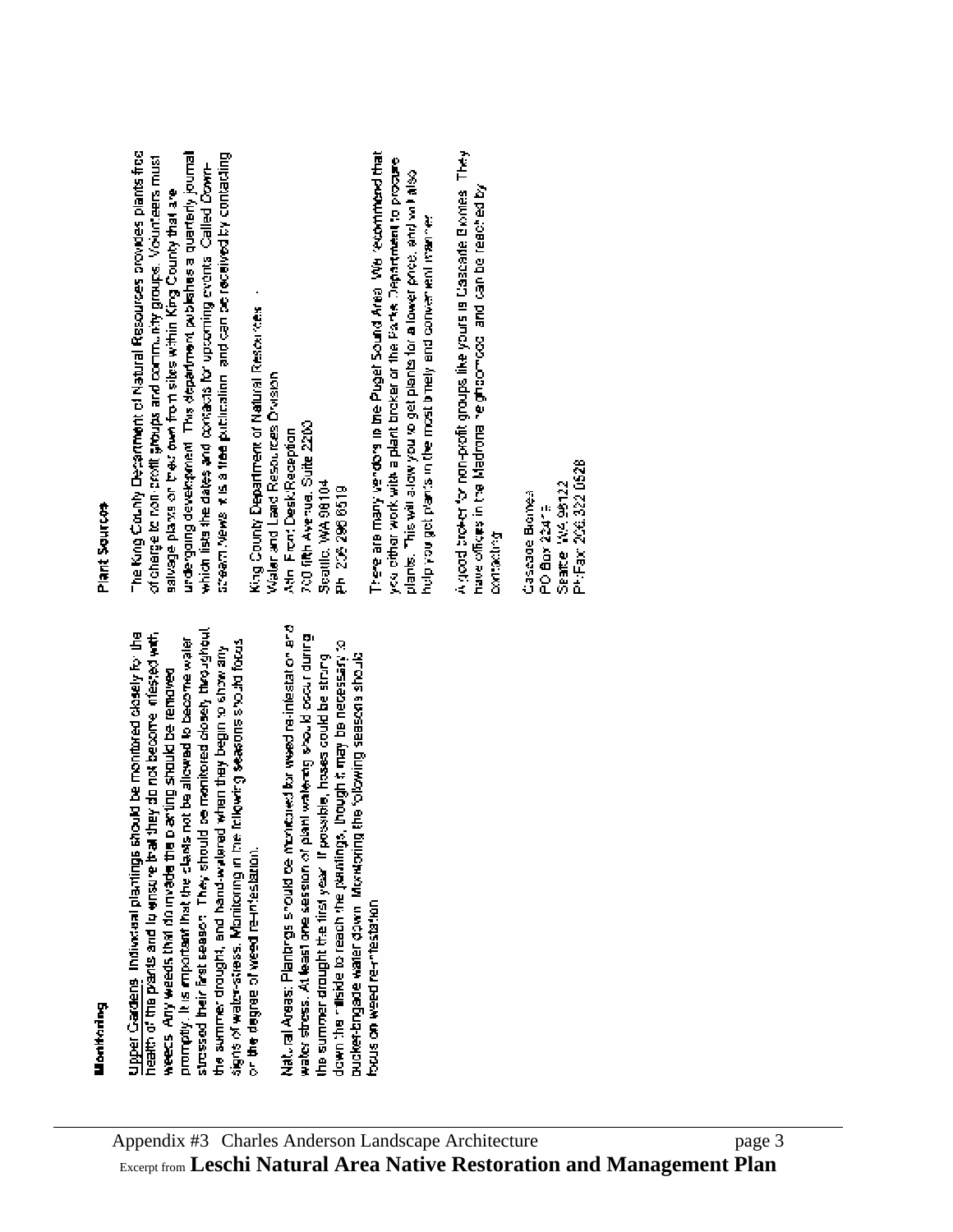## Planting Guidelines

By following the recommendaters and guidelines in the Leschi Natural Area Native Forest Rosloration and Management Plan a mix of successional plane or was taget somewhere common to the Puget Sw.vd are reviseduced and reestablished

cond fions improve. Many native plants have the ability to remoin almost native plani common the plane send to be harden or bettable in han community. Smaller planes should be paped in less crimep clopus places small ones. However, it is important to use some larger plants to create a skeletal structure to monity environmental conditions for the new stant Both plant quantity and size are important in developing a successful in the clump-gap mosale where they may thrus when environments completely dormant under inappropriately growing conditions.

stopes and rompact native groundcover, sinuto, and trees. Take the time the native plants in the planting arca, their location and distribution istope to carefully evaluate a planting area prot to site preparation inventory Sile preparation for planting requires a carotul balance between nondaere Suitanis, prisone pleur rewww.insplance.com Apertanism conditions and aspect. Where possible, plant like species or nativespeces associated with the particular communities identified in the clump-gap mosaic diagrams

iving multh, are also very important for successful native place establishevaet Buginisip plove pue uorgenand eus Suuno uppreo asni, active ment. These plants twifter the impact of rain on the soil, hold water in a Native mosses, companion plants, and picturer plants that provide a sporge-like fashion, slow-runoff minimize erosion, shield soil stant community simple continuate. specifically moderating it at the artispironts, and small seedlings from the sun, and stablize the plant mosses, companion plants, and pioneer stants

plants dug in the wko. Salvaged or dug plants experience exheme shock and important interdences with other plants and organisms. When range of options available. Nursey grown plants three more reachy tran plants are satvaged, those relationships are severity impacted. Thus it When choosing plants for reforestation and slope stabilization there is a is preferable to vasing a rown clearly whenever possible. Long term when moved. In a ratural setting plants will cevelop large root systems **Mari survival is more likely when container-grown pairs are used.** 

Differ planting options include mize tellings, layering, dividing plants, cost curings. hardwood cuttings, live stakes, and gathering from desigrales ades with permession. These methods are discussed in greater ceual elsewhere in this document

## Schedule of Planting

Genoral All development should be accomplished with the final cesign in truid. Plants that are planted in the area of the fidure traits will eventually have to be transplanted or removed so it is important to leave tee or your planted in one section, in most cases, it is better to start with a smaller space and then expand if there is extra firme labor, and/or materizes. individual areas, pick one area that can be completely prepared and hese developments as plantings source in the second properties.

plants and then add smaller plants. Cannpy hees and understory trees All plantings stocked to done top-down. Always begin with the largest shoult be planted first, shrubs and tems last. Remember that larger plants will be easier to fird in the weeds, and thus will have a better chance of surving.

Blackberry should be cloared and replanted with small frees and vigorous energ Tourising to the term of the term of the contract or an energy seams shubs (Serviceberg, Inden Part, and Showberry, for example), and the that converty have dense stands of small native trees (Western Haze-rot, Strawberry, should be planted only after the weeds in an area have been compliment point and the underplanted with low strategies and groundcove is well controlled. They will have the best change if they are clanted in Seerol From and Strawberry). Areas that are currently covered with Small plants, shrubs like Salah groundcovers like Marvinnik, or smaker blants can be added later after the bees and strubs have cstablished themselves. it is better to plant in the fail (October 15" lintough December 15") than at though April 15m is also acceptable, though less desirable. If absolutely vital, piecing con be done tates in the spring, athough this will require any other line of year. Planting in the very early spring (Feorusy 15 significant additional mauritmance.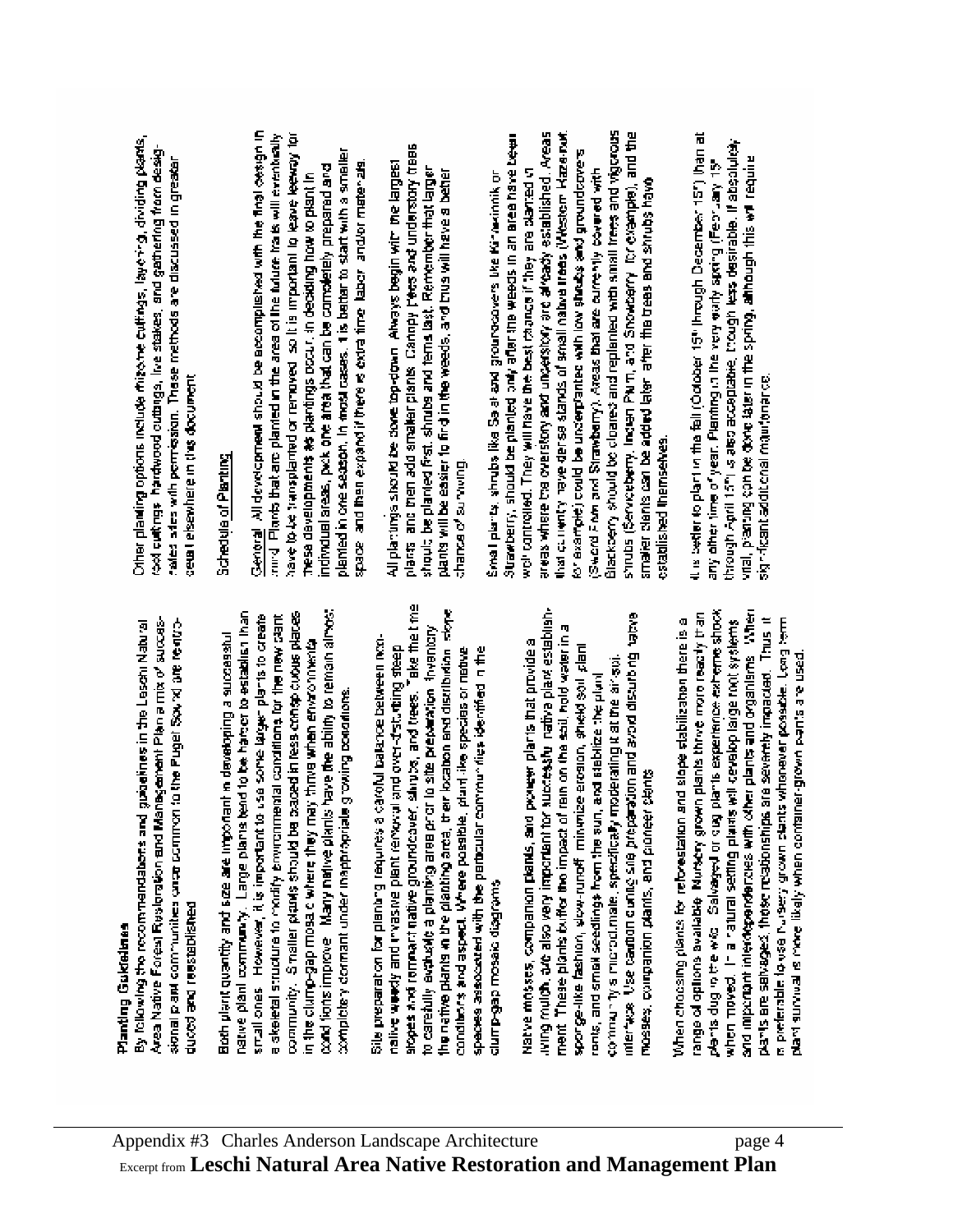## Plant Materials

used. Bailed and buildapped frees and large contamer stock will traate the wsual and spatial quality in the upper area, more mature stock should be spoco. It is also extremely important in establating the natural character cancery forest intermingled with the existing gardens in a relatively short redve gardens in this area must more quickly, and will provide a multiof the site in the public eye, in order to immediately create the highest invest within the individual plantings of any portion of the entire open Upper Entry Nature Gardens. These areas have the Mighest visual firm.

Natural Area: This area presents difficulties in planting and maintenance plants larger than a two-gation container should be used. because of the deappear under the wy too quickly. Plants of this size can be flagged for smaller than a one galloo contarver should be used lowestbay might difficulty involved in transporting plants up and down slope. No plants because of the steep slopes and the universal dominance of  $\mathbf{v}_\mathrm{f}$ . No easer identification for mainter ande and monitoring. Smaller plants should be used only if there will be depicated maintenance cominated by ry: However, after the ry rass been successfully removed from actee, the addition of vigninus groundcover plants will help resist of a planting area, or after the larger plants have become well-estabesas ul readdesip Asses ava siavopurano suo sprugs monte the reestablishment of the ivy.

#### Diaming

## Use the lorowing guidelines when planting:

Container Stock. We recommend this type of stock over any other kind of planted to its own depth, so that its soll fevel when in the container equals circled around the ros de of the pot should be pointed out, away from the wee as the contarner. The plants should be removed from the container stock. When received, container stock should be healthy and vigorous, the soil level when planted. The parting pit should be at least twice as groundcovers should have multiple stems, evergrouns should be fully and installed with it's root structure intact. Any large roots which have springy I twigs, and healthy, (oil buds. Container stock should be eated and of good color, and decideous plants should have live with significant roots reaching the side of the pot. Shrubs and 医远位

ball. Placts with extremely soft root balls, or with root balls that have been These shows nave dense well-compacted root-balls, and healthy stems. B&B stock should be planted to the same depth in the new site as in the They should have s-gnificant root systems that run throughout the root culapped, which means they are feld grown and up tor delivery Balled & Burlepped Stock (B&B) : argo trees may be balled and manufactured with potting soil or compost, are unacceptable. orginal site

come bare-root. This means the plants have been field-grown or grown in sunigra. They showld be kept covered in soil, compost, or chips luini just Bare-Root Stock, Some salvage stock and some purchased stock may ment. This kind of stock can be easily transported, but requires special the wild, and dug up without any native soil after they have gone dorof pesodive action of the complete all review products sponsed to before planting.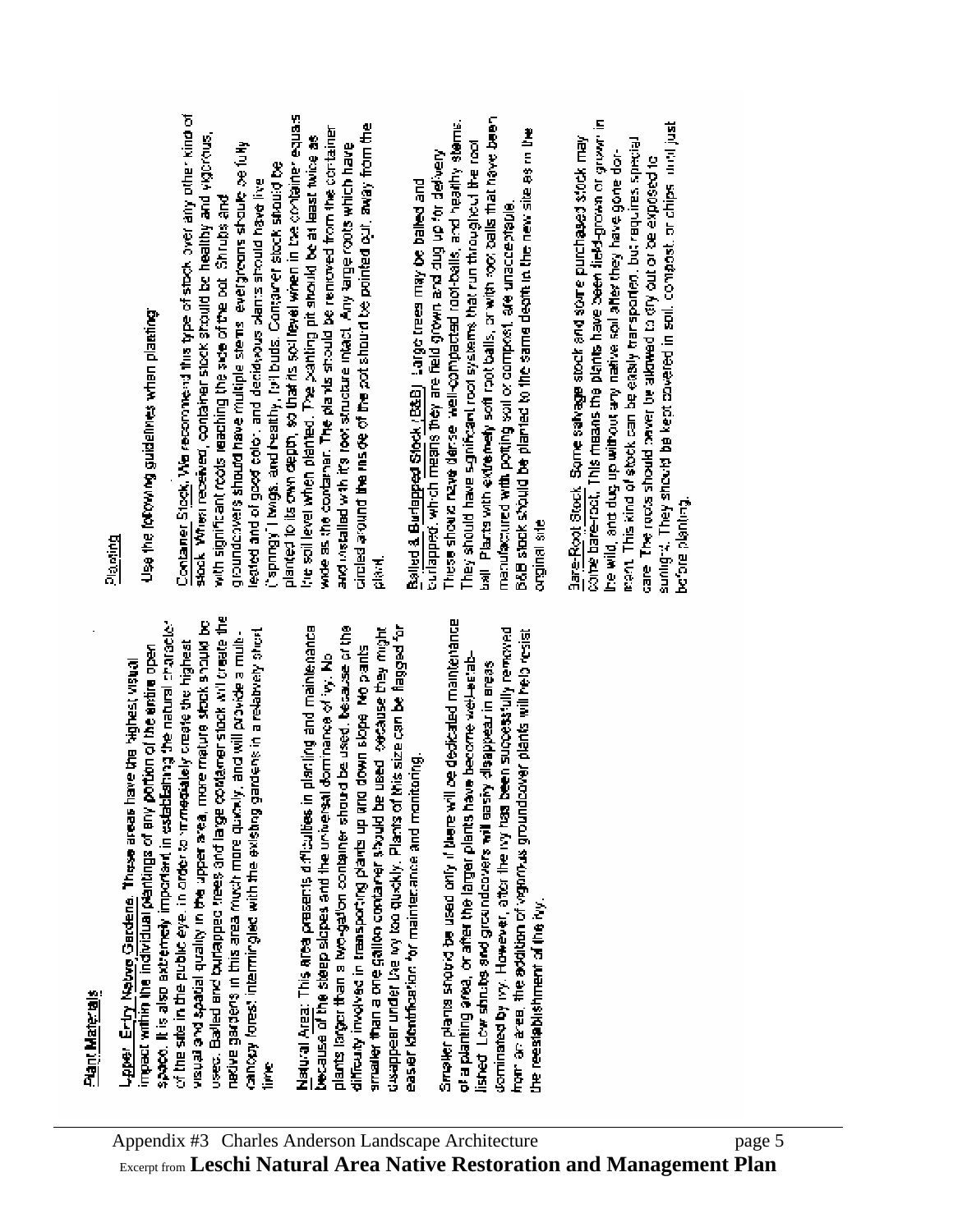

kaak like when the plants are mature. While specing varies from species to species, generally trees should be at least 10-12 lest apart, and antall bracker in groups of two or three. Spacing botween plants should bike several species and have musicle plants of each, clump each species into account how large they are going to grow and what you want a to shruts at least three feet apart. Be sure to locate each pant so that it species the planes evenly insisted, planes randomly. If you are planting Fo create a landscape that looks natural, avoid planting in rows or gets errought sum or shade. Plant in the early moming on late afternoon to avoid interse sunker: and real, which can dry out the roots and kill the plant. Remember to keep the roots moist at all bries.

shovel or spade (this will eliminate stak sides, which rougher the sides of the hole with the edge of your t. Dig a hole twice as wide and at least as doop as the plant's roots. If the soil is very hard, loosen the soil at the bottom of the hole. If the soil is clay ection has been to well and noted

your soxi, make sure you add loss than one bucket of 2. If you wist to add "good soil" or other material to new matchial for every blacket of old sort-otherwise. the rochs may refuse to spread beyond the hote. If you want to add fertilizer, use a siow-release forthcer and add it only to the soll below the roots.

3. Put encough soil back in the hold so that the plant will be bured just as deeply as it was before being disturbed

4. Water the hold woll (saturate the soll)



Digital twicks as were east as deep as the plant's roots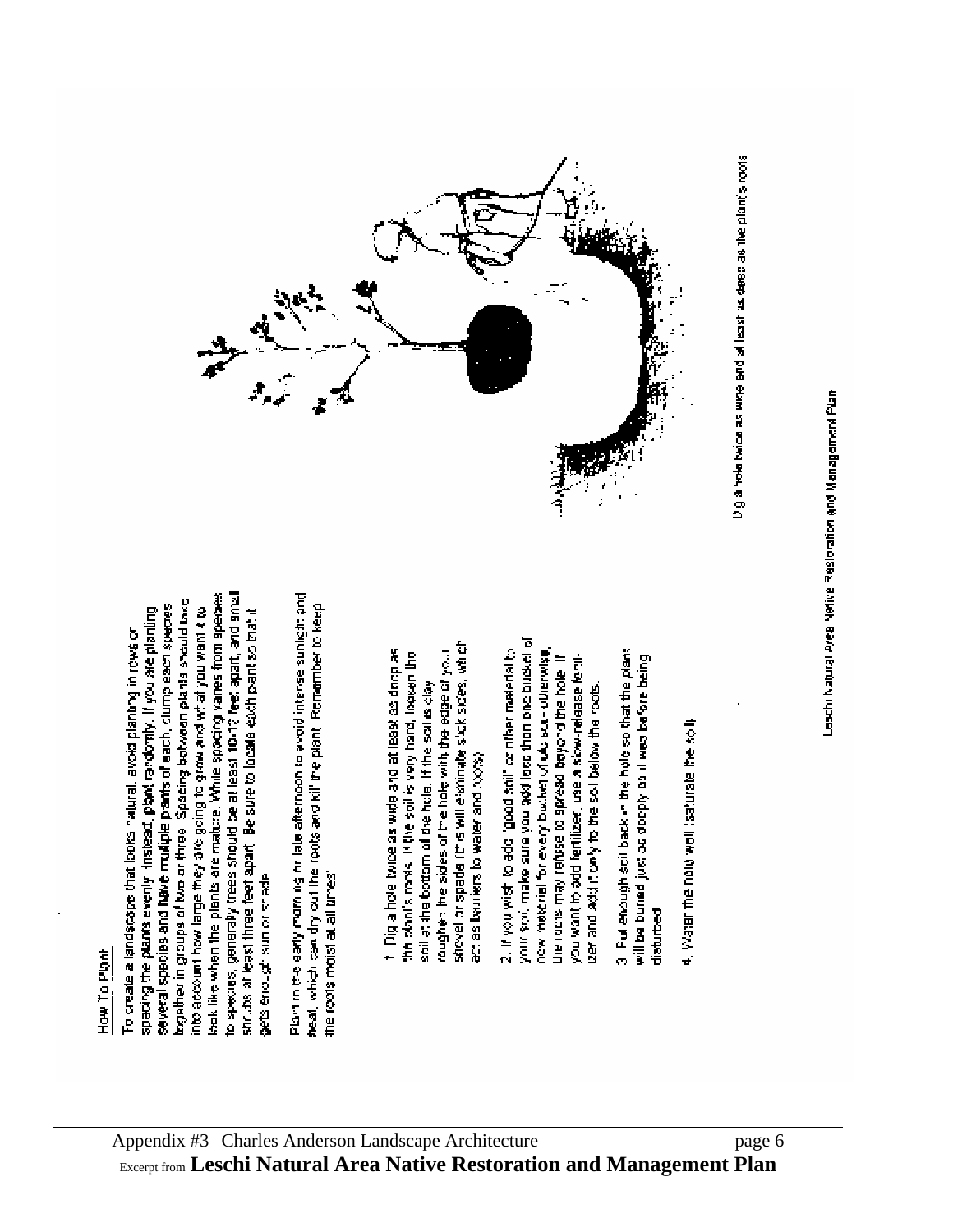hone of the roots are curled around an upside-down cove in the mode or bent. If a roct can't be uncurled surrounding soil- add soil to make the roots around the cone so that tiple, over the contel and arrange or unbont, out it off, as it will only c. If the roots are bare, with no of the hole. Hold the plant in the harm the plant's development. ł, to break it up and roughen the sides (roots should from the container, and investite root ball around and eventually kill the plant). Then place the plant b. If the plant is in a container-remove the plant out, and encircling roots should be cut off where stick auf). Curving roots should be straightened they begin to arce totherwise they will encircle in the hole, and arrange the roots so they point a. If the roots are in a burisp ball or encased in soil- unie the bur ap list hoor extractive from the cost of out of the burlap, place it in the hole, and arrange any exposed 5. Puting the plant in the hole: and peekit back so the soil is roots so they point outward. **but ward**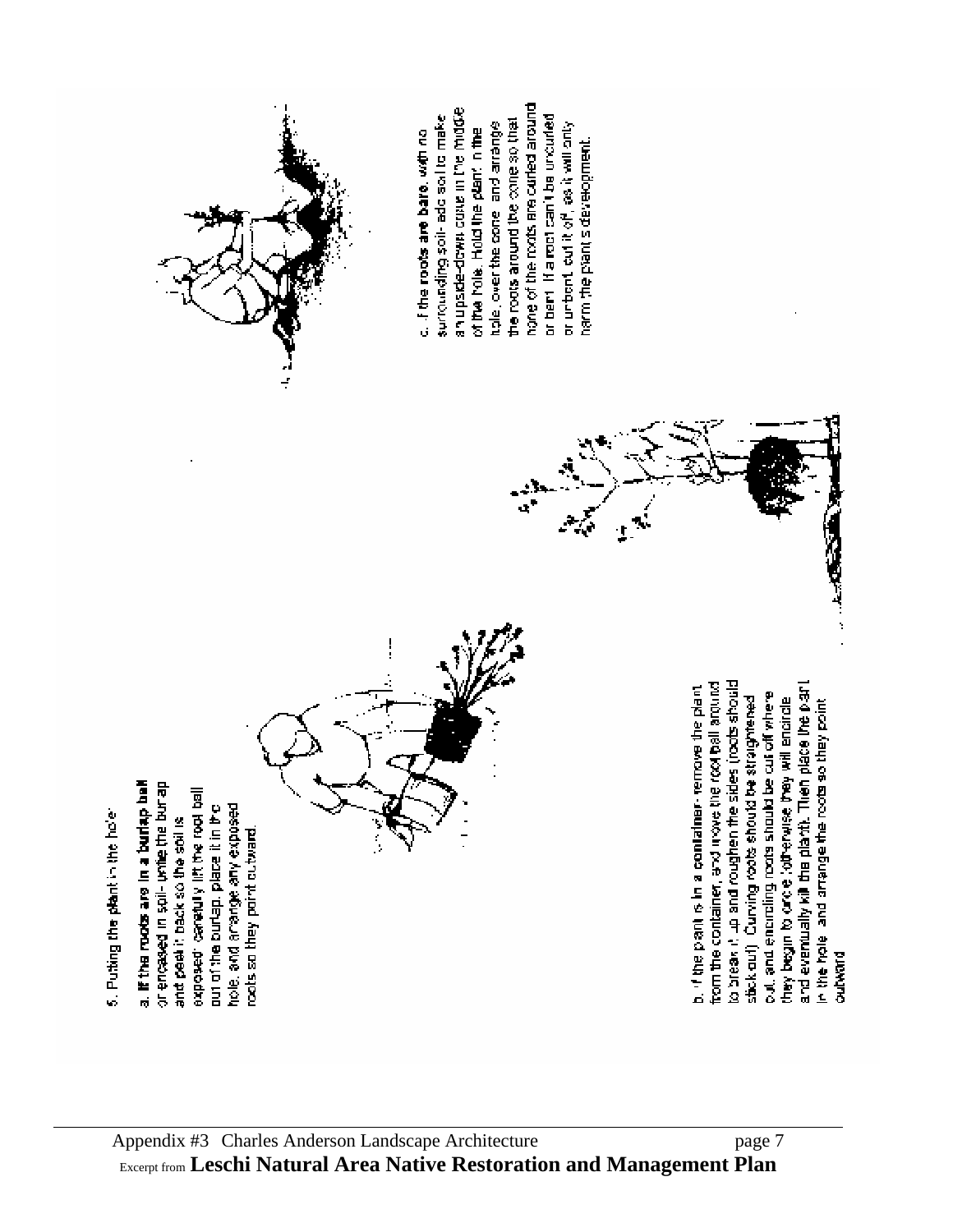

mosture (for example, if it's on a steep slope, or watering will be infrequent), encarcle the filled-in hole with a mound of soul 8. If you are concerned about the plant not getting enough lo create a watering well

ar organic multin is used, add nutrients 8 Composited leaves work best but you can use any weed-free organic matter, or oven rocks or (as a last resort) wood chips. Fine sawdust is the temperature around the rocts, discourage weeds, and if 9 Cover the bare ground around the plant with mutch. This will help retain mo sture, veduce surface erosion, moderate rol a good choice, as it tends to form a ware*r-re*pellent mat. Do not use cedar, anything with weed seeds (e.g., hay), or sawdust from painted or treated wood. Do not pre mulch around the stem itself.

> with your hands or feet (don't stomp) to close up any an as this will cause smaller soil particles to foat to the lop holes. You usually do not need to water the top layer of 7. Finish fifting the hote, then press the soll down trinty soil. However, if you do so iden't allow puddles to form and form a barrier to water in the future

6. Fill the remainder of the hole with soil half-way and scek the soil (make mudi)

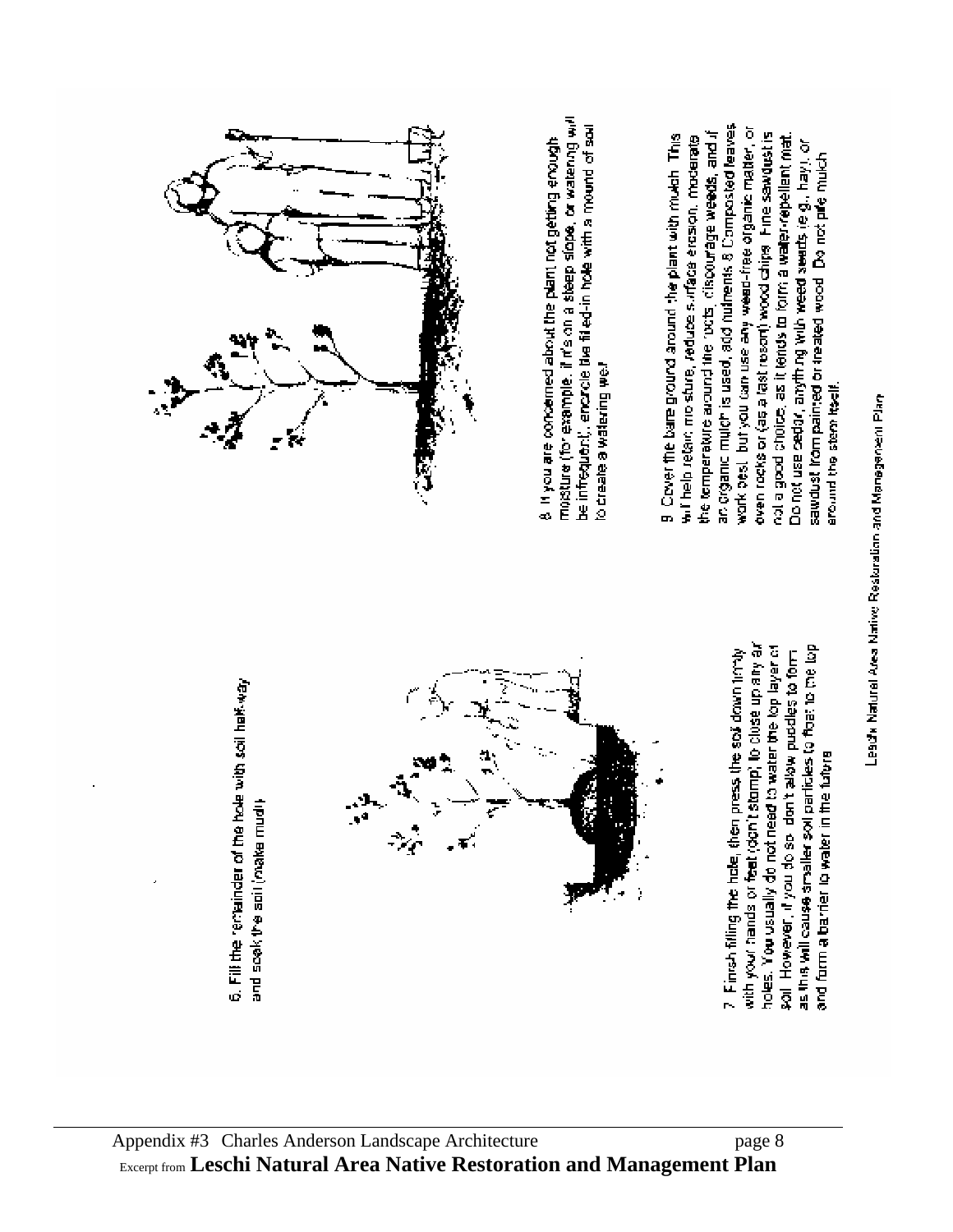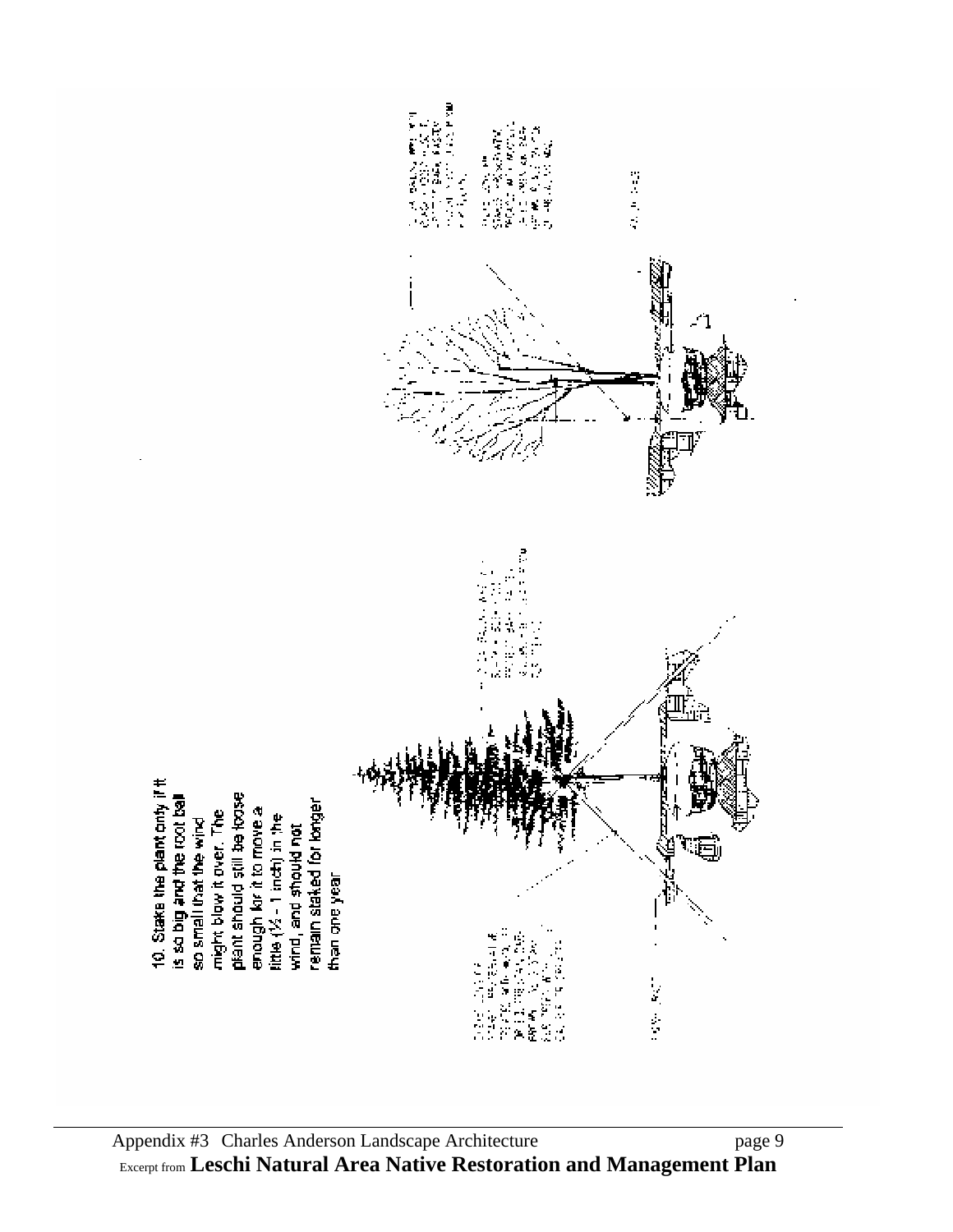